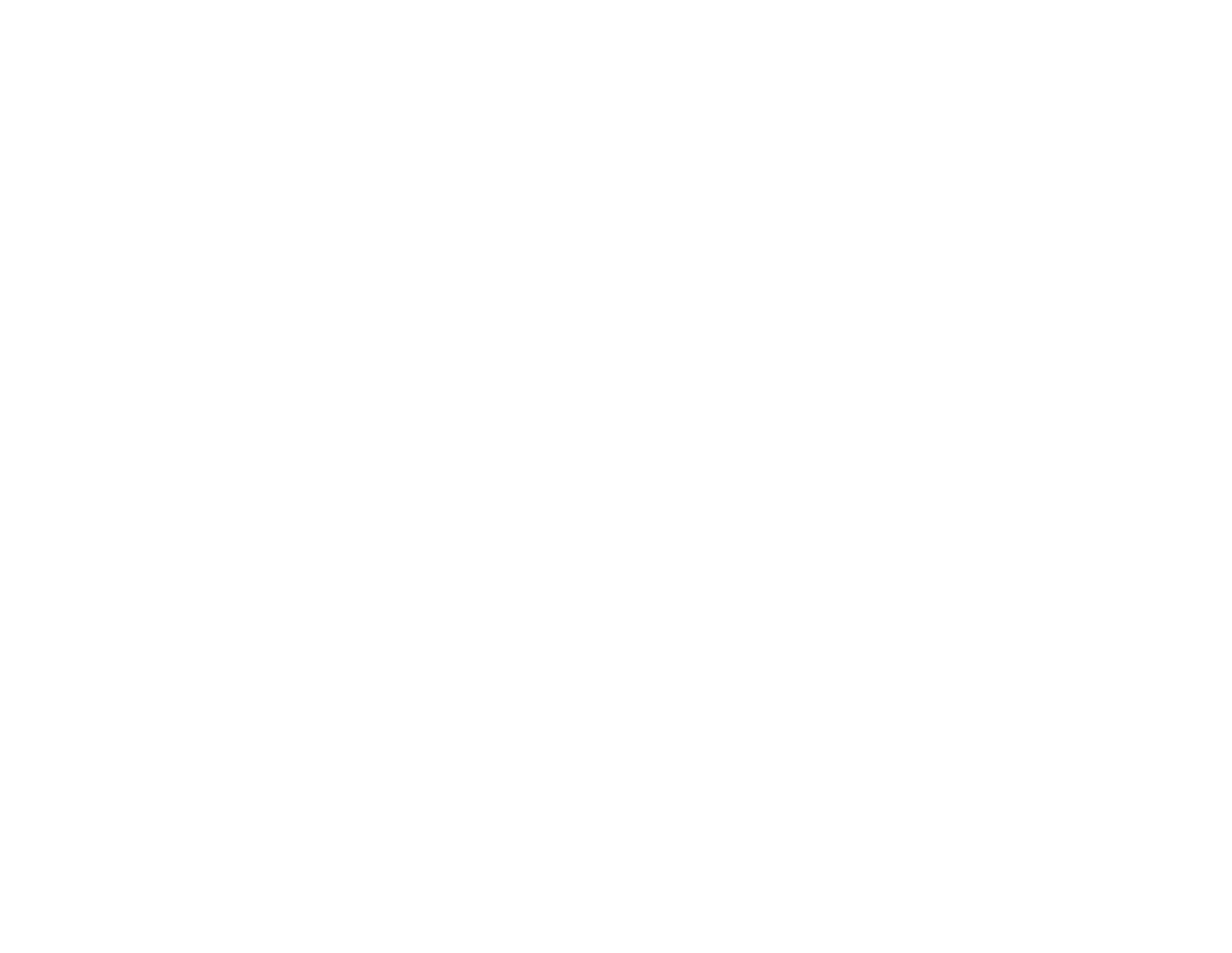### **Chemical Weed and Brush Control Suggestions for Rangeland**

*Allan McGinty, Jim Ansley, Wayne Hamilton, Charles Hart, Larry Redmon and Robert Lyons\**

This publication provides general suggestions for herbicides used to control brush and weeds on Texas rangelands. It also gives information on the levels of control expected. The information is presented in good faith, but no warranty, express or implied, is given. Weed and brush control results may vary tremendously if treatments are applied under less than optimum conditions. Users of this publication may find the decision support system for rangeland weed and brush control technology selection—Pestman—helpful. PESTMAN is designed to recommend appropriate mechanical and chemical rangeland brush and weed control treatments for Texas and New Mexico. All herbicide treatments included in this publication are also included in PESTMAN, which helps in estimating costs and the economic impact of various treatment options. PESTMAN is an Internet-based system (*http://pestman.tamu.edu*) that can be accessed free of charge.

*\*Professor and Extension Range Specialist; Professor and Research Scientist; Senior Lecturer; Professor and Extension Range Specialist; Professor and Extension Forage Specialist; and Professor and Extension Range Specialist, The Texas A&M System.*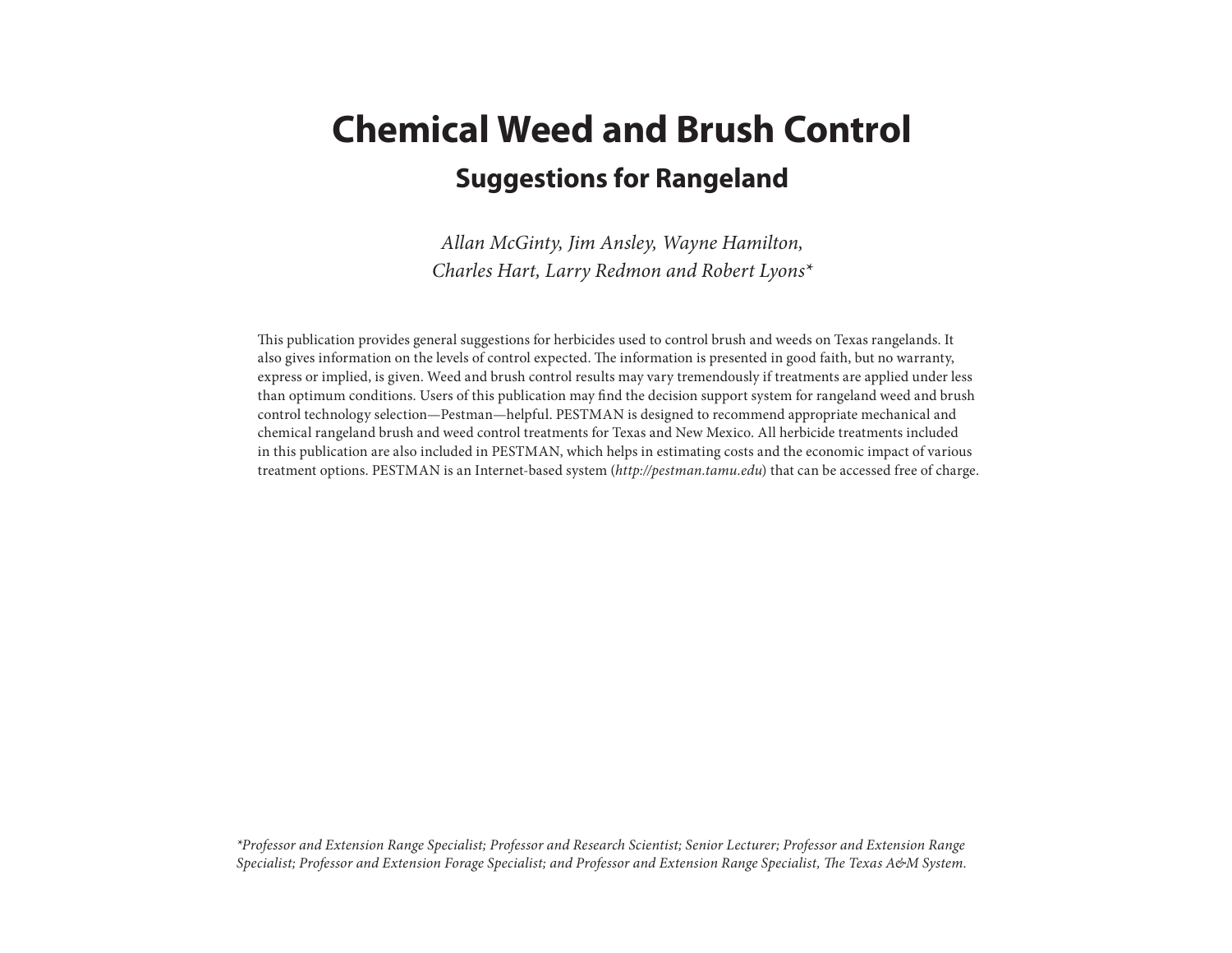#### **Index**

Control descriptions for weed and brush plants are located on the page numbers indicated. Carefully check the chart. More than one control measure may exist.

| <b>Weed species</b><br><u> 1989 - Johann Barbara, martxa alemaniar a</u> | Page |
|--------------------------------------------------------------------------|------|
|                                                                          |      |
|                                                                          |      |
|                                                                          |      |
|                                                                          |      |
|                                                                          |      |
|                                                                          |      |
|                                                                          |      |
|                                                                          |      |
|                                                                          |      |
|                                                                          |      |
|                                                                          |      |
|                                                                          |      |
|                                                                          |      |
|                                                                          |      |
|                                                                          |      |
|                                                                          |      |
|                                                                          |      |
|                                                                          |      |
|                                                                          |      |
|                                                                          |      |
|                                                                          |      |
|                                                                          |      |
|                                                                          |      |
|                                                                          |      |
|                                                                          |      |
|                                                                          |      |
|                                                                          |      |
|                                                                          |      |
|                                                                          |      |
|                                                                          |      |
|                                                                          |      |
|                                                                          |      |
|                                                                          |      |
|                                                                          |      |
|                                                                          |      |
|                                                                          |      |
|                                                                          |      |
|                                                                          |      |
|                                                                          |      |

| <b>Brush species</b><br><u> 1980 - Johann Barbara, martxa alemaniar arg</u> | <b>Page</b> |
|-----------------------------------------------------------------------------|-------------|
|                                                                             |             |
|                                                                             |             |
|                                                                             |             |
|                                                                             |             |
|                                                                             |             |
|                                                                             |             |
|                                                                             |             |
|                                                                             |             |
|                                                                             |             |
|                                                                             |             |
|                                                                             |             |
|                                                                             |             |
|                                                                             |             |
|                                                                             |             |
|                                                                             |             |
|                                                                             |             |
|                                                                             |             |
|                                                                             |             |
|                                                                             |             |
|                                                                             |             |
|                                                                             |             |
|                                                                             |             |
|                                                                             |             |
|                                                                             |             |
|                                                                             |             |
|                                                                             |             |
|                                                                             |             |
|                                                                             |             |
|                                                                             |             |
|                                                                             |             |
|                                                                             |             |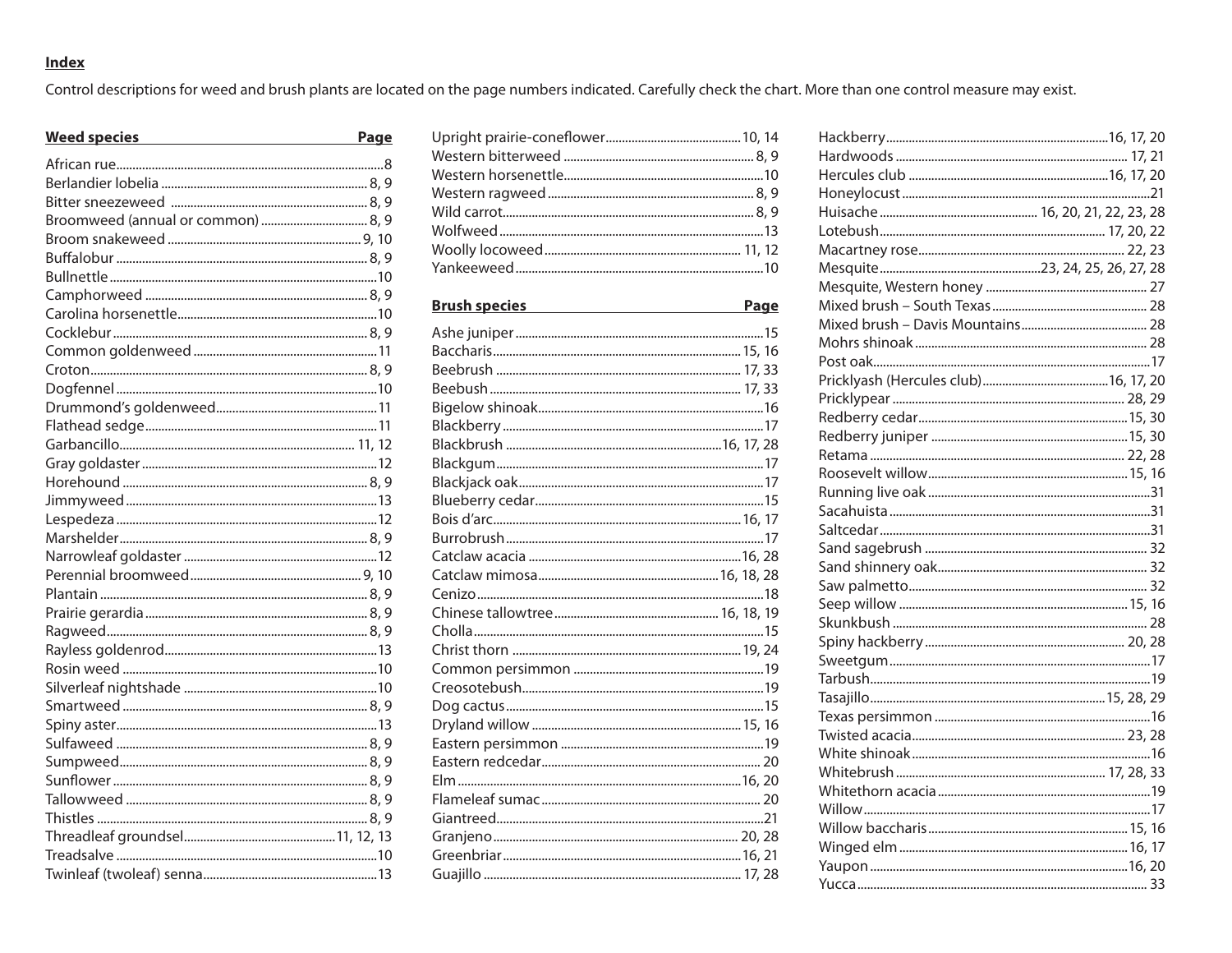illions of acres of Texas rangeland support an excessive cover of woody plants<br>and forbs. Dense stands of brush and weeds use valuable water for growth,<br>reduce grass production and result in soil erosion. These noxious pla and forbs. Dense stands of brush and weeds use valuable water for growth, reduce grass production and result in soil erosion. These noxious plants must be managed effectively for rangelands to reach their productive potential. Use of herbicides provides an effective and efficient alternative for controlling brush and weeds for improvement and maintenance of rangelands in a highly productive condition.

This publication lists current suggestions for herbicide use to control brush and weeds on rangeland. Some herbicides provide a high degree of control of certain species; however, seldom is a species eradicated. Consider other potential rangeland uses when developing a brush management program. Many trees, shrubs and forbs are valuable as food and cover for wildlife and may be an important component in livestock diets. Therefore, a brush management program should provide for use of control methods that give optimum benefits to livestock and wildlife.

Herbicide application may increase palatability of poisonous plants. Thus, they are more likely to be consumed by livestock. To prevent losses to toxic plants, herbicide-treated areas with poisonous plants present should not be grazed until the toxic plants dry up and lose their palatability.

Properly used herbicides are effective and safe. Misuse can result in poor brush and weed control and possible hazards associated with herbicidal drift, dangerous residues, or killing desirable plants. Listed below are points to follow for proper herbicide use:

- Identify the weed or brush species and evaluate the need for control.
- Consider expected benefits, costs and alternative control practices.
- Select and purchase the suggested herbicide for the weed or brush species.
- Read and follow herbicide label directions for allowable uses, application rates and special handling or mixing requirements.
- Provide and require the use of proper safety equipment.
- Calibrate spray equipment.
- Mix herbicides in a ventilated area, preferably outside.
- Spray under conditions that prevent drift to susceptible crops.
- Apply the herbicides at the suggested rate and time.
- Keep a record of the herbicide used, the time required to spray, weather conditions, rate of herbicide in carrier, date, location, and the person using the herbicide.

The sprayer used must apply the correct quantity of herbicide mixture to a specific area. To calibrate spray equipment, see Extension publication L-5465, "Weed Busters: Sprayer Calibration Guide."

Suggestions on use of herbicides made by the Texas AgriLife Extension Service are based upon effectiveness under Texas conditions.

Broadcast and individual plant treatments are presented in Table 1 and Table 2. Individual plant treatments are suited for control of thin stands of brush and selective control. Broadcast treatments are useful for dense stands of brush and for weed control.

Suggested herbicides must be registered and labeled for use by the Environmental Protection Agency. *Because the status of herbicide label clearance is subject to change, be certain that the herbicide is currently labeled for the intended use.* 

The user is always responsible for the effects of herbicide residue on his livestock and crops, as well as for problems that could arise from drift or movement of the herbicide from his property to that of others. *Always read and follow carefully the instructions on the container label.*

#### **Treatment Control Ratings**

A control rating, based on the effectiveness of a herbicide treatment in controlling a target plant, has been assigned to each herbicide use suggestion. These ratings were determined from research and result demonstration data and from observations of commercial applications. The rating represents a degree of plant mortality of the target plant species when the treatment is properly applied under optimum conditions. The rating categories and degree of plant mortality are:

| <b>Control rating</b> | <b>Percent of plants killed</b> |
|-----------------------|---------------------------------|
| Very high             | $76-100$                        |
| High                  | 56-75                           |
| Moderate              | $36 - 55$                       |
| Low                   | $0 - 35$                        |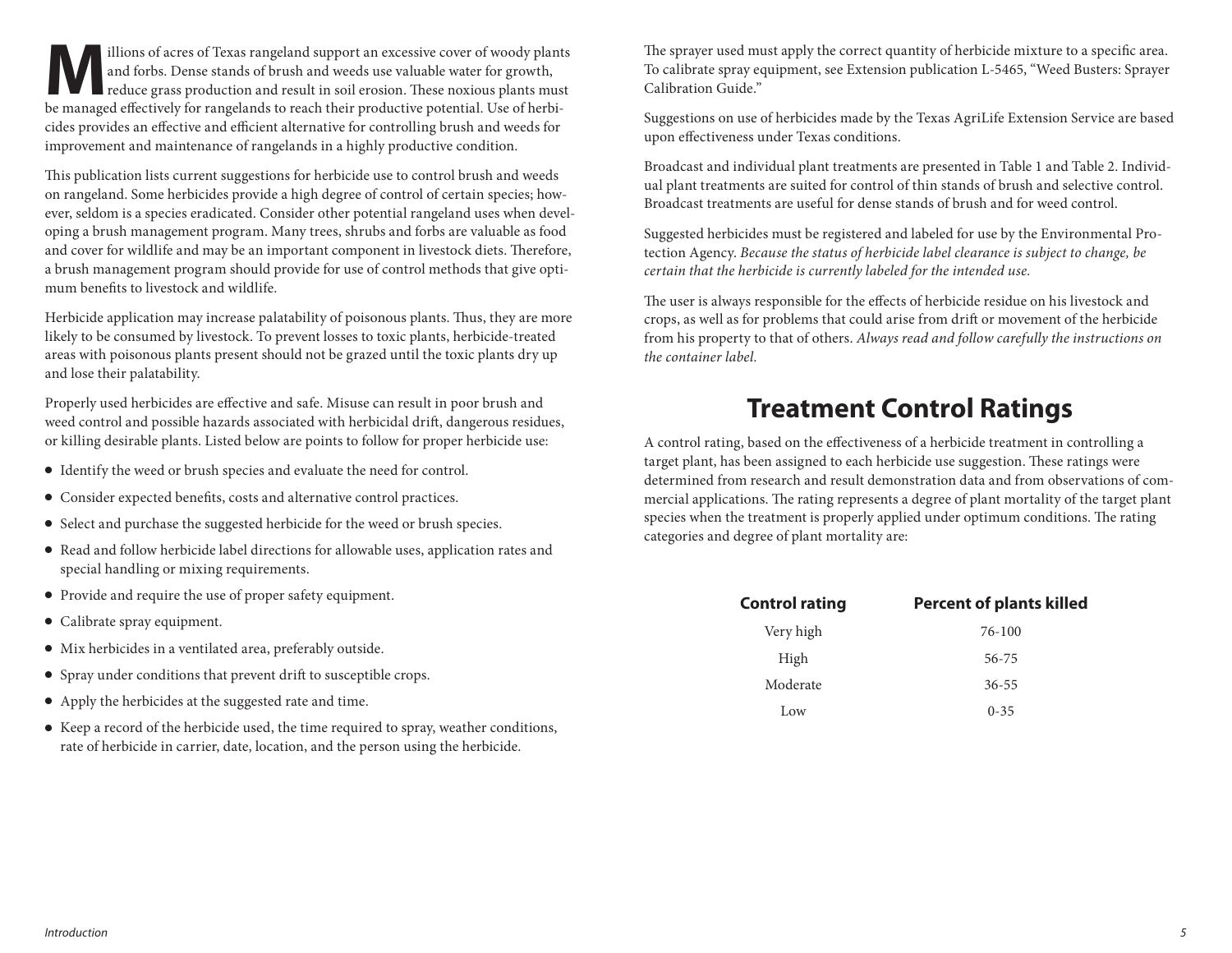| <b>Common, Chemical and Product Names of Herbicides*</b> |                                                                                                                  |                                                                                |                                                                                                  |  |  |  |
|----------------------------------------------------------|------------------------------------------------------------------------------------------------------------------|--------------------------------------------------------------------------------|--------------------------------------------------------------------------------------------------|--|--|--|
| Herbicide common name                                    | <b>Chemical name</b>                                                                                             | <b>Product name</b>                                                            | <b>Active ingredient</b><br>or acid equivalent                                                   |  |  |  |
| Aminopyralid                                             | 2-pyridine carboxylic acid, 4-amino-3, 6-dichloro-2-pyrdine carboxylic acid,<br>triisopropanolammonium salt      | Milestone                                                                      | $2$ lb/gal                                                                                       |  |  |  |
| Aminopyralid: 2, 4-D (1:8)                               | See Aminopyralid and 2,4-D                                                                                       | GrazonNext                                                                     | 3 lb/gal                                                                                         |  |  |  |
| Clopyralid                                               | 3,6-dichloro-2-pyridinecarboxylic acid                                                                           | Reclaim, Pyramid R&P, Clopyralid 3                                             | 3 lb/gal                                                                                         |  |  |  |
| $2,4-D$                                                  | (2,4-dichlorophenoxy) acetic acid                                                                                | Weedar 64,<br>Broad Range 55, Hi-Dep,<br>Weedone LV4, Esteron 99 and others    | amine salts, free acids and esters<br>of variable concentration                                  |  |  |  |
| Dicamba                                                  | 3,6-dichloro-2-methoxybenzoic acid                                                                               | Banvel, Clarity, Vision                                                        | 4 lb/gal                                                                                         |  |  |  |
| Dicamba:2,4-D(1:3)                                       | See Dicamba and 2,4-D                                                                                            | Weedmaster, Banvel + 2,4-D, RangeStar,<br>Outlaw                               | 4 lb/gal                                                                                         |  |  |  |
| Diesel fuel oil or kerosene                              | refined petroleum fractions                                                                                      | Several manufacturers                                                          |                                                                                                  |  |  |  |
| Fluroxypyr                                               | 1-methylheptyl ester: ((4-amino-3,5-dichloro-6-fluoropyridin-2-yl)oxy)acetic acid                                | Vista XRT                                                                      | $2.8$ lb/gal                                                                                     |  |  |  |
| Glyphosate                                               | N-(phosphonomethyl) glycine                                                                                      | Several including Rodeo**, Roundup,<br>Roundup Ultradry, Glyphosate 417        | isopropylamine salt, concentration<br>varies depending on the product                            |  |  |  |
| Hexazinone                                               | 3-cyclohexyl-6-(dimethylamino)-1-methyl-1,3,5-triazine-2,4(IH, 3H)-dione                                         | Velpar L, Pronone Power Pellet                                                 | 2 lb/gal (Velpar L)<br>75% (Pronone Power Pellet)                                                |  |  |  |
| Imazapyr                                                 | 2-[4,5-dihydro-4-methyl-4-(1-methylethy)-5-oxo-lH-imidazol-2-yl]-3-pyridinecarboxylic acid                       | Arsenal, Habitat**                                                             | 2 lb/gal                                                                                         |  |  |  |
| Metsulfuron methyl                                       | methyl 2[[[[(4-methoxy-6-methyl-1,3,5-triazin-2-yl)amino]carbonyl]amino] sulfonyl] benzoate                      | Escort, Clean Pasture, MSM 60DF                                                | 60%                                                                                              |  |  |  |
| Metsulfuron:Chlorosulfuron (3:1)                         | See Metsulfuron methyl + 2-Chloro-N-[(4-methoxy-6-methyl-1,3,5-triazin-2-yl)aminocarbonyl]<br>benzenesulfonamide | <b>Cimarron Plus</b>                                                           | 48% metsulfuron<br>15% Chlorosulfuron                                                            |  |  |  |
| Metsulfuron:Chlorosulfuron (1:1)                         | See Metsulfuron: Chlorosulfuron                                                                                  | Cimarron X-Tra                                                                 | 30% Metsulfuron<br>37.5% Chlorosulfuron                                                          |  |  |  |
| Metsulfuron methyl<br>Dicamba:2,4-D(1:3)                 | See Metsulfuron methyl, dicamba and 2,4-D                                                                        | <b>Cimarron Max</b>                                                            | 60% (Part A)<br>3.87 lb/gal (Part B)                                                             |  |  |  |
| Picloram                                                 | 4-amino-3,5,6-trichloro-2-pyridinecarboxylic acid                                                                | Tordon 22K, Triumph 22K, Picloram 22K                                          | $2$ lb/gal                                                                                       |  |  |  |
| Picloram:Fluroxypyr (1:1)                                | See Picloram and Fluroxypyr                                                                                      | Surmount                                                                       | $1.34$ lb/gal                                                                                    |  |  |  |
| Picloram: 2, 4-D(1:4)                                    | See Picloram and 2,4-D                                                                                           | Grazon P+D, Gunslinger, Picloram + D                                           | 2.5 lb/gal                                                                                       |  |  |  |
| Tebuthiuron                                              | N-[5-(1,1-dimethylethy)-1,3,4-thiadiazol-2-yl}-N-N'-dimethylurea                                                 | Spike 20P, Spike 80 DF                                                         | 20% (Spike 20P)<br>80% (Spike 80 DF)                                                             |  |  |  |
| Triclopyr                                                | {(3,5,6-trichloro-2-pyridinyl)oxy}acetic acid                                                                    | Clear Pasture, Pathfinder II, Triclopyr<br>R&P<br>Remedy Ultra, Triclopyr 4 EC | 0.75 lb/gal (Pathfinder II-ready to use<br>formulation for stem sprays)<br>4 lb/gal (all others) |  |  |  |
| Triclopyr:Fluroxypr (3:1)                                | See Triclopyr and 1-methylhepty ester: ((4-amino-3,5-dichloro-6-fluoropyridin-2-yl)oxy) acetic acid              | PastureGard                                                                    | 2.0 lb/gal                                                                                       |  |  |  |
| Triclopyr:2,4-D(1:2)                                     | See Triclopyr and 2,4-D                                                                                          | Crossbow                                                                       | 3 lb/gal                                                                                         |  |  |  |

\*Herbicides have been identified by the accepted Weed Science Society of America common name, and when practical, one or more product names. \*\*Aquatic label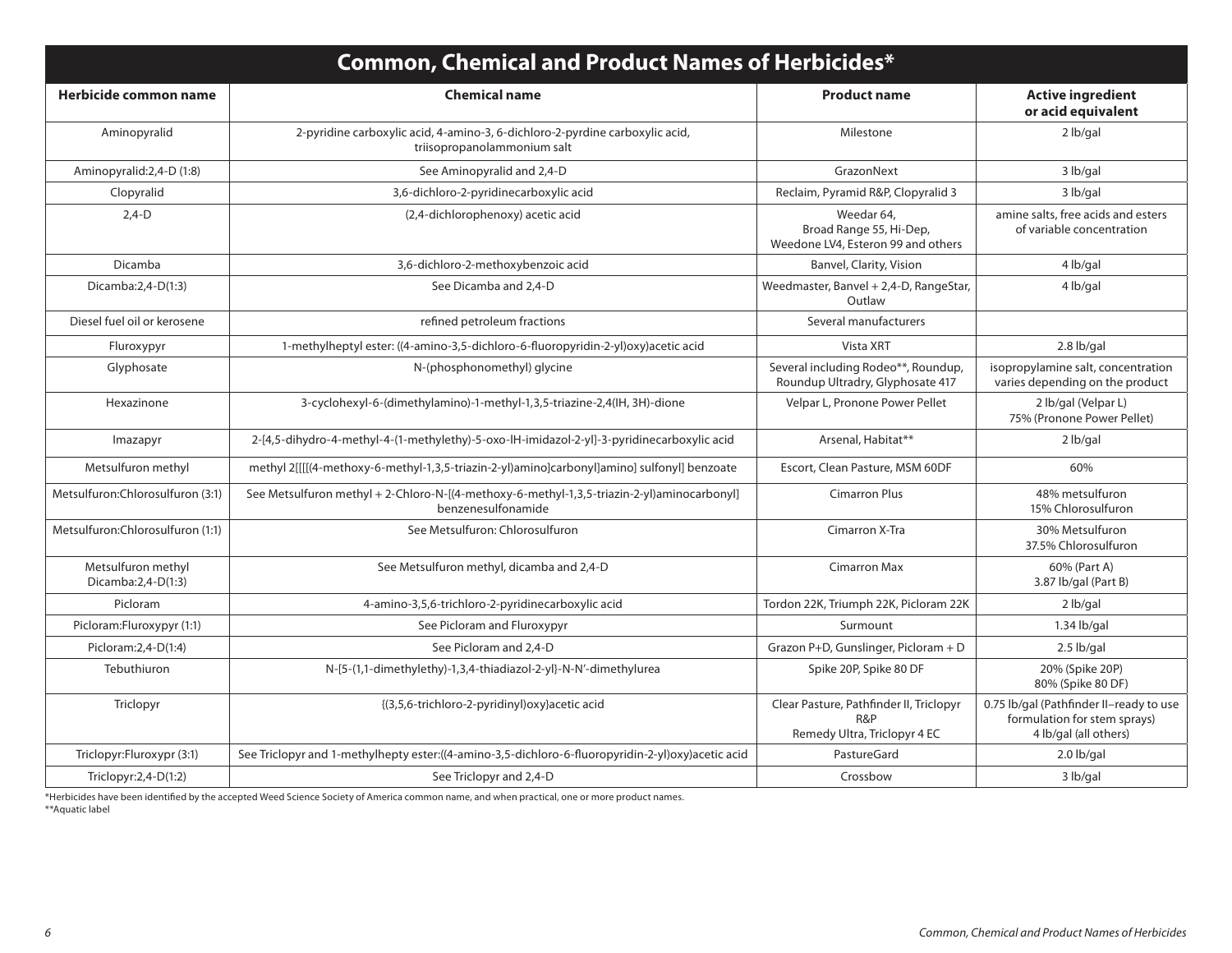## **Common Measurement Conversions for Use with Herbicide Applications**

| <b>Liquid</b>                       | Weight                                 |                                     |  |
|-------------------------------------|----------------------------------------|-------------------------------------|--|
| 1 gallon (gal) = 4 guarts (gt)      | $1$ pint = 16 ounces                   | $p$ pound ( $q$ b) = 16 ounces      |  |
| 1 gallon = $8$ pints (pt)           | $1$ pint = 473.12 milliliters          | pound = $453.6$ grams (g)           |  |
| 1 gallon = $16$ cups (c)            | 1 cup $(c)$ = 8 ounces                 | $\mu$ ounce = 28.35 grams           |  |
| $1$ gallon = 128 ounces (oz)        | 1 ounce $(oz) = 2$ tablespoons (tbs)   | kilogram (kg) = 2.2 pounds          |  |
| 1 gallon = 3784.96 milliliters (ml) | 1 ounce (oz) =29.57 milliliters        |                                     |  |
| 1 quart (qt) = 2 pints              | 1 tablespoon (tbs) = 3 teaspoons (tsp) | Area                                |  |
| 1 quart = $4 \text{ cups}$          | 1 tablespoon = $\frac{1}{2}$ ounce     |                                     |  |
| 1 quart = 32 ounces                 | 1 tablespoon = 14.79 milliliters       | l acre = 43,560 square feet (sq ft) |  |
| $1$ quart = 946.24 milliliters      | 1 teaspoon (tsp) = 4.98 milliliters    | 1 hectare (ha) $= 2.471$ acres      |  |
| $1$ pint (pt) = 2 cups              |                                        |                                     |  |

#### **Guide to Quantity of Herbicide Formulation for Total Volume of Spray Mix**

| <b>Total Spray</b>   | Herbicide Concentration Desired for Individual Plant and Spot Treatment |                                          |                 |                   |                    |                   |                     |                    |                     |                     |                     |                     |
|----------------------|-------------------------------------------------------------------------|------------------------------------------|-----------------|-------------------|--------------------|-------------------|---------------------|--------------------|---------------------|---------------------|---------------------|---------------------|
| Volume               | $\frac{1}{4}$ %                                                         | $\frac{1}{2}$ %                          | $\frac{3}{4}\%$ | $1\%$ *           | $1\frac{1}{2}\%$   | 2%                | 3%                  | 4%                 | 5%                  | 10%                 | 15%                 | 25%                 |
| Desired              |                                                                         | <b>Quantity of Herbicide Formulation</b> |                 |                   |                    |                   |                     |                    |                     |                     |                     |                     |
| 1 gal                | $\frac{1}{3}$ OZ                                                        | $\frac{2}{3}$ OZ                         | 1 oz            | $1\frac{1}{3}$ oz | 2 oz               | $2\frac{2}{3}$ oz | 4 oz                | 5 1/4 OZ           | $6\frac{1}{2}$ oz   | 13 oz               | 19 oz               | 1 qt.               |
| $3$ gal <sup>*</sup> | 1 oz                                                                    | 2 oz                                     | 3 oz            | $4 oz*$           | 6 oz               | 8 oz              | 12 oz               | $15\frac{1}{2}$ oz | 19 oz               | 38 oz               | 57 oz               | 96 oz               |
| 5 gal                | $1\frac{2}{3}$ oz                                                       | $3\frac{1}{3}$ oz                        | 5 oz            | $6\frac{1}{2}$ oz | 10 oz              | 13 oz             | 19 oz               | 26 oz              | 32 oz               | 64 oz               | 96 oz               | 1 ¼ gal             |
| 10 gal               | $3\frac{1}{3}$ oz                                                       | $6\frac{1}{2}$ oz                        | 10 oz           | 13 oz             | 19 oz              | 26 oz             | 38 oz               | 51 oz              | 2 qts.              | 1 gal               | $1 \frac{1}{2}$ gal | $2 \frac{1}{2}$ gal |
| 25 gal               | 8 oz                                                                    | 16 oz                                    | 24 oz           | 32 oz             | 48 oz              | 64 oz             | 96 oz               | 1 gal              | $1\frac{1}{4}$ gal  | $2 \frac{1}{2}$ gal | $33/4$ gal          | $6\%$ gal           |
| 50 gal               | 16 oz                                                                   | 32 oz                                    | 48 oz           | 64 oz             | 96 oz              | 1 gal             | $1 \frac{1}{2}$ gal | 2 gal              | $2 \frac{1}{2}$ gal | 5 gal               | $7\frac{1}{2}$ gal  | 12 1/2 gal          |
| $100$ gal            | 32 oz                                                                   | 64 oz                                    | 96 oz           | 1 gal             | $1\frac{1}{2}$ gal | 2 gal             | 3 gal               | 4 gal              | 5 gal               | 10 gal              | 15 gal              | 25 gal              |

\*Example: To prepare 3 gallons of a spray mixture (herbicide, water and surfactant) containing 1% herbicide, add 4 ounces of herbicide.

Note: Add 14% to 12% commercial, non-ionic surfactant for mixtures using only water as the herbicide carrier. Add 5% diesel fuel if an oil-in-water emulsion is the herbicide carrier. An oil emulsifying agent (emulsifier) should be added according to label directions. Agitation and the emulsifier are necessary to prevent separation of the spray mixture.

Caution: Non-ionic surfactants are not emulsifying agents and will not result in the formation of an emulsion when diesel fuel and water are mixed and agitated. The emulsifier should be added at 1 to 3 ounces per gallon of the diesel fuel prior to adding the diesel fuel to the spray tank. The spray tank should be filled to about half the desired volume with water prior to adding the diesel fuelemulsifier premix. The diesel fuel-emulsifier premix is then added to the spray tank slowly, with agitation, after which the spray tank is filled to the desired volume with water.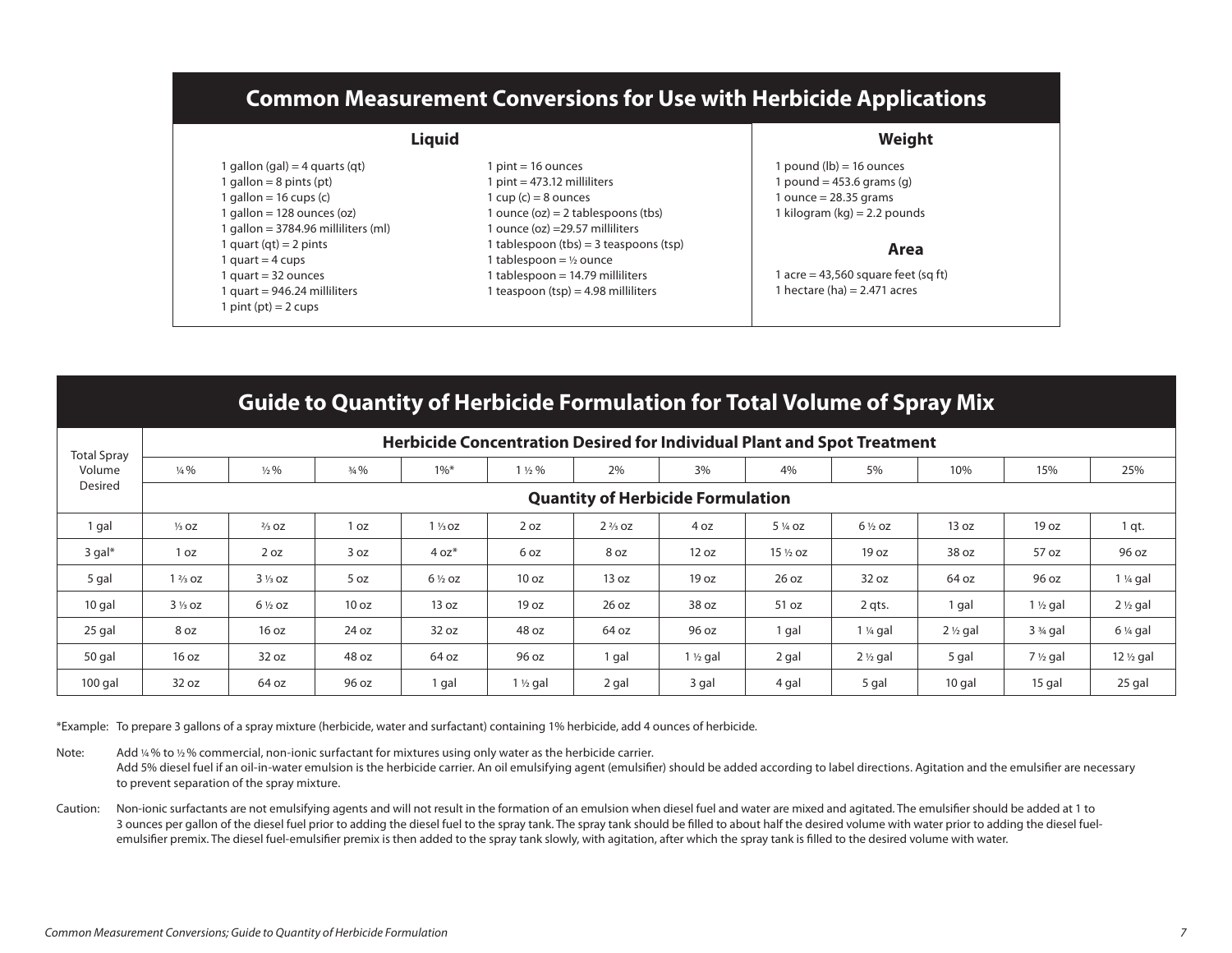|                                                                                                                                                                        | Table 1. Herbicides for controlling weeds on rangeland.       |                                                                                                                                         |                                                                               |                                                                                                                                                                                                                                                                                 |                                                        |                                                                                                                                                                                                                                                                                                                                                                                                                                                                                                                                                 |  |  |
|------------------------------------------------------------------------------------------------------------------------------------------------------------------------|---------------------------------------------------------------|-----------------------------------------------------------------------------------------------------------------------------------------|-------------------------------------------------------------------------------|---------------------------------------------------------------------------------------------------------------------------------------------------------------------------------------------------------------------------------------------------------------------------------|--------------------------------------------------------|-------------------------------------------------------------------------------------------------------------------------------------------------------------------------------------------------------------------------------------------------------------------------------------------------------------------------------------------------------------------------------------------------------------------------------------------------------------------------------------------------------------------------------------------------|--|--|
| <b>Weed controlled</b>                                                                                                                                                 | <b>Herbicide (common and</b><br>chemical names                | <b>Herbicide quantity</b><br>(active ingredient rate in parenthesis)                                                                    |                                                                               | Spray volume<br>(per acre for broadcast, as                                                                                                                                                                                                                                     | <b>Time</b><br>to apply                                | <b>Remarks</b>                                                                                                                                                                                                                                                                                                                                                                                                                                                                                                                                  |  |  |
|                                                                                                                                                                        | -page 6)                                                      | <b>Broadcast rate</b><br>per acre                                                                                                       | Individual plant/spot<br>treatment*                                           | described for individual<br>plant)                                                                                                                                                                                                                                              |                                                        |                                                                                                                                                                                                                                                                                                                                                                                                                                                                                                                                                 |  |  |
| African rue                                                                                                                                                            | Hexazinone liquid                                             |                                                                                                                                         | VH <sup>**</sup><br>2 ml/plant                                                | Use an exact delivery handgun<br>to apply undiluted herbicide to<br>soil surface at the edge of the<br>plant canopy.                                                                                                                                                            | Spring or summer.                                      | Do not use on heavy clay or caliche soils.                                                                                                                                                                                                                                                                                                                                                                                                                                                                                                      |  |  |
|                                                                                                                                                                        | Hexazinone pellet                                             |                                                                                                                                         | 1 pellet/plant                                                                |                                                                                                                                                                                                                                                                                 |                                                        |                                                                                                                                                                                                                                                                                                                                                                                                                                                                                                                                                 |  |  |
|                                                                                                                                                                        | Tebuthiuron 20% pellets                                       | H<br>7.5 lb (1.5 lb)                                                                                                                    |                                                                               |                                                                                                                                                                                                                                                                                 |                                                        |                                                                                                                                                                                                                                                                                                                                                                                                                                                                                                                                                 |  |  |
|                                                                                                                                                                        | Imazapyr                                                      | H<br>32 oz (0.5 lb)                                                                                                                     | <b>VH</b><br>0.5%                                                             | 10 to 25 gal/acre for ground<br>broadcast. Thoroughly wet<br>foliage for individual plant<br>treatment. Add 32 to 64 oz of<br>surfactant per 100 gal water.                                                                                                                     | Late September<br>through October<br>(to first frost). | Applications should be made to fall<br>regrowth that is in good growing<br>condition. Recommend using individual<br>plant treatment when growing with<br>desirable vegetation to reduce non-target<br>damage. Imazapyr is a non-selective<br>herbicide and will kill or damage desirable<br>vegetation if sprayed.                                                                                                                                                                                                                              |  |  |
| Berlander lobelia,<br>bitter sneezeweed,<br>broomweed (annual or                                                                                                       | 2.4-D amine or low volatile<br>ester                          | VH <sup>**</sup><br>16 to 32 oz (1/2 to 1 lb)<br>4 lb/gal product                                                                       | <b>VH</b><br>1% (4 lb/gal product)                                            | 2 to 4 gal water for aerial<br>spray; 10 to 25 gal water for<br>6 in. high, good<br>ground broadcast application.<br>Thoroughly wet foliage for<br>Spray thistles in<br>individual plant treatment.<br>rosette stage.<br>Add 32 to 64 oz of surfactant<br>per 100 gal of water. | Spring, weeds 4 to<br>moisture condition.              | Use 2,4-D amine in areas with 25 in. of<br>rainfall or more. Use 2,4-D low volatile ester<br>in drier areas where no susceptible crops<br>are nearby. For western bitterweed control<br>use 2.4-D low volatile ester or amine<br>at 32 oz/acre before plants flower and<br>temperature (above 72°F) and soil moisture<br>favor plant growth. When three-fourths of<br>plants are blooming and/or temperature<br>is less than 60°F, use Dicamba:2,4-D(1:3),<br>2,4-D plus Dicamba, Picloram:2,4-D(1:4),<br>Aminopyralid:2,4-D(1:8) or 2,4-D plus |  |  |
| common), buffalobur,<br>camphorweed, cocklebur,                                                                                                                        | Dicamba: 2, 4-D(1:3)                                          | <b>VH</b><br>16 to 32 oz (1/2 to 1 lb)                                                                                                  | <b>VH</b><br>1%                                                               |                                                                                                                                                                                                                                                                                 |                                                        |                                                                                                                                                                                                                                                                                                                                                                                                                                                                                                                                                 |  |  |
| croton, horehound,<br>marshelder (sumpweed,<br>sulfaweed), plantain<br>(tallowweed), prairie<br>gerardia (see remarks),<br>ragweed, smartweed,<br>sunflower, thistles, | Tank mix Dicamba with<br>2.4-D amine or low volatile<br>ester | <b>VH</b><br>4 to 8 oz $(\frac{1}{8}$ to $\frac{1}{4}$ lb)<br>Dicamba<br>$+$<br>12 to 24 oz (3/8 to 3/4 lb)<br>2, 4-D, 4 lb/gal product | <b>VH</b><br>1/4% Dicamba<br>$+$<br>3/4 % 2,4-D<br>(4 lb/gal product)         |                                                                                                                                                                                                                                                                                 |                                                        |                                                                                                                                                                                                                                                                                                                                                                                                                                                                                                                                                 |  |  |
| western bitterweed<br>(see remarks), western                                                                                                                           | Picloram: 2,4-D(1:4)                                          | <b>VH</b><br>16 to 24 oz (0.3 to 0.9 lb)                                                                                                | <b>VH</b><br>1%                                                               |                                                                                                                                                                                                                                                                                 |                                                        | Picloram. For prairie gerardia control<br>use 48 oz/acre of 2,4-D or the low rate of                                                                                                                                                                                                                                                                                                                                                                                                                                                            |  |  |
| ragweed, wild carrot<br>and others                                                                                                                                     | Tank mix Picloram with 2,4-D<br>amine or low volatile ester   | VH<br>8 to 24 oz (1/16 to 3/16 lb)<br>Picloram<br>$+$<br>8 to 24 oz (1/4 to 3/4 lb) 2,4-D<br>4 lb/gal product                           | VH<br>1/4 % Picloram<br>$^{+}$<br>$\frac{1}{2}\%$ 2.4-D<br>(4 lb/gal product) |                                                                                                                                                                                                                                                                                 |                                                        | Dicamba:2,4-D(1:3). Dicamba plus 2,4-D,<br>Picloram:2,4-D(1:4) or Picloram plus 2,4-D<br>when plants are 4 to 6 in. high. Use 32 oz/<br>acre of Picloram: 2, 4-D(1:4) or 8 oz of 2, 4-D/<br>acre when plants are 6 to 10 in. high before<br>flowering.                                                                                                                                                                                                                                                                                          |  |  |
|                                                                                                                                                                        | Metsulfuron methyl<br>Dicamba: 2, 4-D(1:3)                    | VH <sup>**</sup><br>Rate 1 to Rate 2                                                                                                    |                                                                               |                                                                                                                                                                                                                                                                                 |                                                        |                                                                                                                                                                                                                                                                                                                                                                                                                                                                                                                                                 |  |  |
|                                                                                                                                                                        | Picloram:Fluroxypyr (1:1)                                     | <b>VH</b><br>24 to 32 oz (0.25 to 0.33 lb)                                                                                              | <b>VH</b><br>1%                                                               |                                                                                                                                                                                                                                                                                 |                                                        | Use high end of rate range for camphor-<br>weed, marshelder and smartweed.                                                                                                                                                                                                                                                                                                                                                                                                                                                                      |  |  |
|                                                                                                                                                                        | Triclopyr:Fluroxypr (3:1)                                     | H<br>32 to 48 oz (0.5 to 0.75 lb)                                                                                                       | <b>VH</b><br>1%                                                               |                                                                                                                                                                                                                                                                                 |                                                        | Use high end of rate range for<br>camphorweed, marshelder and<br>smartweed. Triclopyr: Fluroxypr (3:1)<br>efficacy on smartweed is marginal.                                                                                                                                                                                                                                                                                                                                                                                                    |  |  |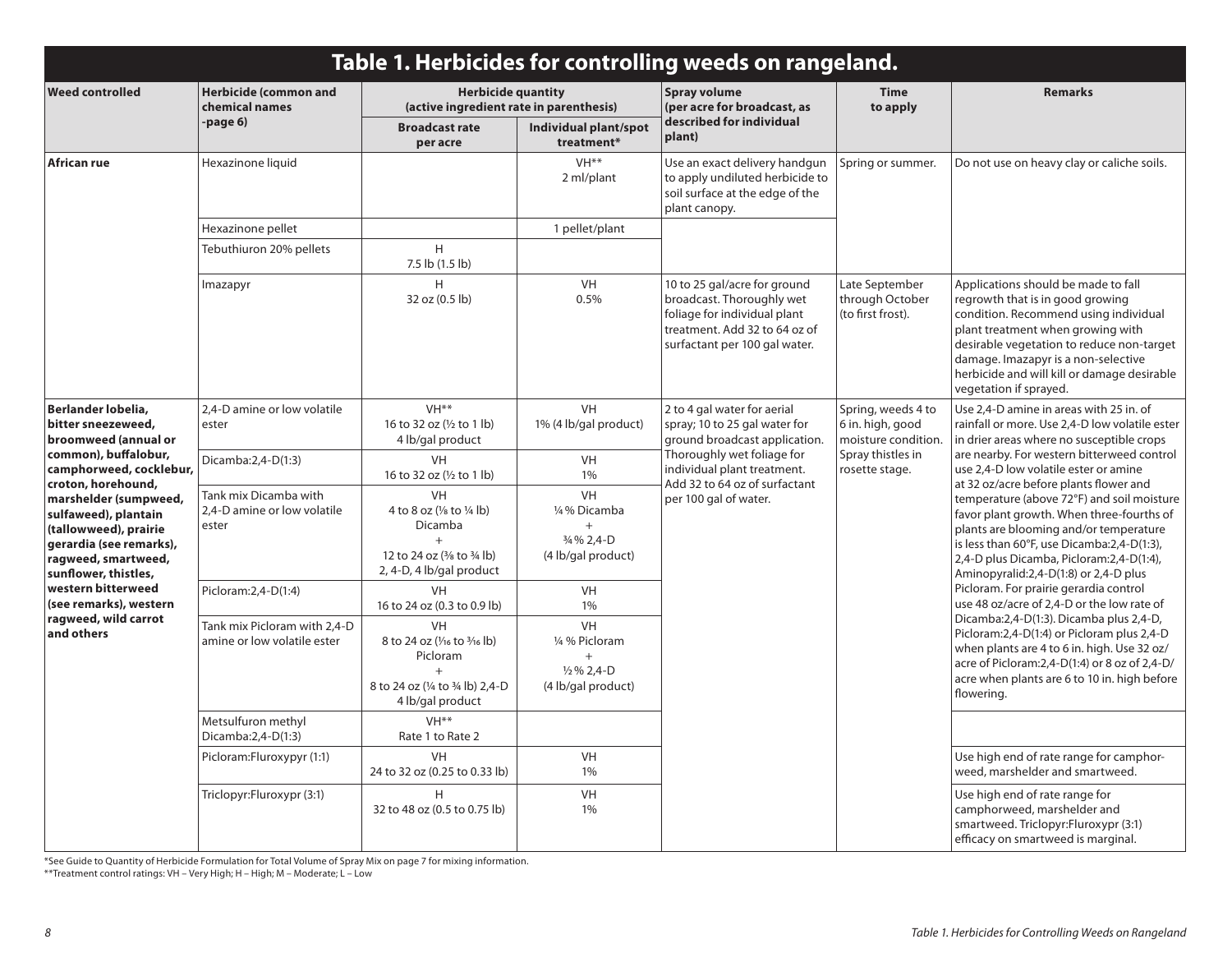| <b>Weed controlled</b>                                                                                                                                                                                                                                                                                                                                                                             | <b>Herbicide (common and</b><br>chemical names               | <b>Herbicide quantity</b><br>(active ingredient rate in parenthesis)                      |                                                                 | <b>Spray volume</b><br>(per acre for broadcast, as                                                                                                      | <b>Time</b><br>to apply                                                                                                                                              | <b>Remarks</b>                                                                                                                                                                                                                                                                                                                                                                                                                                  |
|----------------------------------------------------------------------------------------------------------------------------------------------------------------------------------------------------------------------------------------------------------------------------------------------------------------------------------------------------------------------------------------------------|--------------------------------------------------------------|-------------------------------------------------------------------------------------------|-----------------------------------------------------------------|---------------------------------------------------------------------------------------------------------------------------------------------------------|----------------------------------------------------------------------------------------------------------------------------------------------------------------------|-------------------------------------------------------------------------------------------------------------------------------------------------------------------------------------------------------------------------------------------------------------------------------------------------------------------------------------------------------------------------------------------------------------------------------------------------|
|                                                                                                                                                                                                                                                                                                                                                                                                    | -page 6)                                                     | <b>Broadcast rate</b><br>per acre                                                         | Individual plant/spot<br>treatment*                             | described for individual<br>plant)                                                                                                                      |                                                                                                                                                                      |                                                                                                                                                                                                                                                                                                                                                                                                                                                 |
| Berlander lobelia,<br>bitter sneezeweed,<br>broomweed (annual or<br>common), buffalobur,<br>camphorweed, cocklebur,<br>croton, horehound,<br>marshelder (sumpweed,<br>sulfaweed), plantain<br>(tallowweed), prairie<br>gerardia (see remarks),<br>ragweed, smartweed,<br>sunflower, thistles,<br>western bitterweed<br>(see remarks), western<br>ragweed, wild carrot<br>and others<br>(continued) | Aminopyralid: 2, 4-D (1:8)                                   | VH<br>32 oz (0.75 lb)                                                                     |                                                                 | 2 to 4 gal water for aerial<br>spray; 10 to 25 gal water for                                                                                            | Spring, weeds 4<br>to 6 in. high, good                                                                                                                               |                                                                                                                                                                                                                                                                                                                                                                                                                                                 |
|                                                                                                                                                                                                                                                                                                                                                                                                    | Aminopyralid                                                 | VH<br>4 oz (0.125 lb)                                                                     |                                                                 | ground broadcast application.<br>Thoroughly wet foliage for<br>individual plant treatment.<br>Add 32 to 64 oz of surfactant<br>per 100 gal of water.    | moisture condition.<br>Spray thistles in<br>rosette stage.                                                                                                           | Aminopyralid provides excellent control<br>of thistles and annual weed species in<br>general, although at this time efficacy of<br>this herbicide is not confirmed for all of<br>the species in this list.                                                                                                                                                                                                                                      |
| <b>Broomweed (annual</b><br>or common), plantain<br>(tallowweed), wild carrot                                                                                                                                                                                                                                                                                                                      | Metsulfuron methyl                                           | <b>VH</b><br>0.1 oz                                                                       |                                                                 | 2 to 4 gal water for aerial spray;<br>10 to 25 gal water for ground<br>broadcast application. Add 32<br>to 64 oz of surfactant per 100<br>gal of water. | Spring, weeds less<br>than 4 in. tall.                                                                                                                               |                                                                                                                                                                                                                                                                                                                                                                                                                                                 |
|                                                                                                                                                                                                                                                                                                                                                                                                    | Metsulfuron: Chlorosulfuron<br>(3:1)                         | VH<br>$0.125$ oz                                                                          |                                                                 |                                                                                                                                                         |                                                                                                                                                                      |                                                                                                                                                                                                                                                                                                                                                                                                                                                 |
|                                                                                                                                                                                                                                                                                                                                                                                                    | Metsulfuron: Chlorosulfuron<br>(1:1)                         | <b>VH</b><br>0.2 oz                                                                       |                                                                 |                                                                                                                                                         |                                                                                                                                                                      |                                                                                                                                                                                                                                                                                                                                                                                                                                                 |
| <b>Broom snakeweed</b><br>(perennial broomweed)                                                                                                                                                                                                                                                                                                                                                    | Picloram                                                     | <b>VH</b><br>16 to 32 oz (¼ to ½ lb)                                                      | <b>VH</b><br>$\frac{1}{2}$ %                                    | 2 to 4 gal water for aerial<br>spray; 10 to 25 gal water for<br>ground broadcast application.<br>Thoroughly wet foliage for                             | During and after<br>full flower stage in<br>fall when growth<br>conditions are good;<br>or spring during<br>peak plant growth<br>when growth<br>conditions are good. | Add emulsifer to oil for proper emulsion<br>when oil-in-water emulsion is used.<br>Use 16 oz/acre of Picloram only in the<br>fall. Use 32 oz/acre of Picloram in the<br>spring. Poor control may be expected<br>if Dicamba:2,4-D(1:3) or Dicamba:2,4-D<br>mixture is used when growth conditions<br>are less than ideal. Growth conditions<br>should be optimum if Picloram:2,4-D(1:4)<br>or Picloram: 2, 4-D mixture is used in the<br>spring. |
|                                                                                                                                                                                                                                                                                                                                                                                                    | Picloram: 2, 4-D(1: 4)                                       | VH<br>64 oz (1 1/4 lb)                                                                    | VH<br>$1\%$                                                     |                                                                                                                                                         |                                                                                                                                                                      |                                                                                                                                                                                                                                                                                                                                                                                                                                                 |
|                                                                                                                                                                                                                                                                                                                                                                                                    | Picloram:Fluroxypyr (1:1)                                    | VH<br>48 to 96 oz (0.5 to 1.0 lb)                                                         | VH<br>1%                                                        | individual plant treatment.<br>Add 32 to 64 oz of surfactant<br>per 100 gal of water.                                                                   |                                                                                                                                                                      |                                                                                                                                                                                                                                                                                                                                                                                                                                                 |
|                                                                                                                                                                                                                                                                                                                                                                                                    | Tank mix Picloram with 2.4-D<br>amine or low volatile ester. | <b>VH</b><br>16 oz (1/4 lb) Picloram<br>$\ddot{}$<br>16 to 32 oz $(\frac{1}{2})$ to 1 lb) | VH<br>1/4 % Picloram<br>1/2 % 2,4-D (4 lb/gal                   |                                                                                                                                                         |                                                                                                                                                                      |                                                                                                                                                                                                                                                                                                                                                                                                                                                 |
|                                                                                                                                                                                                                                                                                                                                                                                                    |                                                              | 2,4-D, 4 lb/gal product                                                                   | product)                                                        |                                                                                                                                                         |                                                                                                                                                                      |                                                                                                                                                                                                                                                                                                                                                                                                                                                 |
|                                                                                                                                                                                                                                                                                                                                                                                                    | Dicamba:2,4-D(1:3)                                           | VH<br>32 oz (1 lb)                                                                        | VH<br>1%                                                        |                                                                                                                                                         |                                                                                                                                                                      |                                                                                                                                                                                                                                                                                                                                                                                                                                                 |
|                                                                                                                                                                                                                                                                                                                                                                                                    | Tank mix Dicamba with 2,4-D<br>amine or low volatile ester.  | VH<br>8 oz (1/4 lb) Dicamba<br>$^{+}$<br>24 oz $(3/4)$ lb)<br>2,4-D, 4 lb/gal product     | VH<br>1/4 % Dicamba<br>$+$<br>3/4 % 2,4-D (4 lb/gal<br>product) |                                                                                                                                                         |                                                                                                                                                                      |                                                                                                                                                                                                                                                                                                                                                                                                                                                 |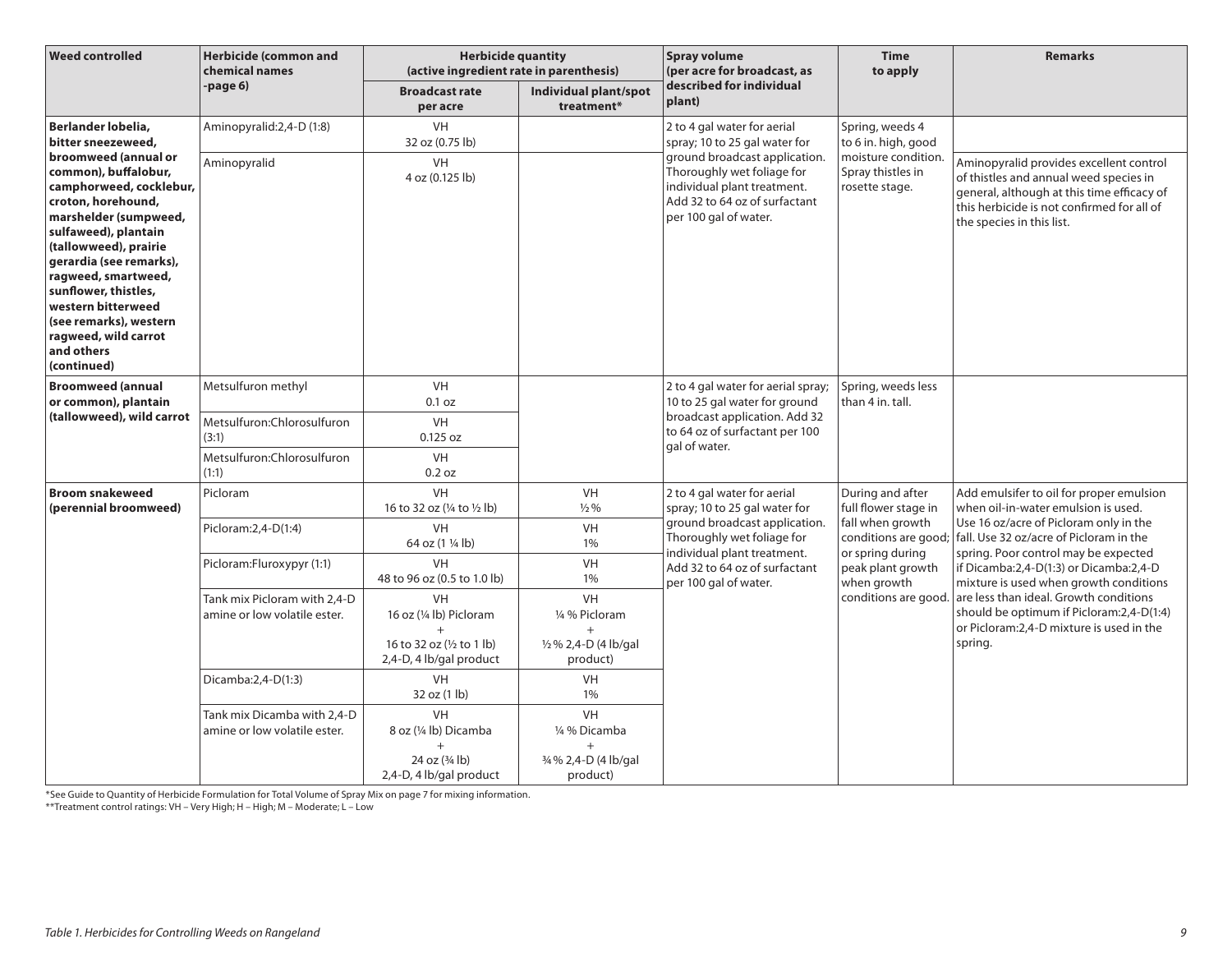| <b>Weed controlled</b>                                                                                        | <b>Herbicide (common and</b><br>chemical names               | <b>Herbicide quantity</b><br>(active ingredient rate in parenthesis)                                                        |                                                                            | <b>Spray volume</b><br>(per acre for broadcast, as                                                                  | <b>Time</b><br>to apply                                                                                                    | <b>Remarks</b>                                                                                                                                                              |
|---------------------------------------------------------------------------------------------------------------|--------------------------------------------------------------|-----------------------------------------------------------------------------------------------------------------------------|----------------------------------------------------------------------------|---------------------------------------------------------------------------------------------------------------------|----------------------------------------------------------------------------------------------------------------------------|-----------------------------------------------------------------------------------------------------------------------------------------------------------------------------|
|                                                                                                               | $-page6$                                                     | <b>Broadcast rate</b><br>per acre                                                                                           | Individual plant/spot<br>treatment*                                        | described for individual<br>plant)                                                                                  |                                                                                                                            |                                                                                                                                                                             |
| <b>Broom snakeweed</b><br>(perennial broomweed)<br>(continued)                                                | Metsulfuron methyl                                           | <b>VH</b><br>0.6 oz                                                                                                         |                                                                            | 2 to 4 gal water for aerial spray;<br>10 to 25 gal water for ground                                                 | Optimum time is in<br>the fall, but may be                                                                                 |                                                                                                                                                                             |
|                                                                                                               | Metsulfuron:Chlorosulfuron<br>(3:1)                          | <b>VH</b><br>$0.75$ oz                                                                                                      |                                                                            | broadcast application. Add 32<br>to 64 oz of surfactant or 2 gal<br>crop oil per 100 gal of water.                  | applied in spring.                                                                                                         |                                                                                                                                                                             |
|                                                                                                               | Metsulfuron:Chlorosulfuron<br>(1:1)                          | <b>VH</b><br>1.2 oz                                                                                                         |                                                                            |                                                                                                                     |                                                                                                                            |                                                                                                                                                                             |
|                                                                                                               | Metsulfuron methyl<br>Dicamba:2,4-D(1:3)                     | H to VH<br>Rate 1 to Rate 2                                                                                                 |                                                                            |                                                                                                                     |                                                                                                                            |                                                                                                                                                                             |
|                                                                                                               | Tebuthiuron 20% pellets                                      | <b>VH</b><br>3.75 lb of pellets (3/4 lb)                                                                                    | VH<br>1/6 oz of pellets<br>$(\frac{1}{30}$ oz) per 100 sq ft               |                                                                                                                     | Any time-optimum<br>period is Oct. 1 to<br>April 1 except in<br>Trans-Pecos where<br>optimum period is<br>May 1 to July 1. | Use only on sand, loamy sand, sandy loam,<br>loam, silt loam, silt or sandy clay loam soils.                                                                                |
| <b>Bullnettle,</b><br>Carolina horsenettle,<br>dogfennel, silverleaf                                          | Picloram: 2, 4-D(1:4)                                        | <b>VH</b><br>32 to 48 oz<br>$(0.6 \text{ to } 0.9 \text{ lb})$                                                              | <b>VH</b><br>1%                                                            | 2 to 4 gal water for aerial<br>spray; 10 to 25 gal water for<br>ground broadcast application.                       | Spring (see<br>remarks).                                                                                                   | Spray bullnettle, Carolina horsenettle,<br>silverleaf nightshade and western<br>horsenettle when plants begin to flower                                                     |
| nightshade, upright<br>prairie-coneflower,<br>western horsenettle<br>(treadsalve), yankeeweed<br>(rosin weed) | Tank mix Picloram with 2,4-D<br>amine or low volatile ester. | <b>VH</b><br>8 to 12 oz (1/8 to 3/16 lb)<br>Picloram<br>$\ddot{}$<br>16 to 24 oz (1/2 to 3/4 lb) 2,4-D,<br>4 lb/gal product | <b>VH</b><br>1/4 % Picloram<br>$\frac{1}{2}$ % 2,4-D<br>(4 lb/gal product) | Thoroughly wet foliage for<br>individual plant treatment.<br>Add 32 to 64 oz of surfactant<br>per 100 gal of water. |                                                                                                                            | in the spring. Spray dogfennel and<br>yankeeweed when plants are 8 to 10 in.<br>tall. Spray upright prairie-coneflower when<br>plants are 2 to 6 in. tall before flowering. |
|                                                                                                               | Picloram:Fluroxypyr (1:1)                                    | <b>VH</b><br>24 to 32 oz (0.25 to 0.33 lb)                                                                                  | VH<br>1%                                                                   |                                                                                                                     |                                                                                                                            |                                                                                                                                                                             |
|                                                                                                               | Metsulfuron methyl<br>Dicamba: 2, 4-D(1:3)                   | H to VH<br>Rate 1 to Rate 2                                                                                                 |                                                                            |                                                                                                                     |                                                                                                                            |                                                                                                                                                                             |
|                                                                                                               | Dicamba: 2, 4-D(1:3)                                         | <b>VH</b><br>32 oz (1 lb)                                                                                                   | <b>VH</b><br>1%                                                            |                                                                                                                     |                                                                                                                            |                                                                                                                                                                             |
|                                                                                                               | Tank mix Dicamba with 2,4-D<br>amine or low volatile ester.  | VH<br>8 oz (1/4 lb) Dicamba<br>$^{+}$                                                                                       | <b>VH</b><br>1/4 % Dicamba<br>$+$                                          |                                                                                                                     |                                                                                                                            |                                                                                                                                                                             |
|                                                                                                               |                                                              | 24 oz (3/4 lb) 2,4-D,<br>4 lb/gal product                                                                                   | 3/4 % 2,4-D<br>(4 lb/gal product)                                          |                                                                                                                     |                                                                                                                            |                                                                                                                                                                             |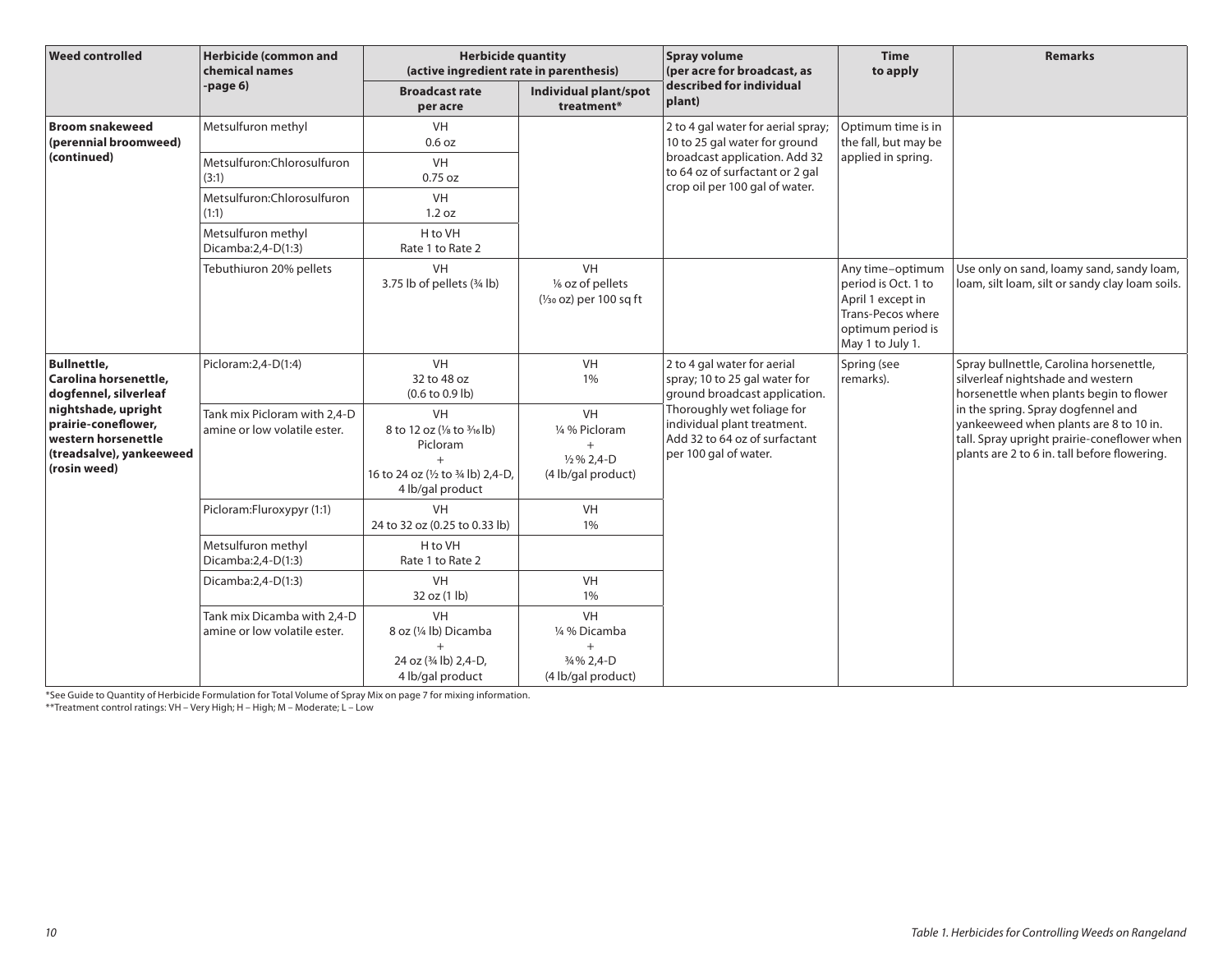| <b>Weed controlled</b>                             | <b>Herbicide (common and</b><br>chemical names                 | <b>Herbicide quantity</b><br>(active ingredient rate in parenthesis)                            |                                                                            | <b>Spray volume</b><br>(per acre for broadcast, as                                                                                                | <b>Time</b><br>to apply            | <b>Remarks</b>                                                                                                                                                                                                                                                                                          |
|----------------------------------------------------|----------------------------------------------------------------|-------------------------------------------------------------------------------------------------|----------------------------------------------------------------------------|---------------------------------------------------------------------------------------------------------------------------------------------------|------------------------------------|---------------------------------------------------------------------------------------------------------------------------------------------------------------------------------------------------------------------------------------------------------------------------------------------------------|
|                                                    | -page 6)                                                       | <b>Broadcast rate</b><br>per acre                                                               | Individual plant/spot<br>treatment*                                        | described for individual<br>plant)                                                                                                                |                                    |                                                                                                                                                                                                                                                                                                         |
| Common goldenweed,<br><b>Drummond's goldenweed</b> | 2,4-D low volatile ester                                       | VH <sup>**</sup><br>64 oz (2 lb)<br>4 lb/gal product                                            | <b>VH</b><br>2% (4 lb/gal product)                                         | 2 to 4 gal water for aerial<br>spray; 10 to 25 gal water for<br>ground broadcast application.                                                     |                                    | Spring when growth   Picloram: 2, 4-D(1:4), Dicamba: 2, 4-D(1:3)<br>conditions are good. and mixtures of Dicamba:2,4-D and<br>Picloram: 2, 4-D are more effective than<br>2,4-D alone when growth conditions<br>are less than optimal. When oil-in-water<br>emulsion is used, add emulsifier to oil for |
|                                                    | Dicamba: 2, 4-D(1:3)                                           | VH<br>48 oz (1 1/2 lb)                                                                          | VH<br>2%                                                                   | Thoroughly wet foliage for<br>individual plant treatment.<br>Add 32 to 64 oz of surfactant                                                        |                                    |                                                                                                                                                                                                                                                                                                         |
|                                                    | Picloram:Fluroxypyr (1:1)                                      | <b>VH</b><br>32 oz (0.33 lb)                                                                    | VH<br>1%                                                                   | per 100 gal of water.                                                                                                                             |                                    | proper emulsion.                                                                                                                                                                                                                                                                                        |
|                                                    | Triclopyr:Fluroxypr (3:1)                                      | H<br>32 to 48 oz (0.5 to 0.75 lb)                                                               | VH<br>1%                                                                   |                                                                                                                                                   |                                    |                                                                                                                                                                                                                                                                                                         |
|                                                    | Metsulfuron methyl<br>Dicamba: 2, 4-D(1:3)                     | <b>VH</b><br>Rate 3                                                                             |                                                                            |                                                                                                                                                   |                                    |                                                                                                                                                                                                                                                                                                         |
|                                                    | Tank mix Dicamba with<br>2.4-D amine or low volatile<br>ester. | <b>VH</b><br>12 oz (3/8 lb) Dicamba<br>$\ddot{}$<br>36 oz (1.125 lb)<br>2,4-D, 4 lb/gal product | <b>VH</b><br>1/2% Dicamba<br>$^{+}$<br>1 1/2 % 2,4-D<br>(4 lb/gal product) |                                                                                                                                                   |                                    |                                                                                                                                                                                                                                                                                                         |
|                                                    | Picloram: 2, 4-D(1:4)                                          | VH<br>48 oz (0.94 lb)                                                                           | <b>VH</b><br>2%                                                            |                                                                                                                                                   |                                    |                                                                                                                                                                                                                                                                                                         |
|                                                    | Tank mix Picloram with 2,4-D<br>amine or low volatile ester.   | VH<br>12 oz (0.19 lb)<br>Picloram<br>$^{+}$<br>24 oz (3/4 lb)<br>2,4-D, 4 lb/gal product        | VH<br>1/2% Picloram<br>$+$<br>1% 2,4-D<br>(4 lb/gal product)               |                                                                                                                                                   |                                    |                                                                                                                                                                                                                                                                                                         |
| <b>Flathead sedge</b>                              | Dicamba: 2, 4-D(1:3)                                           | VH<br>64 oz (2 lb)                                                                              |                                                                            | Ground broadcast 20 to 30 gal<br>per acre with the addition of                                                                                    | Spring or fall.                    | Control may be enhanced if the stand is<br>burned and/or shredded and allowed to<br>regrow to a height of 12 to 15 in. before<br>spraying.                                                                                                                                                              |
|                                                    | Metsulfuron methyl<br>Dicamba:2,4-D(1:3)                       | VH<br>Rate 2                                                                                    |                                                                            | 32 to 64 oz of surfactant per<br>100 gal of water.                                                                                                |                                    |                                                                                                                                                                                                                                                                                                         |
| Garboncillo, threadleaf<br>groundsel, wooly        | Picloram: 2, 4-D(1: 4)                                         | VH<br>48 oz (0.94 lb)                                                                           | <b>VH</b><br>2%                                                            | 2 to 4 gal water for aerial<br>spray; 10 to 25 gal water for                                                                                      | Fall, good moisture<br>conditions. | Herbicide application may increase<br>palatability of these poisonous plants.<br>Therefore, treated areas should not be<br>grazed until the toxic plants dry up and<br>lose their palatability.                                                                                                         |
| locoweed                                           | Tank mix Picloram with 2,4-D<br>amine or low volatile ester.   | VH<br>12 oz (0.19 lb)<br>Picloram<br>$^{+}$<br>24 oz (3/4 lb)<br>2,4-D, 4 lb/gal product        | VH<br>1/2% Picloram<br>$+$<br>1% 2,4-D (4 lb/gal<br>product)               | ground broadcast application.<br>Thoroughly wet foliage for<br>individual plant treatment.<br>Add 32 to 64 oz of surfactant<br>per 100 gal water. |                                    |                                                                                                                                                                                                                                                                                                         |
|                                                    | Picloram:Fluroxypyr (1:1)                                      | VH<br>32 oz (0.33 lb)                                                                           | <b>VH</b><br>1%                                                            |                                                                                                                                                   |                                    |                                                                                                                                                                                                                                                                                                         |
|                                                    | Triclopyr:Fluroxypr (3:1)                                      | H<br>32 to 48 oz (0.5 to 0.75 lb)                                                               | <b>VH</b><br>1%                                                            |                                                                                                                                                   |                                    |                                                                                                                                                                                                                                                                                                         |
|                                                    | Metsulfuron methyl<br>Dicamba:2,4-D(1:3)                       | <b>VH</b><br>Rate 2                                                                             |                                                                            |                                                                                                                                                   |                                    |                                                                                                                                                                                                                                                                                                         |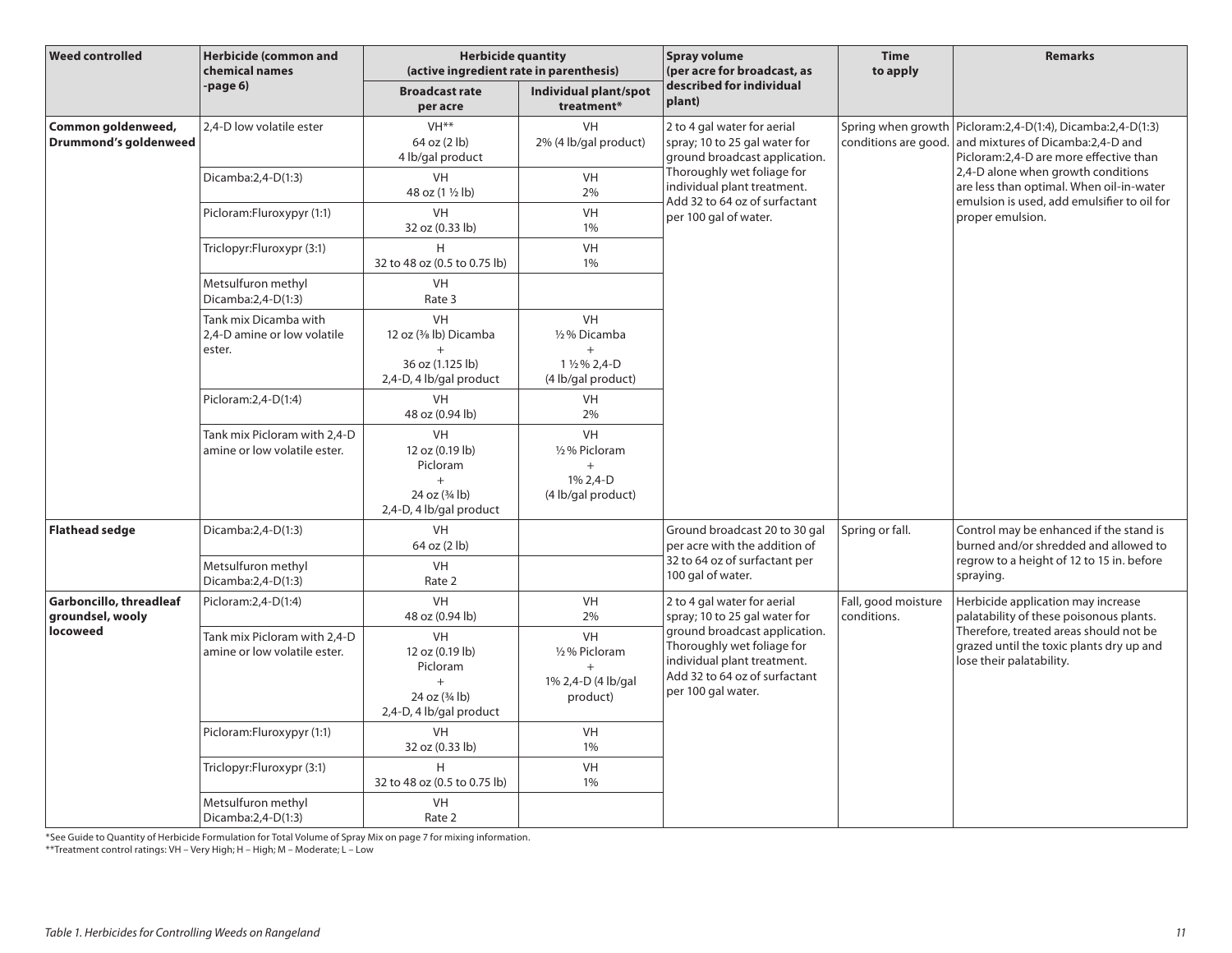| <b>Weed controlled</b>                      | <b>Herbicide (common and</b><br>chemical names                 | <b>Herbicide quantity</b><br>(active ingredient rate in parenthesis)                        |                                                                                      | <b>Spray volume</b><br>(per acre for broadcast, as                                                                                                             | <b>Time</b><br>to apply                                  | <b>Remarks</b>                                                                                                                                                    |
|---------------------------------------------|----------------------------------------------------------------|---------------------------------------------------------------------------------------------|--------------------------------------------------------------------------------------|----------------------------------------------------------------------------------------------------------------------------------------------------------------|----------------------------------------------------------|-------------------------------------------------------------------------------------------------------------------------------------------------------------------|
|                                             | -page 6)                                                       | <b>Broadcast rate</b><br>per acre                                                           | Individual plant/spot<br>treatment*                                                  | described for individual<br>plant)                                                                                                                             |                                                          |                                                                                                                                                                   |
| Garboncillo, threadleaf<br>groundsel, wooly | Dicamba: 2, 4-D(1:3)                                           | VH <sup>**</sup><br>32 oz (1 lb)                                                            | <b>VH</b><br>2%                                                                      |                                                                                                                                                                |                                                          |                                                                                                                                                                   |
| locoweed<br>(continued)                     | Tank mix Dicamba with<br>2,4-D amine or low volatile<br>ester. | VH<br>12 oz (3/8 lb) Dicamba<br>$+$<br>36 oz (1 1/8 lb)<br>2,4-D, 4 lb/gal product          | VH<br>1/2% Dicamba<br>$+$<br>1 1/2 %, 2,4-D<br>(4 lb/galproduct)                     |                                                                                                                                                                |                                                          |                                                                                                                                                                   |
| Gray goldaster,<br>narrowleaf goldaster     | 2,4-D low volatile ester                                       | VH<br>32 oz (1 lb)                                                                          | VH<br>1%                                                                             | 2 to 4 gal oil-in-water emulsion<br>(64 oz of diesel fuel oil and                                                                                              | Spring during bud<br>stage (pre-bloom).                  | Bud stage usually occurs during mid-May<br>to early June.                                                                                                         |
|                                             | Picloram: 2, 4-D(1:4)                                          | VH<br>51 oz (1 lb)                                                                          | VH<br>1%                                                                             | water to make 2 to 4 gal/acre) as<br>aerial spray. 10 to 25 gal oil-in-<br>water emulsion (1 gal diesel fuel                                                   |                                                          |                                                                                                                                                                   |
|                                             | Tank mix Picloram with 2,4-D<br>low volatile ester.            | <b>VH</b><br>13 oz (0.2 lb) Picloram<br>$^{+}$<br>26 oz (0.8 lb) 2,4-D,<br>4 lb/gal product | <b>VH</b><br>1/4 % Picloram<br>$^{+}$<br>$\frac{1}{2}$ % 2.4-D<br>(4 lb/gal product) | oil and water to make 10 to 25<br>gal/acre) as ground broadcast.<br>Thoroughly wet foliage for<br>individual plant treatment.<br>Add 32 to 64 oz of surfactant |                                                          |                                                                                                                                                                   |
|                                             | Picloram:Fluroxypyr (1:1)                                      | <b>VH</b><br>32 oz (0.33 lb)                                                                | VH<br>1%                                                                             | per 100 gal of water or 5 gal of<br>diesel fuel oil per 100 gal spray                                                                                          |                                                          |                                                                                                                                                                   |
|                                             | Triclopyr:Fluroxypr (3:1)                                      | 32 to 48 oz (0.5 to 0.75 lb)                                                                | VH<br>1%                                                                             | mix (1:19 oil-in-water emulsion).<br>Oil-in-water emulsion requires<br>use of emulsifier.                                                                      |                                                          |                                                                                                                                                                   |
|                                             | Metsulfuron methyl<br>Dicamba:2,4-D(1:3)                       | H to VH<br>Rate 1 to Rate 2                                                                 |                                                                                      |                                                                                                                                                                |                                                          |                                                                                                                                                                   |
|                                             | Dicamba: $2,4-D(1:3)$                                          | <b>VH</b><br>32 oz (1 lb)                                                                   | <b>VH</b><br>1%                                                                      |                                                                                                                                                                |                                                          |                                                                                                                                                                   |
|                                             | Tank mix Dicamba with<br>2,4-D low volatile ester.             | VH<br>8 oz (¼ lb) Dicamba<br>$+$                                                            | VH<br>1/4 % Dicamba<br>$+$                                                           |                                                                                                                                                                |                                                          |                                                                                                                                                                   |
|                                             |                                                                | 24 oz (3/4 lb) 2,4-D,<br>4 lb/gal product                                                   | 3/4 % 2,4-D<br>(4 lb/gal product)                                                    |                                                                                                                                                                |                                                          |                                                                                                                                                                   |
| Lespedeza                                   | Triclopyr                                                      | <b>VH</b><br>16 to 32 oz (1/2 to 1 lb)                                                      |                                                                                      | Ground broadcast 20 to 30 gal<br>per acre with 32 to 64 oz of<br>surfactant per 100 gal of water.                                                              | June through<br>August under good<br>growing conditions. | Plants need to be 12 to 18 in. tall before<br>spraying. Use the higher rate if plants<br>are large, approaching maturity, or if the<br>infestation level is high. |
|                                             | Metsulfuron methyl                                             | H<br>0.5 oz                                                                                 |                                                                                      |                                                                                                                                                                |                                                          | Begin application at flower bud initiation<br>through full bloom.                                                                                                 |
|                                             | Metsulfuron:Chlorosulfuron<br>(3:1)                            | H<br>$0.7$ oz                                                                               |                                                                                      |                                                                                                                                                                |                                                          |                                                                                                                                                                   |
|                                             | Metsulfuron:Chlorosulfuron<br>(1:1)                            | H<br>1.0 oz                                                                                 |                                                                                      |                                                                                                                                                                |                                                          |                                                                                                                                                                   |
|                                             | Metsulfuron methyl<br>Dicamba:2,4-D(1:3)                       | H<br>Rate 2                                                                                 |                                                                                      |                                                                                                                                                                |                                                          |                                                                                                                                                                   |
|                                             | Picloram:Fluroxypyr (1:1)                                      | VH<br>24 to 32 oz (0.25 to 0.33 lb)                                                         | VH<br>1%                                                                             |                                                                                                                                                                |                                                          |                                                                                                                                                                   |
|                                             | Triclopyr:Fluroxypr (3:1)                                      | VH<br>24 to 32 oz (0.38 to 0.5 lb)                                                          | VH<br>0.75%                                                                          |                                                                                                                                                                |                                                          |                                                                                                                                                                   |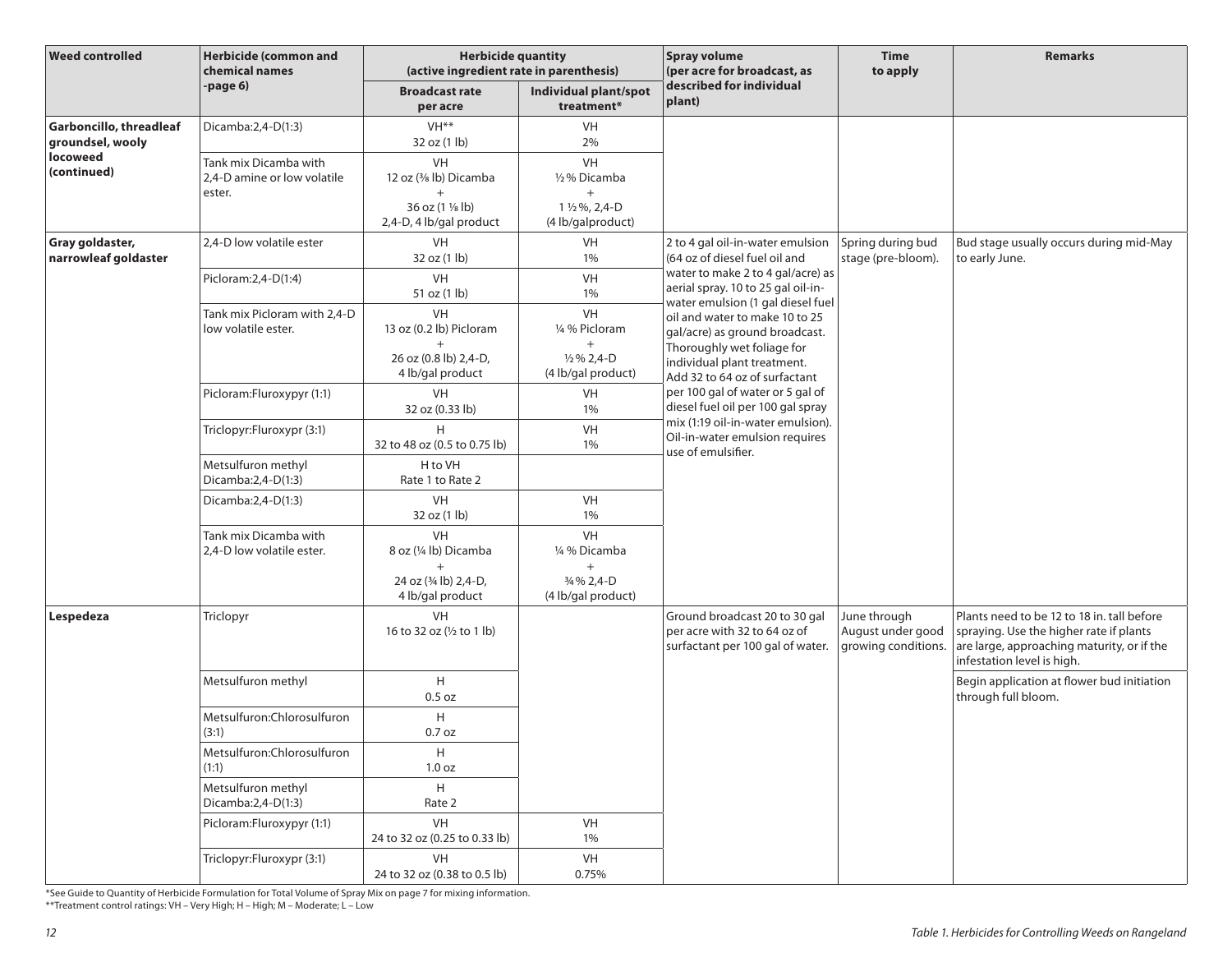| <b>Weed controlled</b>                   | <b>Herbicide (common and</b><br>chemical names                 | <b>Herbicide quantity</b><br>(active ingredient rate in parenthesis)                                   |                                                                                      | <b>Spray volume</b><br>(per acre for broadcast, as                                                                  | <b>Time</b><br>to apply            | <b>Remarks</b>                                                                                                   |
|------------------------------------------|----------------------------------------------------------------|--------------------------------------------------------------------------------------------------------|--------------------------------------------------------------------------------------|---------------------------------------------------------------------------------------------------------------------|------------------------------------|------------------------------------------------------------------------------------------------------------------|
|                                          | page 6)                                                        | <b>Broadcast rate</b><br>per acre                                                                      | Individual plant/spot<br>treatment*                                                  | described for individual<br>plant)                                                                                  |                                    |                                                                                                                  |
| Rayless goldenrod<br>(jimmyweed)         | Metsulfuron methyl                                             | <b>VH</b><br>$0.75$ oz                                                                                 |                                                                                      | 2 to 4 gal water for aerial spray; $ Fall$ .<br>10 to 25 gal water for ground                                       |                                    |                                                                                                                  |
|                                          | Metsulfuron: Chlorosulfuron<br>(3:1)                           | <b>VH</b><br>1.0 <sub>oz</sub>                                                                         |                                                                                      | broadcast application. Add 32<br>to 64 oz of surfactant per 100<br>gal of water.                                    |                                    |                                                                                                                  |
|                                          | Metsulfuron:Chlorosulfuron<br>(1:1)                            | VH<br>1.5 oz                                                                                           |                                                                                      | Thoroughly wet foliage for<br>individual plant treatment.                                                           |                                    |                                                                                                                  |
|                                          | Picloram:Fluroxypyr (1:1)                                      | <b>VH</b><br>96 oz (1.0 lb)                                                                            | VH<br>2%                                                                             | Add 32 to 64 oz of surfactant<br>per 100 gal of water.                                                              |                                    |                                                                                                                  |
|                                          | Picloram                                                       | <b>VH</b><br>32 oz (1/2 lb)                                                                            | VH<br>1%                                                                             |                                                                                                                     |                                    |                                                                                                                  |
| Spiny aster (wolfweed)                   | Picloram: 2, 4-D(1:4)                                          | <b>VH</b><br>32 oz (0.63 lb)                                                                           | VH<br>1%                                                                             | 10 to 25 gal water for ground<br>broadcast application.                                                             | Spring during<br>good moisture and | Shred plants during winter. Regrowth<br>will have leaves. Apply herbicide when<br>regrowth is 10 to 12 in. tall. |
|                                          | Tank mix Picloram with 2,4-D<br>amine or low volatile ester.   | <b>VH</b><br>$8$ oz $(\frac{1}{8}$ lb)<br>Picloram<br>$+$<br>16 oz (1/2 lb) 2,4-D,<br>4 lb/gal product | <b>VH</b><br>1/4 % Picloram<br>$^{+}$<br>$\frac{1}{2}$ % 2,4-D<br>(4 lb/gal product) | Thoroughly wet foliage for<br>individual plant treatment.<br>Add 32 to 64 oz of surfactant<br>per 100 gal of water. | growth conditions.                 |                                                                                                                  |
|                                          | Picloram:Fluroxypyr (1:1)                                      | VH<br>24 to 32 oz (0.25 to 0.33 lb)                                                                    | VH<br>1%                                                                             |                                                                                                                     |                                    |                                                                                                                  |
|                                          | Triclopyr:Fluroxypr (3:1)                                      | H<br>32 to 48 oz (0.5 to 0.75 lb)                                                                      | VH<br>1%                                                                             |                                                                                                                     |                                    |                                                                                                                  |
|                                          | Dicamba:2,4-D(1:3)                                             | <b>VH</b><br>32 oz (1 lb)                                                                              | <b>VH</b><br>1%                                                                      |                                                                                                                     |                                    |                                                                                                                  |
|                                          | Tank mix Dicamba with<br>2,4-D amine or low volatile<br>ester. | <b>VH</b><br>8 oz (1/4 lb) Dicamba<br>$^{+}$<br>24 oz (3/4 lb) 2,4-D,<br>4 lb/gal product              | VH<br>1/4% Dicamba<br>$^{+}$<br>3/4 % 2,4-D (4 lb/gal<br>product)                    |                                                                                                                     |                                    |                                                                                                                  |
| <b>Threadleaf groundsel</b>              | Metsulfuron methyl                                             | VH<br>0.4 oz                                                                                           |                                                                                      | 2 to 4 gal water for aerial spray;   Fall.<br>10 to 25 gal water for ground                                         |                                    |                                                                                                                  |
|                                          | Metsulfuron: Chlorosulfuron<br>(3:1)                           | <b>VH</b><br>0.5 oz                                                                                    |                                                                                      | broadcast application. Add 32<br>to 64 oz of surfactant per 100<br>gal of water.                                    |                                    |                                                                                                                  |
|                                          | Metsulfuron:Chlorosulfuron<br>(1:1)                            | <b>VH</b><br>$0.8$ oz                                                                                  |                                                                                      |                                                                                                                     |                                    |                                                                                                                  |
|                                          | Metsulfuron methyl<br>Dicamba: 2, 4-D(1:3)                     | VH<br>Rate 2                                                                                           |                                                                                      |                                                                                                                     |                                    |                                                                                                                  |
| <b>Twinleaf senna</b><br>(twoleaf senna) | Picloram: 2, 4-D(1:4)                                          |                                                                                                        | VH <sup>**</sup><br>1%                                                               | Thoroughly wet foliage.<br>Mix with water and add                                                                   | Late spring, good<br>moisture and  |                                                                                                                  |
|                                          | Picloram:Fluroxypyr (1:1)                                      |                                                                                                        | VH<br>1%                                                                             | 32 to 64 oz of surfactant per<br>100 gal spray mix.                                                                 | growth conditions.                 |                                                                                                                  |
|                                          | Dicamba: 2, 4-D(1:3)                                           |                                                                                                        | VH<br>1%                                                                             |                                                                                                                     |                                    |                                                                                                                  |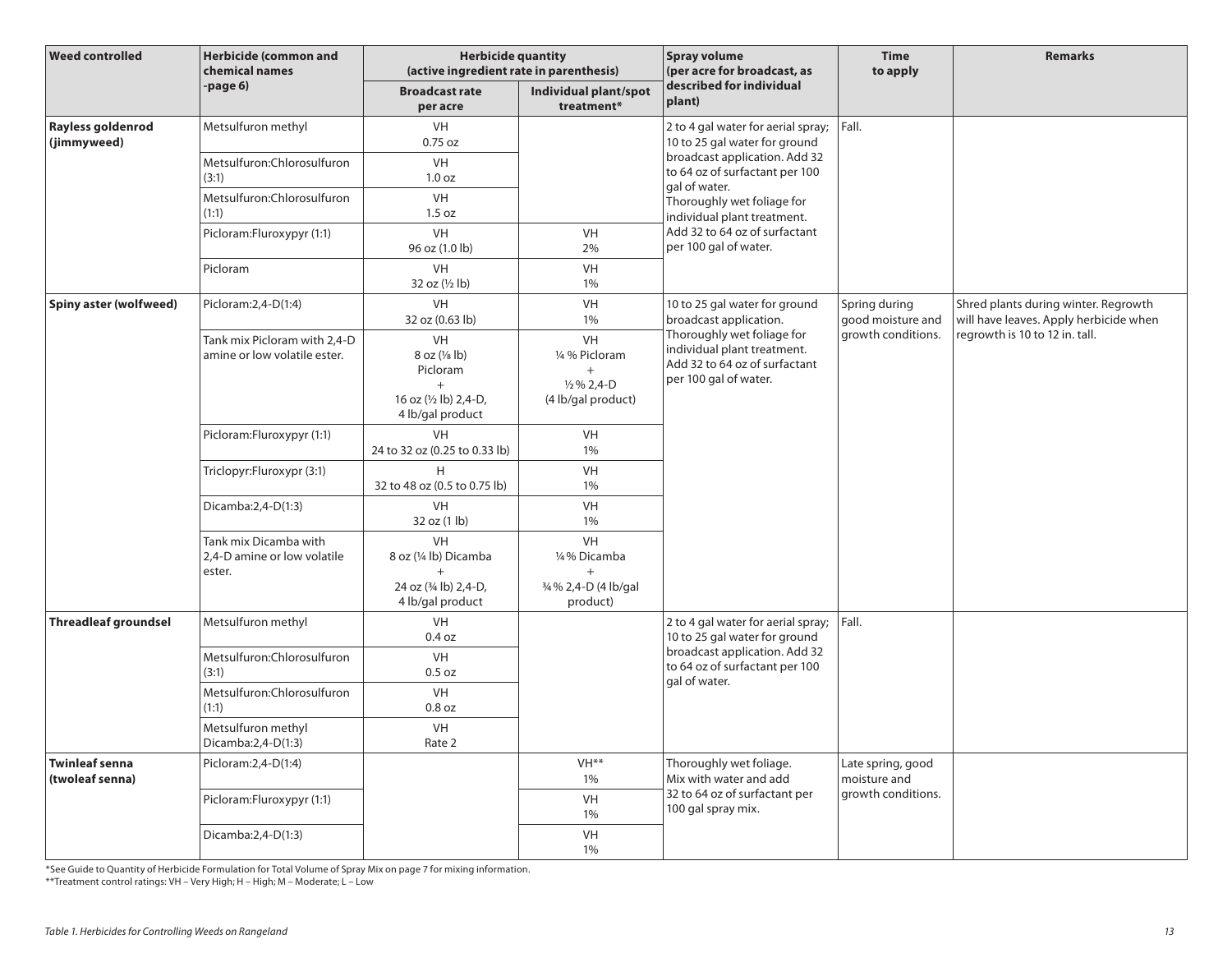| <b>Weed controlled</b>         | Herbicide (common and<br>chemical names<br>-page 6) | <b>Herbicide quantity</b><br>(active ingredient rate in parenthesis) |                                     | Spray volume<br>(per acre for broadcast, as                         | <b>Time</b><br>to apply               | <b>Remarks</b> |
|--------------------------------|-----------------------------------------------------|----------------------------------------------------------------------|-------------------------------------|---------------------------------------------------------------------|---------------------------------------|----------------|
|                                |                                                     | <b>Broadcast rate</b><br>per acre                                    | Individual plant/spot<br>treatment* | described for individual<br> plant)                                 |                                       |                |
| Upright prairie-<br>coneflower | Metsulfuron methyl                                  | VH<br>0.2 oz                                                         |                                     | 2 to 4 gal water for aerial spray.<br>10 to 25 gal water for ground | Spring, before<br><b>flower</b> stalk |                |
|                                | Metsulfuron:<br>Chlorosulfuron (3:1)                | <b>VH</b><br>$0.25$ oz                                               |                                     | broadcast application. Add 32<br>to 64 oz of surfactant per 100     | development.                          |                |
|                                | Metsulfuron:<br>Chlorosulfuron (1:1)                | VH<br>0.4 oz                                                         |                                     | gal of water.                                                       |                                       |                |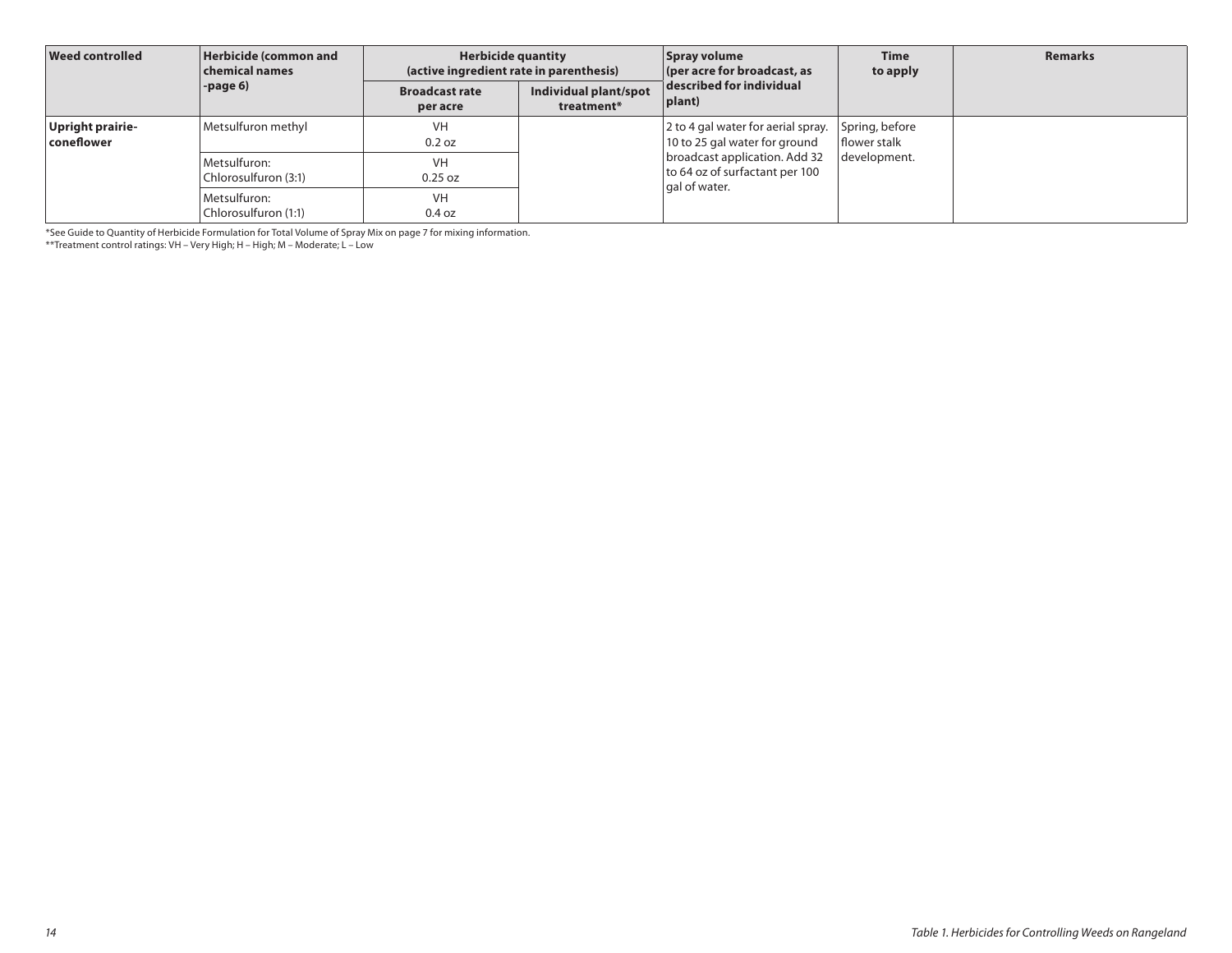| Table 2. Herbicides for controlling brush on rangeland.                                                      |                                                |                                                                    |                                                                                            |                                                                                                                                                                                                                                           |                                                                                                                                                                                |                                                                                                                                                                                                                                                                                                          |  |  |
|--------------------------------------------------------------------------------------------------------------|------------------------------------------------|--------------------------------------------------------------------|--------------------------------------------------------------------------------------------|-------------------------------------------------------------------------------------------------------------------------------------------------------------------------------------------------------------------------------------------|--------------------------------------------------------------------------------------------------------------------------------------------------------------------------------|----------------------------------------------------------------------------------------------------------------------------------------------------------------------------------------------------------------------------------------------------------------------------------------------------------|--|--|
| <b>Brush controlled</b>                                                                                      | <b>Herbicide (common</b><br>and chemical names |                                                                    | <b>Herbicide quantity</b><br>(active ingredient rate in parenthesis)                       | <b>Spray volume</b><br>(per acre for broadcast, as                                                                                                                                                                                        | <b>Time</b><br>to apply                                                                                                                                                        | <b>Remarks</b>                                                                                                                                                                                                                                                                                           |  |  |
|                                                                                                              | -page 6)                                       | <b>Broadcast rate</b><br>per acre                                  | Individual plant<br>treatment*                                                             | described for individual plant)                                                                                                                                                                                                           |                                                                                                                                                                                |                                                                                                                                                                                                                                                                                                          |  |  |
| Ashe juniper<br>(blueberry cedar)                                                                            | Hexazinone liquid                              |                                                                    | VH <sup>**</sup><br>2 ml per 3 ft of height<br>or canopy diameter,<br>whichever is greater | Late winter through<br>summer.                                                                                                                                                                                                            |                                                                                                                                                                                | Apply undiluted Hexazinone<br>liquid, Picloram or Hexazinone<br>pellets between the stem base<br>and the edge of the canopy.                                                                                                                                                                             |  |  |
|                                                                                                              | Hexazinone pellet                              |                                                                    | <b>VH</b><br>1 pellet per 3 ft of height<br>or canopy diameter,<br>whichever is greater    |                                                                                                                                                                                                                                           | Use an exact delivery handgun<br>applicator to apply Hexazinone<br>liquid and Picloram. If plant size<br>requires more than a single 2 ml<br>or 4 ml application of Hexazinone |                                                                                                                                                                                                                                                                                                          |  |  |
|                                                                                                              | Picloram                                       |                                                                    | <b>VH</b><br>4 ml per 3 ft of height<br>or canopy diameter,<br>whichever is greater        |                                                                                                                                                                                                                                           |                                                                                                                                                                                | liquid or Picloram, or more than<br>1 Hexazinone pellet, apply<br>subsequent applications or pellets<br>equally spaced around the plant. Do<br>not use these treatments on marshy<br>or poorly drained sites nor on soils<br>classified as clays. Best results are<br>expected on coarse-textured soils. |  |  |
| Ashe juniper<br>(blueberry cedar), cholla,<br>dog cactus, redberry<br>juniper (redberry cedar),<br>tasajillo | Picloram                                       |                                                                    | <b>VH</b><br>1%<br>H rating for<br>cholla                                                  | Thoroughly wet foliage and<br>stems or joints and stems for<br>individual plant treatment. Mix<br>with water and add 32 to 64 oz of<br>surfactant per 100 gal spray mix.                                                                  | Anytime.                                                                                                                                                                       |                                                                                                                                                                                                                                                                                                          |  |  |
| <b>Baccharis (dryland</b><br>willow, Roosevelt willow,<br>seep willow or willow<br>baccharis)                | 2,4-D low volatile ester                       | H.<br>48 to 96 oz<br>$(1 \frac{1}{2}$ to 3 lb)<br>4 lb/gal product | H<br>1%                                                                                    | 4 to 5 gal of water for aerial spray;<br>15 to 20 gal water for ground<br>broadcast. For individual plant<br>treatment, thoroughly wet the<br>entire foliage, stems and trunks.<br>Add 32 to 64 oz of surfactant per<br>100 gal of water. | Spring, when leaves<br>are fully expanded<br>and dark green in<br>color.                                                                                                       |                                                                                                                                                                                                                                                                                                          |  |  |
|                                                                                                              | Picloram: 2, 4-D(1:4)                          |                                                                    | H<br>1%                                                                                    | For individual plant treatment<br>thoroughly wet the entire plant-                                                                                                                                                                        |                                                                                                                                                                                |                                                                                                                                                                                                                                                                                                          |  |  |
|                                                                                                              | Dicamba: $2,4-D(1:3)$                          |                                                                    | H<br>1%                                                                                    | foliage, stems and trunks. Add<br>32 to 64 oz of surfactant per 100<br>gal water.                                                                                                                                                         |                                                                                                                                                                                |                                                                                                                                                                                                                                                                                                          |  |  |
|                                                                                                              | Triclopyr                                      |                                                                    | VH<br>1%                                                                                   |                                                                                                                                                                                                                                           |                                                                                                                                                                                |                                                                                                                                                                                                                                                                                                          |  |  |
|                                                                                                              | Triclopyr:Fluroxypr (3:1)                      |                                                                    | VH<br>1%                                                                                   |                                                                                                                                                                                                                                           |                                                                                                                                                                                |                                                                                                                                                                                                                                                                                                          |  |  |
|                                                                                                              | Picloram:Fluroxypyr (1:1)                      |                                                                    | VH<br>1%                                                                                   |                                                                                                                                                                                                                                           |                                                                                                                                                                                |                                                                                                                                                                                                                                                                                                          |  |  |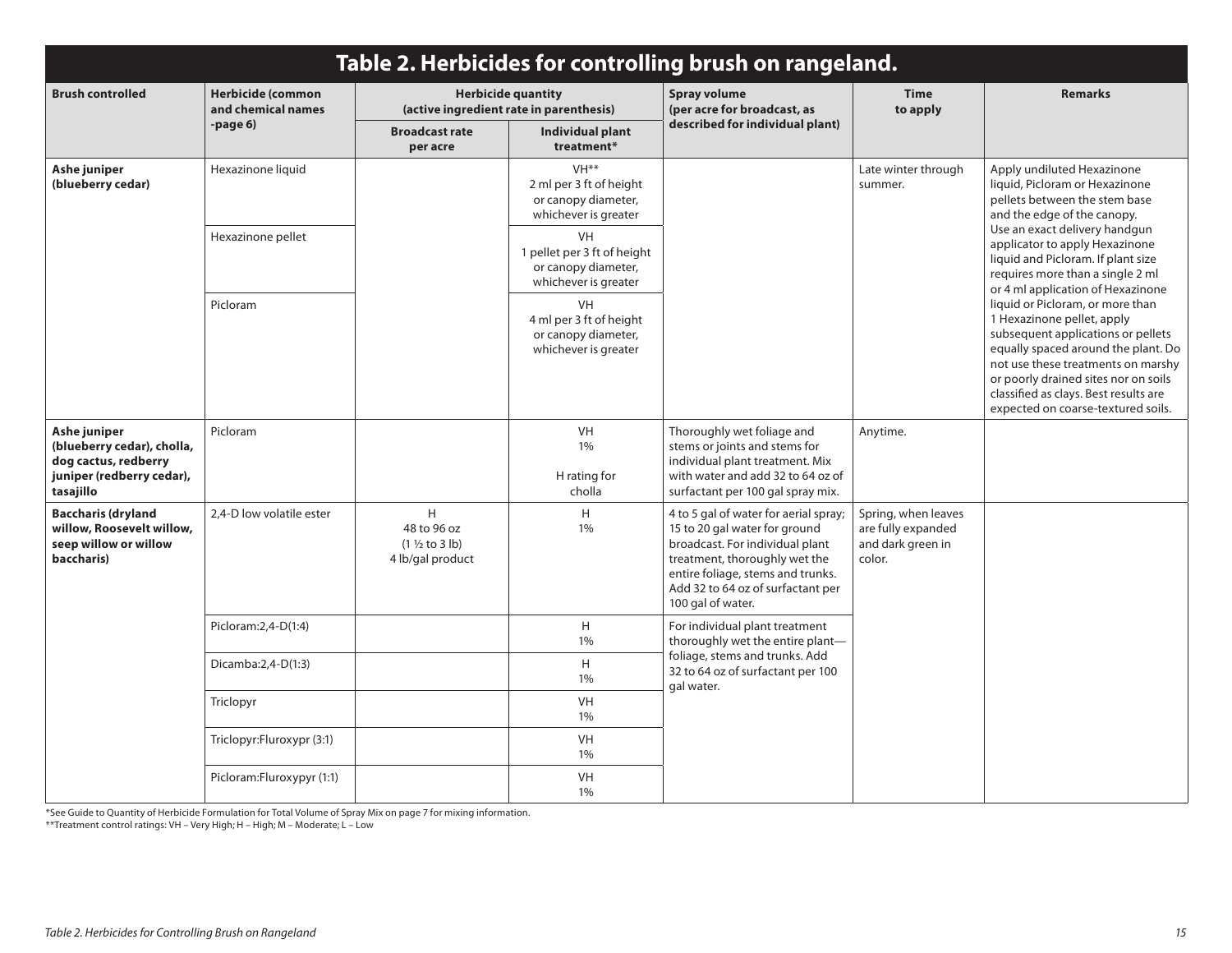| <b>Brush controlled</b>                                                                                                                                                                                            | <b>Herbicide (common</b><br>and chemical names | <b>Herbicide quantity</b><br>(active ingredient rate in parenthesis) |                                                                                                                  | <b>Spray volume</b><br>(per acre for broadcast, as                                                                                                                 | <b>Time</b><br>to apply                                                                | <b>Remarks</b>                                                                                                                                                                                                                                                                                                                                                                                                                                                                                                                                                                                             |
|--------------------------------------------------------------------------------------------------------------------------------------------------------------------------------------------------------------------|------------------------------------------------|----------------------------------------------------------------------|------------------------------------------------------------------------------------------------------------------|--------------------------------------------------------------------------------------------------------------------------------------------------------------------|----------------------------------------------------------------------------------------|------------------------------------------------------------------------------------------------------------------------------------------------------------------------------------------------------------------------------------------------------------------------------------------------------------------------------------------------------------------------------------------------------------------------------------------------------------------------------------------------------------------------------------------------------------------------------------------------------------|
|                                                                                                                                                                                                                    | $-page4$                                       | <b>Broadcast rate</b><br>per acre                                    | Individual plant<br>treatment*                                                                                   | described for individual plant)                                                                                                                                    |                                                                                        |                                                                                                                                                                                                                                                                                                                                                                                                                                                                                                                                                                                                            |
| <b>Baccharis (dryland</b><br>willow, Roosevelt willow,<br>seep willow or willow<br>baccharis)                                                                                                                      | Hexazinone liquid                              |                                                                      | VH <sup>**</sup><br>2 ml per 3 ft of height<br>or canopy diameter,<br>whichever is greater                       |                                                                                                                                                                    | Late winter through<br>summer                                                          | Apply undiluted Hexazinone liquid<br>or Hexazinone pellet to soil surface<br>between the stem base and the<br>edge of the canopy. Use an exact                                                                                                                                                                                                                                                                                                                                                                                                                                                             |
| (continued)                                                                                                                                                                                                        | Hexazinone pellet                              |                                                                      | VH<br>1 pellet per 3 ft of height<br>or canopy diameter,<br>whichever is greater                                 |                                                                                                                                                                    |                                                                                        | delivery handgun applicator to<br>apply Hexazinone liquid. If plant<br>size requires more than a single 2 ml<br>application of Hexazinone liquid,<br>or a single Hexazinone pellet, apply<br>subsequent applications or pellets<br>equally spaced around the plant.<br>Do not use these treatments on<br>marshy or poorly drained sites nor<br>on soils classified as clays. Best<br>results are expected on coarse-<br>textured soils.                                                                                                                                                                    |
| <b>Baccharis (dryland</b><br>willow, Roosevelt willow,<br>seep willow or willow<br>baccharis), blackbrush,<br>bois d'arc, catclaw<br>acacia, catclaw mimosa,<br>Chinese tallowtree, elm,<br>greenbriar, hackberry, | Triclopyr                                      |                                                                      | VH<br>25% in diesel fuel oil                                                                                     | Apply to lower 12 to 18 in. of<br>trunk to wet the trunk: do not<br>spray to point of runoff. Apply<br>completely around the trunk.                                | Anytime-optimum<br>time is during growing<br>season when plants<br>have mature leaves. | This is commonly called the low<br>volume basal application method.<br>Use a fan or hollow cone nozzle.<br>Use only on plants with smooth bark<br>and a trunk diameter less than 4 in.<br>For Texas persimmon, apply in spring<br>after leaves mature but before June<br>15.                                                                                                                                                                                                                                                                                                                               |
| huisache, pricklyash,<br>(Hercules club), Texas<br>persimmon (see remarks),<br>winged elm, yaupon                                                                                                                  | Triclopyr                                      |                                                                      | VH<br>25% in diesel fuel oil<br>10% d,l-limonene<br>(a penetrant) may be<br>added to the mixture-<br>see remarks | Apply to the trunk in a<br>3- to 4-in.-wide band near<br>ground level or at line dividing<br>smooth bark from corky bark.<br>Apply completely around the<br>trunk. | Anytime-optimum<br>time is during growing<br>season when plants<br>have mature leaves. | This is commonly called the<br>streamline basal application<br>method. Use a straight stream<br>nozzle. Use only on plants with<br>smooth bark and trunk diameter<br>less than 4 in. Addition of a<br>penetrant to the mixtures aids with<br>coverage around the trunk and<br>increases the degree of control for<br>most species. Trade names for d,l<br>limonene are Quick Step II, AD 100,<br>Cide-Kick II and Cide-Kick. Other<br>penetrants may be effective but<br>have not been tested on rangeland<br>in Texas. For Texas persimmon,<br>apply in spring after leaves mature<br>but before June 15. |
| <b>Bigelow shinoak</b><br>(white shinoak)                                                                                                                                                                          | Tebuthiuron 20% pellets                        | <b>VH</b><br>7.5 lb of pellets<br>$(1\frac{1}{2}$ lb)                | <b>VH</b><br>1/2 oz of pellets<br>$(\frac{1}{10}$ oz) per 100 sq ft                                              |                                                                                                                                                                    | Anytime during year-<br>optimum period is<br>Oct. 1 to April 1.                        | For individual plant treatment,<br>apply pellets evenly on the soil<br>under the plant canopy and 1 ft<br>beyond canopy edge.                                                                                                                                                                                                                                                                                                                                                                                                                                                                              |

\*See Guide to Quantity of Herbicide Formulation for Total Volume of Spray Mix on page 7 for mixing information.

\*\*Treatment control ratings: VH – Very High; H – High; M – Moderate; L – Low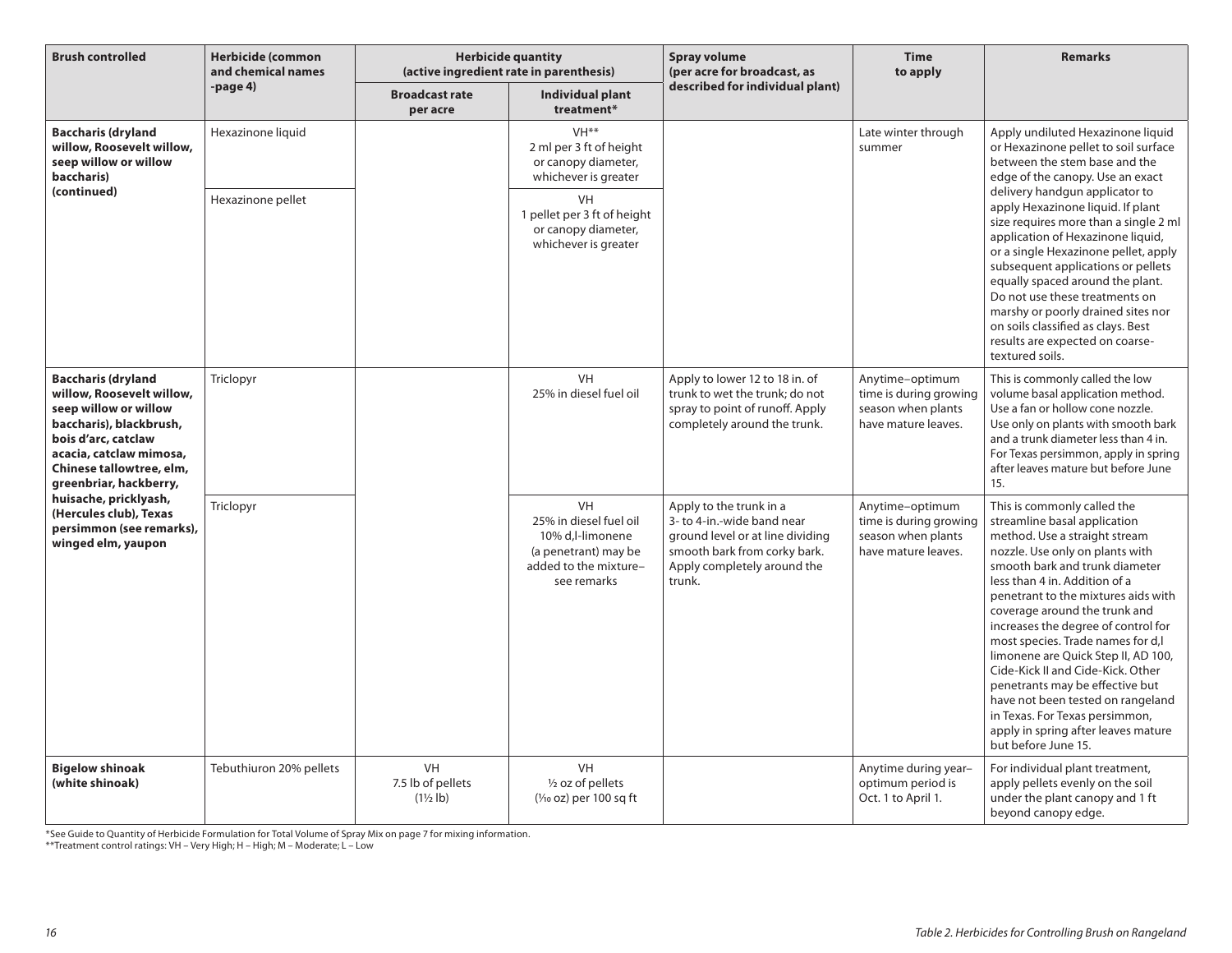| <b>Brush controlled</b>                                                                                                                                         | <b>Herbicide (common</b><br>and chemical names | <b>Herbicide quantity</b><br>(active ingredient rate in parenthesis)   |                                                                                                                 | Spray volume<br>(per acre for broadcast, as                                                                                  | <b>Time</b><br>to apply                                                                                                                       | <b>Remarks</b>                                                                                                                                                                                                                                                                                                                                                                              |
|-----------------------------------------------------------------------------------------------------------------------------------------------------------------|------------------------------------------------|------------------------------------------------------------------------|-----------------------------------------------------------------------------------------------------------------|------------------------------------------------------------------------------------------------------------------------------|-----------------------------------------------------------------------------------------------------------------------------------------------|---------------------------------------------------------------------------------------------------------------------------------------------------------------------------------------------------------------------------------------------------------------------------------------------------------------------------------------------------------------------------------------------|
|                                                                                                                                                                 | -page 4)                                       | <b>Broadcast rate</b><br>per acre                                      | Individual plant<br>treatment*                                                                                  | described for individual plant)                                                                                              |                                                                                                                                               |                                                                                                                                                                                                                                                                                                                                                                                             |
| <b>Blackberry</b>                                                                                                                                               | Picloram:Fluroxypyr (1:1)                      | VH <sup>**</sup><br>48 to 64 oz<br>$(0.5 \text{ to } 0.67 \text{ lb})$ | <b>VH</b><br>1 to 2%                                                                                            | Use at least 10 gal of water per<br>acre, but increased volume up<br>to 25 gal per acre will improve                         | Apply when leaves<br>are fully expanded<br>and the foliage is dark                                                                            |                                                                                                                                                                                                                                                                                                                                                                                             |
|                                                                                                                                                                 | Triclopyr:Fluroxypr (3:1)                      | H<br>48 to 64 oz<br>(0.75 to 1.0 lb)                                   | VH<br>1 to 2%                                                                                                   | coverage, and subsequent<br>herbicide penetration into<br>the plant. Add 32 to 64 oz of<br>surfactant per 100 gal spray mix. | green, either before<br>first flower or after<br>fruit drop. Do not<br>treat blackberries in<br>the same year after<br>shredding, or burning. |                                                                                                                                                                                                                                                                                                                                                                                             |
| Blackbrush, guajillo                                                                                                                                            | Tebuthiuron 20% pellets                        | H<br>10 to 15 lb pellets<br>(2 to 3 lb)                                | <b>VH</b><br>$\frac{1}{2}$ oz of pellets ( $\frac{1}{10}$ oz)<br>per 45 sq ft or 2 to 4 in. of<br>stem diameter |                                                                                                                              | Anytime during year-<br>optimum period is<br>Oct. 1 to April 1.                                                                               | Use higher rate on deep soils with<br>higher clay content. For individual<br>plant treatment apply pellets evenly<br>on the soil under the plant canopy<br>and 1 ft beyond canopy edge. Best<br>results are expected on coarse-<br>textured soils.                                                                                                                                          |
| Blackjack oak, bois d'arc,<br>elm, hackberry, lotebush,<br>post oak, pricklyash<br>(Hercules club),<br>whitebrush (beebrush,<br>beebush), willow,<br>winged elm | Hexazinone liquid                              |                                                                        | VH<br>4 ml per 3 ft of canopy<br>diameter or height,<br>whichever is greater                                    |                                                                                                                              | Late winter through<br>summer.                                                                                                                | Apply undiluted Hexazinone liquid<br>or Hexazinone pellets to soil surface<br>between the stem base and the<br>edge of the canopy. Use an exact                                                                                                                                                                                                                                             |
|                                                                                                                                                                 | Hexazinone pellet                              |                                                                        | <b>VH</b><br>2 pellets per 3 ft of canopy<br>diameter or height,<br>whichever is greater                        |                                                                                                                              | delivery handgun applicator to<br>Anytime during year-<br>optimum period is<br>Oct. 1 to April 1.                                             | apply Hexazinone liquid. If plant<br>size requires more than a single 4 ml<br>application of Hexazinone liquid,<br>or 2 Hexazinone pellets, apply<br>subsequent applications or pellets<br>equally spaced around the plant. Do<br>not use these treatments on marshy<br>or poorly drained sites nor on soils<br>classified as clays. Best results are<br>expected on coarse-textured soils. |
| Blackjack oak, post oak,<br>winged elm                                                                                                                          | Tebuthiuron 20% pellets                        | <b>VH</b><br>10 lb of pellets (2 lb)                                   | <b>VH</b><br>$\frac{1}{2}$ oz of pellets ( $\frac{1}{10}$ oz)<br>per 45 sq ft or 2 to 4 in. of<br>stem diameter |                                                                                                                              | Anytime during year-<br>optimum period is<br>Oct. 1 to April 1.                                                                               | For individual plant treatment apply<br>pellets evenly on the soil under<br>the plant canopy and 1 ft beyond<br>canopy edge.                                                                                                                                                                                                                                                                |
| Blackgum, sweetgum and<br>other hardwoods                                                                                                                       | Triclopyr: $2,4-D(1:2)$                        |                                                                        | H<br>4% in diesel fuel oil                                                                                      | Apply to freshly cut surface of<br>stump immediately after cutting.                                                          | Anytime-best results<br>when soil is dry.                                                                                                     |                                                                                                                                                                                                                                                                                                                                                                                             |
| <b>Burrobrush</b>                                                                                                                                               | Picloram                                       |                                                                        | <b>VH</b><br>1%                                                                                                 | Thoroughly wet foliage for<br>individual plant treatment.                                                                    | Aprily through July.                                                                                                                          |                                                                                                                                                                                                                                                                                                                                                                                             |
|                                                                                                                                                                 | Picloram: 2, 4-D(1:4)                          |                                                                        | <b>VH</b><br>2%                                                                                                 |                                                                                                                              |                                                                                                                                               |                                                                                                                                                                                                                                                                                                                                                                                             |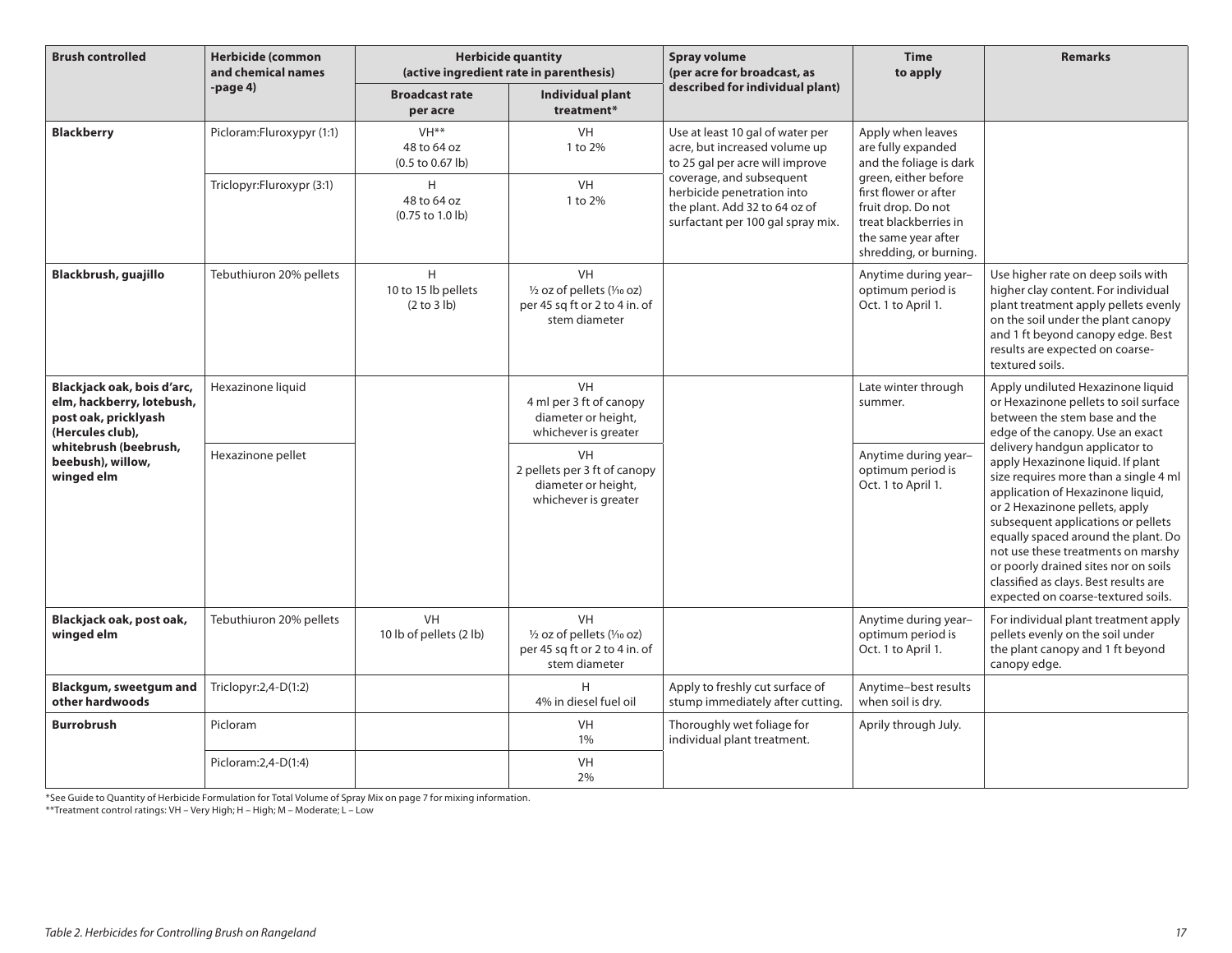| <b>Brush controlled</b>   | <b>Herbicide (common</b><br>and chemical names | <b>Herbicide quantity</b><br>(active ingredient rate in parenthesis)            |                                                                                                                  | <b>Spray volume</b><br>(per acre for broadcast, as                                                                            | <b>Time</b><br>to apply                                                                                                     | <b>Remarks</b>                                                                                                                                                                                                                                                                                                                                                                                                                                            |
|---------------------------|------------------------------------------------|---------------------------------------------------------------------------------|------------------------------------------------------------------------------------------------------------------|-------------------------------------------------------------------------------------------------------------------------------|-----------------------------------------------------------------------------------------------------------------------------|-----------------------------------------------------------------------------------------------------------------------------------------------------------------------------------------------------------------------------------------------------------------------------------------------------------------------------------------------------------------------------------------------------------------------------------------------------------|
|                           | -page 4)                                       | <b>Broadcast rate</b><br>per acre                                               | <b>Individual plant</b><br>treatment*                                                                            | described for individual plant)                                                                                               |                                                                                                                             |                                                                                                                                                                                                                                                                                                                                                                                                                                                           |
| Catclaw mimosa            | Tebuthiuron 20% pellets                        | $H***$<br>3.75 lb of pellets (34 lb)                                            | <b>VH</b><br>$\frac{1}{2}$ oz of pellets ( $\frac{1}{10}$ oz)<br>per 100 sq ft or 2 to 4 in.<br>of stem diameter |                                                                                                                               | Anytime during<br>year-optimum period<br>is May 1 to July 1 in<br>Trans-Pecos and Oct.<br>1 to April 1 in rest of<br>state. | Use only when brush is growing on<br>sand, loamy sand or sandy loam<br>soil. For individual plant treatment,<br>apply pellets evenly on the soil<br>under the plant canopy and 1 ft<br>beyond canopy edge.                                                                                                                                                                                                                                                |
| Cenizo                    | Tebuthiuron 20% pellets                        | VH<br>3.75 lb of pellets (34 lb)                                                | <b>VH</b><br>1/2 oz of pellets (1/10 oz)<br>per 100 sq ft or 2 to 4 in.<br>of stem diameter                      |                                                                                                                               | Anytime during year-<br>optimum period is<br>Oct. 1 to April 1.                                                             | For individual plant treatment apply<br>the pellets evenly on soil under<br>the plant canopy and 1 ft beyond<br>canopy edge.                                                                                                                                                                                                                                                                                                                              |
| <b>Chinese tallowtree</b> | Picloram: 2, 4-D(1:4)                          | <b>VH</b><br>1 gal (2.5 lb)                                                     | VH<br>1%                                                                                                         | 5 to 15 gal as aerial spray or 10<br>to 25 gal for ground broadcast                                                           | Spring or fall.                                                                                                             |                                                                                                                                                                                                                                                                                                                                                                                                                                                           |
|                           | Tank mix Picloram<br>with 2,4-D amine          | <b>VH</b><br>32 oz (1/2 lb) Picloram<br>64 oz (2 lb) 2,4-D,<br>4 lb/gal product | <b>VH</b><br>1/4 % Picloram<br>$\frac{1}{2}$ % 2,4-D<br>(4 lb/gal product)                                       | application. Thoroughly wet<br>foliage for individual plant<br>treatment. Add 32 to 64 oz of<br>surfactant per 100 gal water. |                                                                                                                             |                                                                                                                                                                                                                                                                                                                                                                                                                                                           |
|                           | Picloram:Fluroxypyr (1:1)                      | <b>VH</b><br>80 oz (0.84 lb)                                                    | VH<br>1%                                                                                                         |                                                                                                                               |                                                                                                                             |                                                                                                                                                                                                                                                                                                                                                                                                                                                           |
|                           | Picloram                                       | VH<br>32 oz (1/2 lb)                                                            | VH<br>$\frac{1}{2}$ %                                                                                            |                                                                                                                               |                                                                                                                             |                                                                                                                                                                                                                                                                                                                                                                                                                                                           |
|                           | Tank mix Picloram<br>with Triclopyr            | VH<br>32 oz (1/2 lb) Picloram<br>$+$                                            | VH<br>1/2 % Picloram<br>$+$                                                                                      |                                                                                                                               |                                                                                                                             |                                                                                                                                                                                                                                                                                                                                                                                                                                                           |
|                           |                                                | 16 oz $(\frac{1}{2}$ lb) Triclopyr                                              | 1/4 % Triclopyr                                                                                                  |                                                                                                                               |                                                                                                                             |                                                                                                                                                                                                                                                                                                                                                                                                                                                           |
|                           | Hexazinone Liquid                              |                                                                                 | <b>VH</b><br>4 ml per 3 ft of canopy<br>diameter or height,<br>whichever is greater                              |                                                                                                                               | Late winter through<br>summer.                                                                                              | Apply undiluted Tebuthiuron<br>20% pellets, Hexazinone Liquid or<br>Hexazinone Pellets to soil between<br>stem base and the edge of the                                                                                                                                                                                                                                                                                                                   |
|                           | <b>Hexazinone Pellet</b>                       |                                                                                 | <b>VH</b><br>2 pellets per 3 ft of canopy<br>diameter or height,<br>whichever is greater                         |                                                                                                                               |                                                                                                                             | canopy. Use an exact delivery<br>handgun applicator to apply<br>Hexazinone Liquid. If plant size<br>requires more than a single 4 ml<br>application of Hexazinone Liquid,<br>or 2 Hexazinone Pellets, apply<br>subsequent applications or pellets<br>equally spaced around the plant.<br>Do not use these treatments on<br>marshy or poorly drained sites nor<br>on soils classified as clays. Best<br>results are expected on coarse-<br>textured soils. |
|                           | Tebuthiuron 20% pellets                        |                                                                                 | <b>VH</b><br>1/2 oz of pellets (1/10 oz)<br>per 45 sq ft or 2 to 4 in.<br>of stem diameter                       |                                                                                                                               | Anytime during year-<br>optimum period is<br>Oct. 1 to April 1.                                                             |                                                                                                                                                                                                                                                                                                                                                                                                                                                           |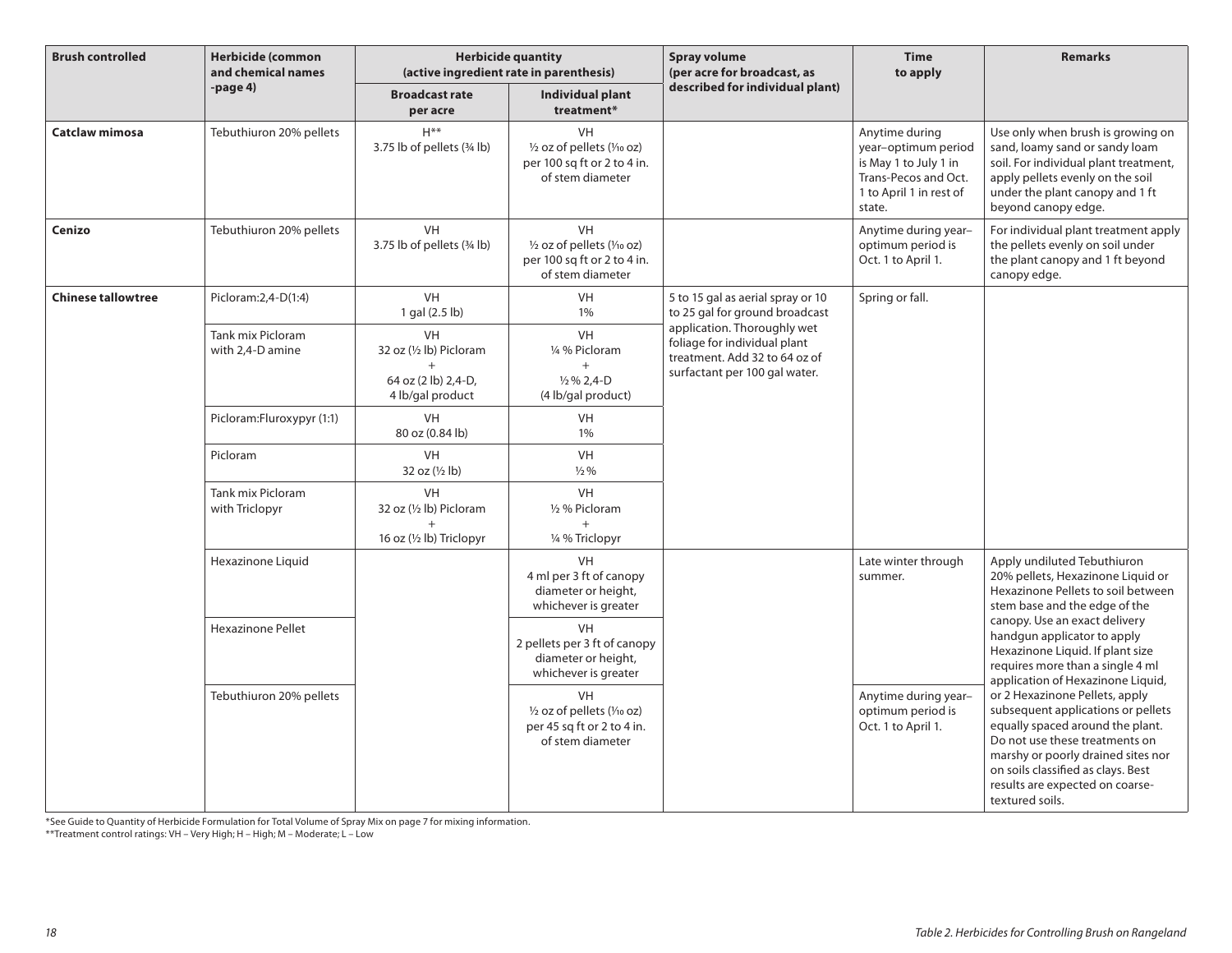| <b>Brush controlled</b>                     | <b>Herbicide (common</b><br>and chemical names | <b>Herbicide quantity</b><br>(active ingredient rate in parenthesis) |                                                    | <b>Spray volume</b><br>(per acre for broadcast, as                                                                            | <b>Time</b><br>to apply                                                                | <b>Remarks</b>                                                                                                                                                                                                                                                                                                                                                                                                                                                                                                            |
|---------------------------------------------|------------------------------------------------|----------------------------------------------------------------------|----------------------------------------------------|-------------------------------------------------------------------------------------------------------------------------------|----------------------------------------------------------------------------------------|---------------------------------------------------------------------------------------------------------------------------------------------------------------------------------------------------------------------------------------------------------------------------------------------------------------------------------------------------------------------------------------------------------------------------------------------------------------------------------------------------------------------------|
|                                             | -page $4)$                                     | <b>Broadcast rate</b><br>per acre                                    | <b>Individual plant</b><br>treatment*              | described for individual plant)                                                                                               |                                                                                        |                                                                                                                                                                                                                                                                                                                                                                                                                                                                                                                           |
| <b>Chinese tallowtree</b><br>(continued)    | Triclopyr                                      |                                                                      | VH <sup>**</sup><br>15% in diesel fuel             | Apply to lower 12 to 18 in. of<br>trunk to wet the bark, but not to<br>point of runoff. Apply completely<br>around the trunk. | Anytime-optimum<br>time is during growing<br>season when plants<br>have mature leaves. | Use only on plants with a smooth<br>bark and/or a trunk diameter less<br>than 4 in. This is commonly called<br>the low-volume basal application<br>method. A 5500-X1 nozzle is<br>preferred.                                                                                                                                                                                                                                                                                                                              |
|                                             | Triclopyr                                      |                                                                      | VH<br>25% in diesel fuel                           |                                                                                                                               |                                                                                        | Use on plants with rough, corky<br>bark and/or a trunk diameter of 4 in.<br>or greater. This is commonly called<br>the low-volume basal application<br>method. A 5500-X1 nozzle is<br>preferred.                                                                                                                                                                                                                                                                                                                          |
| <b>Christ thorn</b>                         | Triclopyr                                      |                                                                      | <b>VH</b><br>1%                                    | Add 32 to 64 oz of surfactant per<br>100 gal of water.                                                                        | Early summer.                                                                          |                                                                                                                                                                                                                                                                                                                                                                                                                                                                                                                           |
|                                             | Tank mix Triclopyr with<br>Picloram.           |                                                                      | VH<br>1/2% Triclopyr<br>$^{+}$<br>1/2% Picloram    | Thoroughly wet foliage.                                                                                                       |                                                                                        |                                                                                                                                                                                                                                                                                                                                                                                                                                                                                                                           |
| <b>Common or eastern</b><br>persimmon       | Dicamba                                        | 64 oz (2 lb)                                                         | H<br>1%                                            | Ground broadcast 15 to 20 gal<br>water. Thoroughly wet foliage for                                                            | Spring, when leaves<br>are fully developed.                                            |                                                                                                                                                                                                                                                                                                                                                                                                                                                                                                                           |
|                                             | Picloram:Fluroxypyr (1:1)                      |                                                                      | VH<br>1 to 2%                                      | individual plant treatment. Add<br>32 to 64 oz of surfactant per 100<br>gal of water.                                         |                                                                                        |                                                                                                                                                                                                                                                                                                                                                                                                                                                                                                                           |
| Creosotebush, tarbush,<br>whitethorn acacia | Tebuthiuron 20% pellets                        | H<br>3.75 to 5 lb of pellets<br>$(3/4$ to 1 lb)                      | VH<br>1/2 oz of pellets (1/10 oz)<br>per 100 sq ft |                                                                                                                               | Anytime during year-<br>optimum period is<br>May 1 to July 1.                          | Use 5 lb of pellets/acre when soil<br>is a loam, silt loam, silt, sandy clay<br>loam or clay loam. Use low rate when<br>soil is a sand, loamy sand or sandy<br>loam. Do not treat mountainside<br>or gravelly ridges with slopes of 7<br>percent or more. Do not treat if soils<br>have a cation exchange capacity<br>greater than 30 meq per 100 grams<br>(commonly called "gyp" soils.) For<br>individual plant treatment apply<br>pellets evenly on soil under the plant<br>canopy and 1 ft beyond the canopy<br>edge. |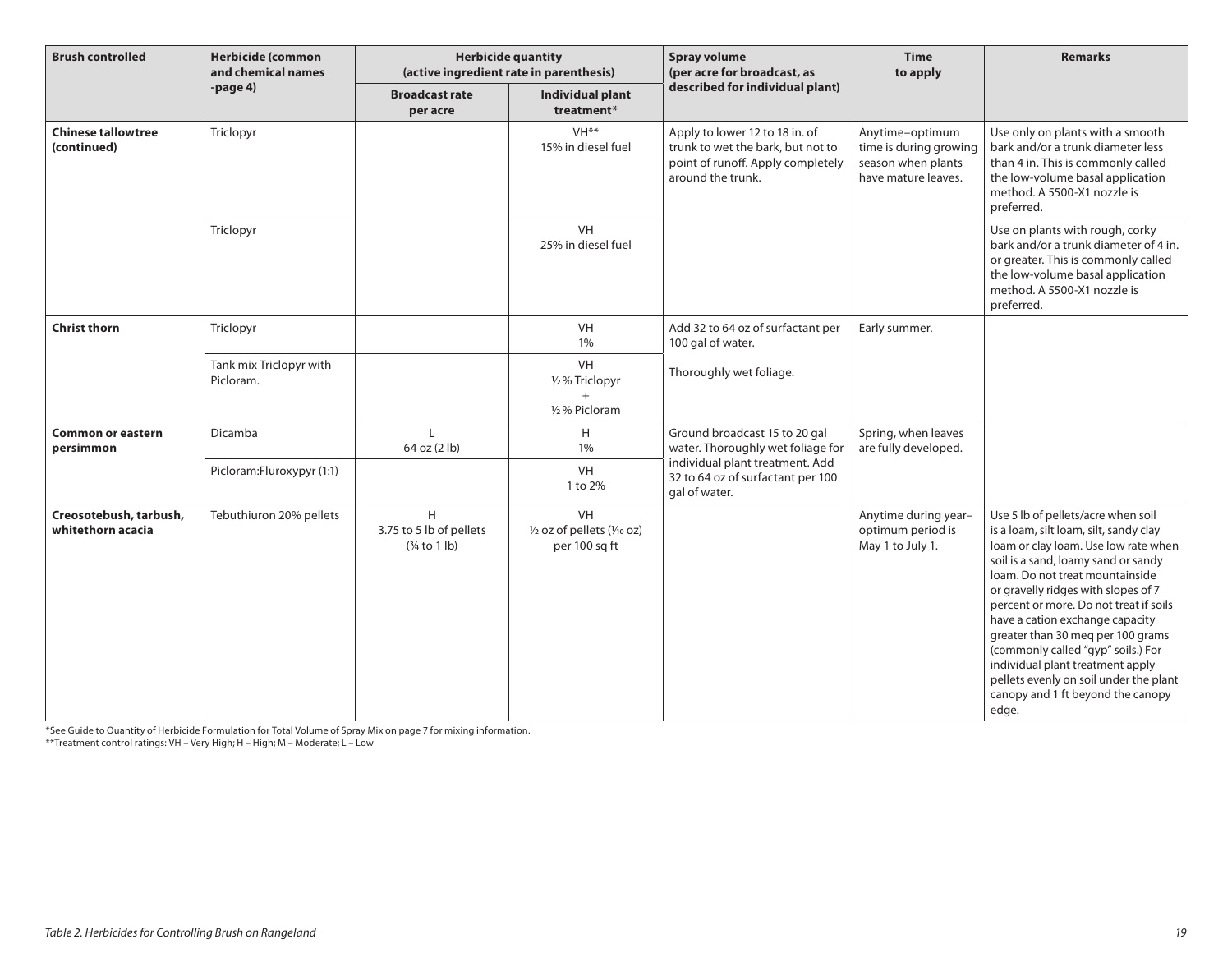| <b>Brush controlled</b>                                                                                        | <b>Herbicide (common</b><br>and chemical names<br>-page 4)      | <b>Herbicide quantity</b><br>(active ingredient rate in parenthesis) |                                                                                                                                     | <b>Spray volume</b><br>(per acre for broadcast, as                                                                                                                                                                                                                                                                                                                                                              | <b>Time</b><br>to apply                                                                                                                | <b>Remarks</b>                                                                                                                                                                                                                                   |
|----------------------------------------------------------------------------------------------------------------|-----------------------------------------------------------------|----------------------------------------------------------------------|-------------------------------------------------------------------------------------------------------------------------------------|-----------------------------------------------------------------------------------------------------------------------------------------------------------------------------------------------------------------------------------------------------------------------------------------------------------------------------------------------------------------------------------------------------------------|----------------------------------------------------------------------------------------------------------------------------------------|--------------------------------------------------------------------------------------------------------------------------------------------------------------------------------------------------------------------------------------------------|
|                                                                                                                |                                                                 | <b>Broadcast rate</b><br>per acre                                    | Individual plant<br>treatment*                                                                                                      | described for individual plant)                                                                                                                                                                                                                                                                                                                                                                                 |                                                                                                                                        |                                                                                                                                                                                                                                                  |
| Eastern redcedar                                                                                               | Picloram                                                        |                                                                      | VH <sup>**</sup><br>4 ml per 3 ft of height<br>or canopy diameter,<br>whichever is greater                                          |                                                                                                                                                                                                                                                                                                                                                                                                                 | Spring or fall.                                                                                                                        | Apply undiluted Hexazinone liquid,<br>Picloram or Hexazinone pellets to<br>soil surface between the stem base<br>and the edge of the canopy. Use an                                                                                              |
|                                                                                                                | Hexazinone liquid                                               |                                                                      | VH<br>4 ml per 3 ft of height<br>or canopy diameter,<br>whichever is greater, or<br>1 in. of trunk diameter                         |                                                                                                                                                                                                                                                                                                                                                                                                                 | Late winter through<br>summer.                                                                                                         | exact delivery handgun applicator<br>to apply Hexazinone liquid and<br>Picloram. If plant size requires more<br>than a single 4 ml application of<br>Hexazinone liquid or Picloram, or<br>more than 2 Hexazinone pellets,                        |
|                                                                                                                | Hexazinone pellet                                               |                                                                      | VH<br>2 pellets per 3 ft of height<br>or canopy diameter,<br>whichever is greater, or<br>1 in. of trunk diameter                    |                                                                                                                                                                                                                                                                                                                                                                                                                 |                                                                                                                                        | apply subsequent applications or<br>pellets equally spaced around the<br>plant. Do not use these treatments<br>on marshy or poorly drained sites<br>nor on soils classified as clays. Best<br>results are expected on coarse-<br>textured soils. |
| Elm, granjeno (spiny<br>hackberry), hackberry,<br>huisache, lotebush,<br>pricklyash (Hercules<br>club), yaupon | Tebuthiuron 20% pellets                                         |                                                                      | <b>VH</b><br>1/2 oz of pellets (1/10 oz)<br>per 45 sq ft or 2 to 4 in.<br>of stem diameter<br>L rating for<br>huisache and lotebush |                                                                                                                                                                                                                                                                                                                                                                                                                 | Anytime during year-<br>optimum period is<br>Oct. 1 to April 1 except<br>in Trans-Pecos where<br>optimum period is<br>May 1 to July 1. | Apply pellets evenly on the soil<br>under the plant canopy and 1 ft<br>beyond canopy edge.                                                                                                                                                       |
| <b>Flameleaf sumac</b>                                                                                         | Picloram: 2, 4-D(1:4)                                           |                                                                      | <b>VH</b><br>1%                                                                                                                     | 2 to 4 gal of oil-in-water emulsion<br>(1 to 5 oil to water ratio is                                                                                                                                                                                                                                                                                                                                            | Late spring, when<br>leaves mature.                                                                                                    |                                                                                                                                                                                                                                                  |
|                                                                                                                | Picloram: Fluroxypyr (1:1)                                      | H<br>48 to 96 oz<br>$(0.5 \text{ to } 1.0 \text{ lb})$               | <b>VH</b><br>0.75%                                                                                                                  | considered optimum) or 2 to 4<br>gal of water with 32 to 64 oz of<br>surfactant per 100 gal water for<br>aerial spray. Ground broadcast                                                                                                                                                                                                                                                                         |                                                                                                                                        |                                                                                                                                                                                                                                                  |
|                                                                                                                | Picloram                                                        | H<br>16 to 32 oz (¼ to ½ lb)                                         | VH<br>$\frac{1}{2}$ %                                                                                                               | use 10 to 25 gal oil-in-water<br>emulsion (1/2 to 1 gal diesel fuel oil                                                                                                                                                                                                                                                                                                                                         |                                                                                                                                        |                                                                                                                                                                                                                                                  |
|                                                                                                                | Tank mix Picloram with<br>Triclopyr.                            | H<br>16 oz (1/4 lb) Picloram<br>8 oz (1/4 lb) Triclopyr              | VH<br>1/4% Picloram<br>1/4 % Triclopyr                                                                                              | and water to make 10 to 25 gal/<br>acre) or 10 to 25 gal of water with<br>32 to 64 oz of surfactant per 100<br>gal water as ground broadcast.<br>Thoroughly wet foliage for<br>individual plant treatment. Add<br>32 to 64 oz surfactant per 100<br>gal of water or 5 gal of diesel fuel<br>oil per 100 gal spray mix (1:19<br>oil-in-water emulsion). Oil-in-<br>water emulsion requires use of<br>emulsifier. |                                                                                                                                        |                                                                                                                                                                                                                                                  |
|                                                                                                                | Tank mix Picloram with<br>2.4-D amine or low<br>volatile ester. |                                                                      | <b>VH</b><br>1/4 % Picloram<br>$+$<br>$\frac{1}{2}\%$ , 2,4-D<br>(4 lb/gal product)                                                 |                                                                                                                                                                                                                                                                                                                                                                                                                 |                                                                                                                                        |                                                                                                                                                                                                                                                  |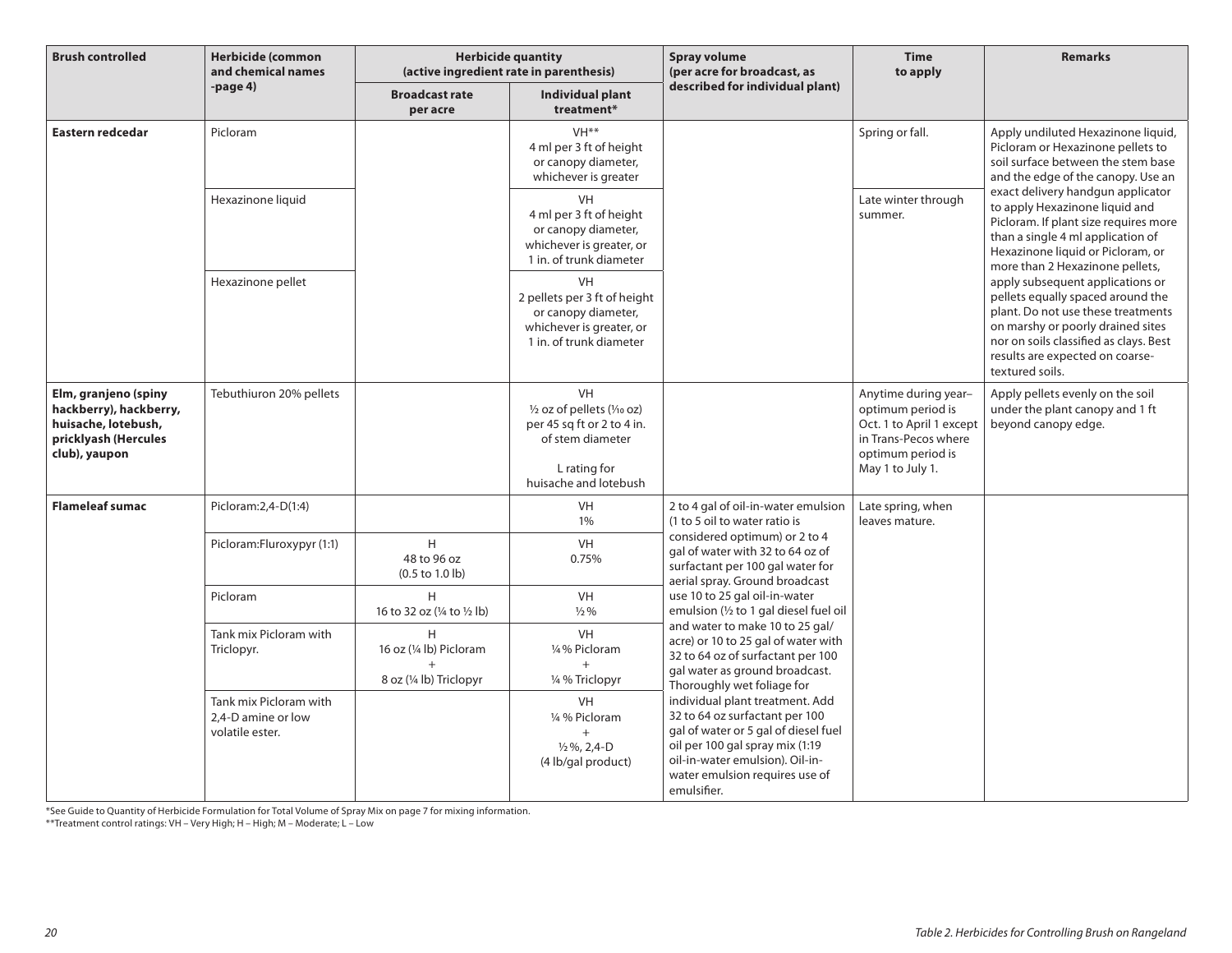| <b>Brush controlled</b>                                                                    | <b>Herbicide (common</b><br>and chemical names     | <b>Herbicide quantity</b><br>(active ingredient rate in parenthesis) |                                                                                 | <b>Spray volume</b><br>(per acre for broadcast, as<br>described for individual plant)                                                                                                                                                                                                              | <b>Time</b><br>to apply                                                                                           | <b>Remarks</b>                                                                                                                                        |
|--------------------------------------------------------------------------------------------|----------------------------------------------------|----------------------------------------------------------------------|---------------------------------------------------------------------------------|----------------------------------------------------------------------------------------------------------------------------------------------------------------------------------------------------------------------------------------------------------------------------------------------------|-------------------------------------------------------------------------------------------------------------------|-------------------------------------------------------------------------------------------------------------------------------------------------------|
|                                                                                            | $-page4$                                           | <b>Broadcast rate</b><br>per acre                                    | <b>Individual plant</b><br>treatment*                                           |                                                                                                                                                                                                                                                                                                    |                                                                                                                   |                                                                                                                                                       |
| <b>Giantreed</b>                                                                           | Imazapyr                                           | VH<br>64 oz<br>$(1 \text{ lb})$                                      | <b>VH</b><br>$\frac{1}{2}$ %                                                    | Use a minimum 20 to 30 gal/acre<br>total volume of ground broadcast<br>applications and a minimum 15<br>gal/acre for aerial. When using<br>individual plant applications,<br>spray plants to runoff. Add<br>1% MSO to individual plant<br>treatments and 32 oz/acre for<br>broadcast applications. | Spray when plants<br>are actively growing<br>during the summer or<br>fall with a minimum<br>3 ft of plant height. | Do not mow plants for 3 to 4<br>months after treatment. When<br>exposure to aquatic environments<br>is possible, use herbicide with<br>aquatic label. |
| Greenbriar                                                                                 | Tank mix Dicamba with<br>2,4-D low volatile ester. |                                                                      | $H***$<br>1 1/2% Dicamba + 3% 2,4-D<br>(4 lb/gal product)<br>in diesel fuel oil | Thoroughly wet stems with<br>diesel/herbicide mix.                                                                                                                                                                                                                                                 | Winter.                                                                                                           | Use as dormant stem treatment.<br>Constant agitation is needed to<br>maintain proper mixture.                                                         |
| <b>Hardwoods with a</b><br>diameter of more than 1<br>inch except mesquite and<br>huisache | 2.4-D amine                                        |                                                                      | Н<br>Undiluted                                                                  | Use tree injector or other<br>injecting equipment. Apply in<br>cuts spaced 2 in. apart at base of<br>trees. Apply until 2,4-D runs from<br>each end of cut.                                                                                                                                        | Summer or winter.                                                                                                 |                                                                                                                                                       |
| Honeylocust                                                                                | Picloram: 2, 4-D(1:4)                              |                                                                      | <b>VH</b><br>1%                                                                 | Add 32 to 64 oz of surfactant<br>per 100 gal water. Apply to the<br>leaves. Thoroughly wet foliage,<br>but not to the point<br>of dripping.                                                                                                                                                        | Spring, when leaves<br>mature.                                                                                    |                                                                                                                                                       |
| <b>Huisache</b>                                                                            | Triclopyr                                          |                                                                      | H<br>15% in diesel fuel oil                                                     | Apply to lower 12 to 18 in. of<br>trunk to wet the trunk: do not<br>spray to point of runoff. Apply<br>completely around the trunk.                                                                                                                                                                | Anytime-optimum<br>time is growing<br>season when plants<br>have mature leaves.                                   | This is commonly called the low-<br>volume basal application method.<br>A 5500-X1 adjustable cone nozzle<br>is preferred.                             |
|                                                                                            | Picloram: 2, 4-D(1:4)                              |                                                                      | VH<br>1%                                                                        | Add 32 to 64 oz of surfactant<br>per 100 gal water. Apply to the<br>leaves. Thoroughly wet foliage,<br>but not to the point of dripping.                                                                                                                                                           | Best results are<br>generally obtained in<br>the fall.                                                            | If plants are shredded, wait until<br>regrowth is 3 ft tall or higher before<br>treatment.                                                            |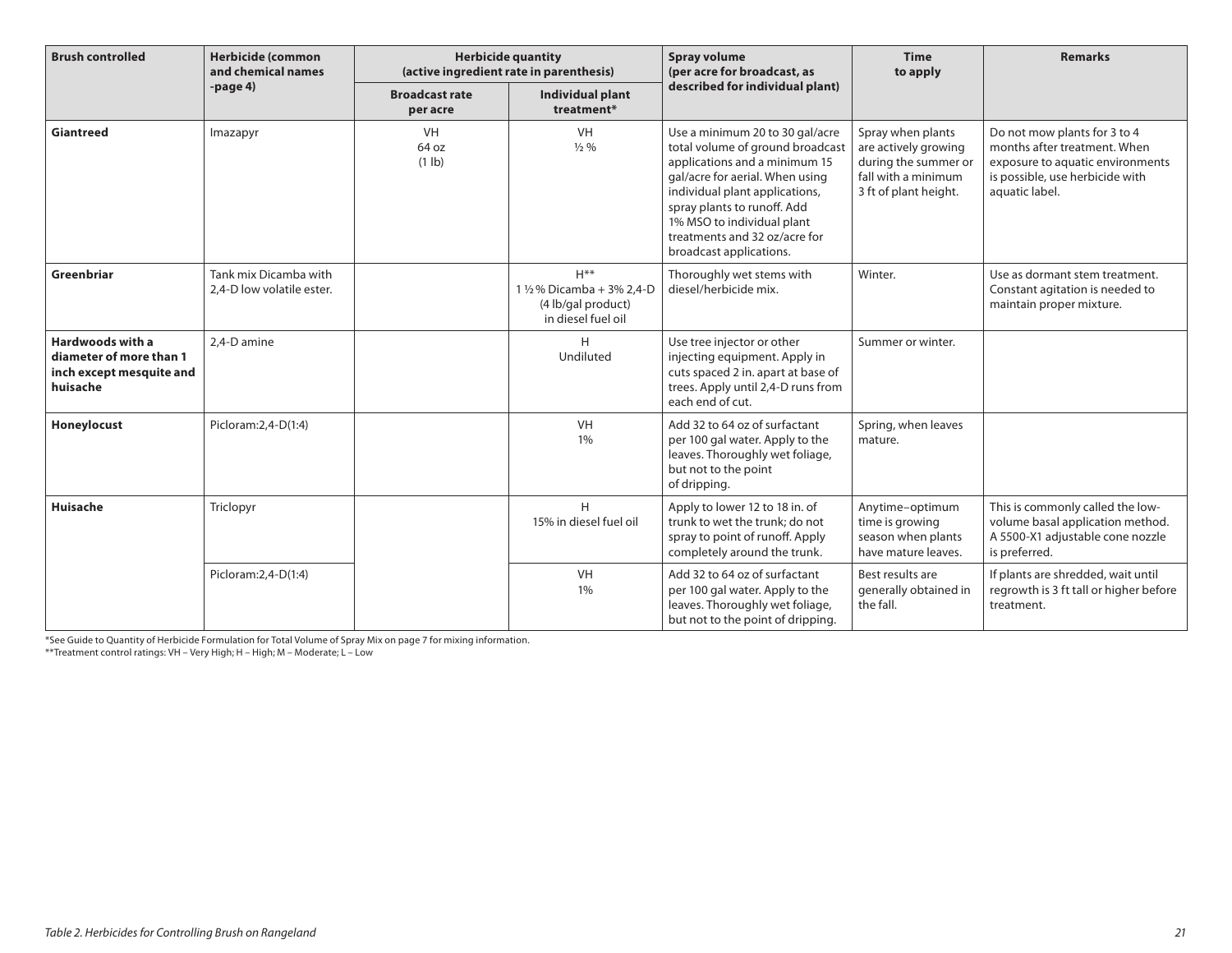| <b>Brush controlled</b>                                                         | <b>Herbicide (common</b><br>and chemical names                  | <b>Herbicide quantity</b><br>(active ingredient rate in parenthesis)           |                                                                        | <b>Spray volume</b><br>(per acre for broadcast, as                                                                                                                                                                                                                                 | <b>Time</b><br>to apply                                                                | <b>Remarks</b>                                                                                                                                                                                                                                 |
|---------------------------------------------------------------------------------|-----------------------------------------------------------------|--------------------------------------------------------------------------------|------------------------------------------------------------------------|------------------------------------------------------------------------------------------------------------------------------------------------------------------------------------------------------------------------------------------------------------------------------------|----------------------------------------------------------------------------------------|------------------------------------------------------------------------------------------------------------------------------------------------------------------------------------------------------------------------------------------------|
|                                                                                 | $-paqe4$                                                        | <b>Broadcast rate</b><br>per acre                                              | <b>Individual plant</b><br>treatment*                                  | described for individual plant)                                                                                                                                                                                                                                                    |                                                                                        |                                                                                                                                                                                                                                                |
| Huisache, retama                                                                | Tank mix Picloram<br>with Triclopyr.                            | L to M<br>32 oz (1/2 lb) Picloram<br>$+$<br>16 oz (1/2 lb) Triclopyr           | н<br>1/2% Picloram<br>$+$<br>1/2% Triclopyr                            | 4 to 5 gal oil-in-water emulsion as<br>aerial spray (32 oz to 1 gal diesel<br>fuel oil and water to make 4 to 5<br>gal/acre; a 1 to 5 oil to water ratio                                                                                                                           | Spring, with mature<br>foliage or fall with<br>good soil moisture<br>and foliage.      | When using oil-in-water emulsion,<br>use emulsifier added to oil for<br>proper emulsion.                                                                                                                                                       |
|                                                                                 | Tank mix Picloram<br>with Clopyralid.                           | L to M<br>32 oz (1/2 lb) Picloram<br>11 to 21 oz (1/4 to 1/2 lb)<br>Clopyralid | Н<br>1/2% Picloram<br>1/2% Clopyralid                                  | is considered optimum); 20 to 25<br>gal oil-in-water emulsion (1/2 to<br>1 gal diesel fuel oil and water to<br>make 20 to 25 gal/acre) or 20 to 25<br>gal water plus surfactant (32 to 64<br>oz of surfactant per 100 gal water)                                                   |                                                                                        |                                                                                                                                                                                                                                                |
|                                                                                 | Picloram: Fluroxypyr (1:1)                                      | L to M<br>96 oz (1.0 lb)                                                       | H<br>1%                                                                | as ground broadcast. Thoroughly<br>wet foliage for individual plant<br>treatment. Add 32 to 64 oz<br>surfactant per 100 gal of water<br>or 5 gal of diesel fuel oil per 100<br>gal spray mix (1:19 oil-in-water<br>emulsion). Oil-in-water emulsion<br>requires use of emulsifier. |                                                                                        |                                                                                                                                                                                                                                                |
|                                                                                 | Picloram                                                        | L to M<br>32 oz (1/2 lb)                                                       | H<br>1%                                                                |                                                                                                                                                                                                                                                                                    |                                                                                        |                                                                                                                                                                                                                                                |
| Lotebush                                                                        | Triclopyr                                                       |                                                                                | VH<br>15% in diesel fuel                                               | Apply to lower 12 to 18 in. of the<br>trunk to wet the bark. Do not<br>spray to point of runoff. Apply<br>completely around the trunk.                                                                                                                                             | Anytime-optimum<br>time is during growing<br>season when plants<br>have mature leaves. |                                                                                                                                                                                                                                                |
| <b>Macartney rose (mowed</b><br>and other disturbed<br>stands within 3 years of | 2,4-D amine                                                     | $1$ **<br>64 oz (2 lb)<br>4 lb/gal product                                     | L<br>1% (4 lb/gal product)                                             | 5 to 15 gal water as aerial spray;<br>25 to 30 gal water as ground<br>broadcast. Thoroughly wet                                                                                                                                                                                    | Spring before June<br>1, good growth<br>conditions.                                    | Avoid spraying earlier than 9 to 12<br>months following mowing or when<br>plants have high percentage of<br>new growth. Poor control may be<br>expected if plants are less than 3 ft<br>tall when sprayed. Repeat treatment<br>when necessary. |
| disturbance)                                                                    | Picloram: 2,4-D(1:4)                                            | H<br>1 gal (2.5 lb)                                                            | VH<br>1%                                                               | foliage and stems for individual<br>plant treatment. Add 32 to 64 oz<br>of surfactant per 100 gal of water.                                                                                                                                                                        | Spring or fall, good<br>growing conditions.                                            |                                                                                                                                                                                                                                                |
|                                                                                 | Tank mix Picloram with<br>2.4-D amine or low<br>volatile ester. | H<br>32 oz (1/2 lb) Picloram<br>$+$<br>64 oz (2 lb) 2,4-D,<br>4 lb/gal product | <b>VH</b><br>1/4 % Picloram<br>$+$<br>1/2% 2,4-D (4 lb/gal<br>product) |                                                                                                                                                                                                                                                                                    |                                                                                        |                                                                                                                                                                                                                                                |
|                                                                                 | 2,4-D low volatile ester                                        | 64 oz (2 lb)<br>4 lb/gal product                                               | 1% (4 lb/gal product)                                                  |                                                                                                                                                                                                                                                                                    | Fall, under good<br>moisture conditions,<br>before Nov. 1.                             |                                                                                                                                                                                                                                                |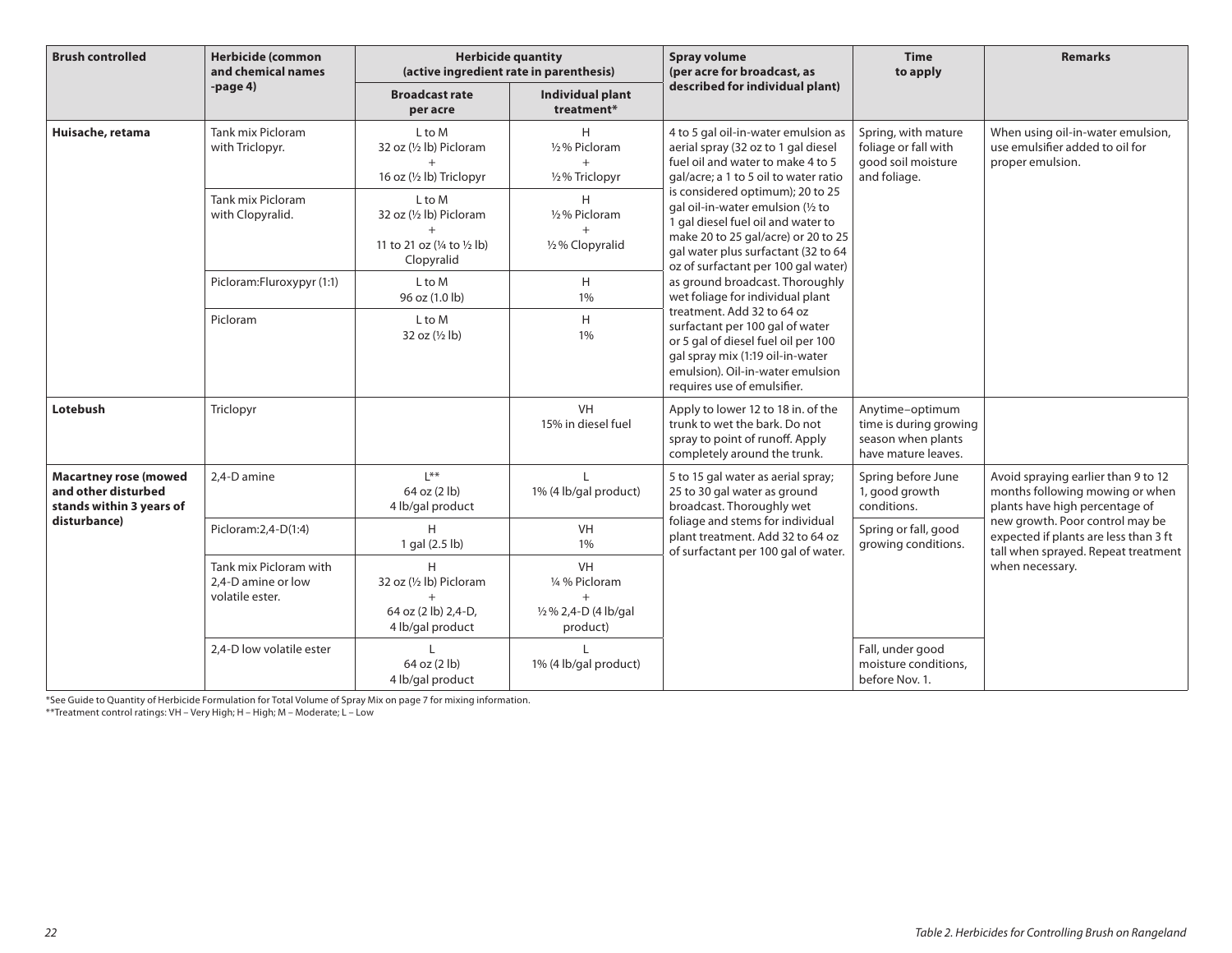| <b>Brush controlled</b>                                                         | <b>Herbicide (common</b><br>and chemical names                  | <b>Herbicide quantity</b><br>(active ingredient rate in parenthesis)    |                                                                                               | <b>Spray volume</b><br>(per acre for broadcast, as                                                                                                                                                             | <b>Time</b><br>to apply                                    | <b>Remarks</b>                                                                                                                                                                                                                                                                                                                                                                                                                |
|---------------------------------------------------------------------------------|-----------------------------------------------------------------|-------------------------------------------------------------------------|-----------------------------------------------------------------------------------------------|----------------------------------------------------------------------------------------------------------------------------------------------------------------------------------------------------------------|------------------------------------------------------------|-------------------------------------------------------------------------------------------------------------------------------------------------------------------------------------------------------------------------------------------------------------------------------------------------------------------------------------------------------------------------------------------------------------------------------|
|                                                                                 | -page 4)                                                        | <b>Broadcast rate</b><br>per acre                                       | <b>Individual plant</b><br>treatment*                                                         | described for individual plant)                                                                                                                                                                                |                                                            |                                                                                                                                                                                                                                                                                                                                                                                                                               |
| <b>Macartney rose</b><br>(undisturbed stands)                                   | 2.4-D amine                                                     | 1 gal (4 lb)<br>4 lb/gal product                                        | L<br>1% (4 lb/gal product)                                                                    | 5 to 15 gal water as aerial spray;<br>25 to 30 gal water as ground<br>broadcast. Thoroughly wet                                                                                                                | Spring before June<br>1, good growth<br>conditions.        |                                                                                                                                                                                                                                                                                                                                                                                                                               |
|                                                                                 | Picloram: 2, 4-D(1:4)                                           | H<br>1 gal (2.5 lb)                                                     | <b>VH</b><br>1%                                                                               | foliage and stems for individual<br>plant treatment. Add 32 to 64 oz<br>of surfactant per 100 gal of water.                                                                                                    | Spring or fall, good<br>growth conditions.                 |                                                                                                                                                                                                                                                                                                                                                                                                                               |
|                                                                                 | Tank mix Picloram with<br>2.4-D amine or low<br>volatile ester. | H<br>32 oz (1/2 lb) Picloram<br>64 oz (2 lb) 2,4-D,<br>4 lb/gal product | <b>VH</b><br>1/4 % Picloram<br>$+$<br>1/2 % 2,4-D (4 lb/gal<br>product)                       |                                                                                                                                                                                                                |                                                            |                                                                                                                                                                                                                                                                                                                                                                                                                               |
|                                                                                 | 2.4-D low volatile ester                                        | 96 oz (3 lb)<br>4 lb/gal product                                        | 1% (4 lb/gal product)                                                                         | 5 to 15 gal water as aerial spray;<br>25 to 30 gal water as ground<br>broadcast. Thoroughly wet<br>foliage and stems for individual<br>plant treatment. Add 32 to 64 oz<br>of surfactant per 100 gal of water. | Fall, under good<br>moisture conditions,<br>before Nov. 1. |                                                                                                                                                                                                                                                                                                                                                                                                                               |
| Mesquite, huisache,<br>twisted acacia                                           | Diesel fuel oil, kerosene                                       |                                                                         | H                                                                                             | Apply to base of trunk from 12 to<br>18 in, above soil surface down to<br>soil surface. Apply until solution<br>puddles on soil surface.                                                                       | Anytime soil is dry and<br>pulled away from the<br>trunk.  | Apply sufficient oil to penetrate to<br>plant bud zone. Diesel fuel oil does<br>not evaporate as fast as kerosene.                                                                                                                                                                                                                                                                                                            |
| Mesquite, huisache                                                              | Hexazinone liquid                                               |                                                                         | M to $H^{**}$<br>4 to 8 ml per 3 ft of canopy<br>diameter or height,<br>whichever is greater  |                                                                                                                                                                                                                | Late winter through<br>summer.                             | Apply undiluted Hexazinone liquid<br>or Hexazinone pellets to soil surface<br>between the stem base and the<br>edge of the canopy. Use an exact                                                                                                                                                                                                                                                                               |
|                                                                                 | Hexazinone pellet                                               |                                                                         | M to H<br>2 to 4 pellets per 3 ft<br>of canopy diameter or<br>height, whichever is<br>greater |                                                                                                                                                                                                                |                                                            | delivery handgun applicator to<br>apply Hexazinone liquid. If plant<br>size requires more than a single 4<br>ml application of Hexazinone liquid,<br>or 2 Hexazinone pellets, apply<br>subsequent applications or pellets<br>equally spaced around the plant. Do<br>not use these treatments on marshy<br>or poorly drained sites nor on soils<br>classified as clays. Best results are<br>expected on coarse-textured soils. |
| <b>Mesquite (basal stem</b><br>diameter 11/2 in. or less)                       | Triclopyr                                                       |                                                                         | <b>VH</b><br>15% in diesel fuel oil                                                           | Apply to lower 12 to 18 in. of<br>trunk to wet the trunk; do not                                                                                                                                               | Anytime-optimum<br>time is during growing                  | This is commonly called the low<br>volume basal application method.                                                                                                                                                                                                                                                                                                                                                           |
| <b>Mesquite (basal stem</b><br>diameter greater than 11/2<br>in.), Christ thorn | Triclopyr                                                       |                                                                         | <b>VH</b><br>25% in diesel fuel oil                                                           | spray to point of runoff. Apply<br>completely around the trunk.                                                                                                                                                | season when plants<br>have mature leaves.                  | Use a 5500X1 adjustable cone<br>nozzle. Use only on plants with<br>smooth bark and a trunk diameter<br>less than 4 in.                                                                                                                                                                                                                                                                                                        |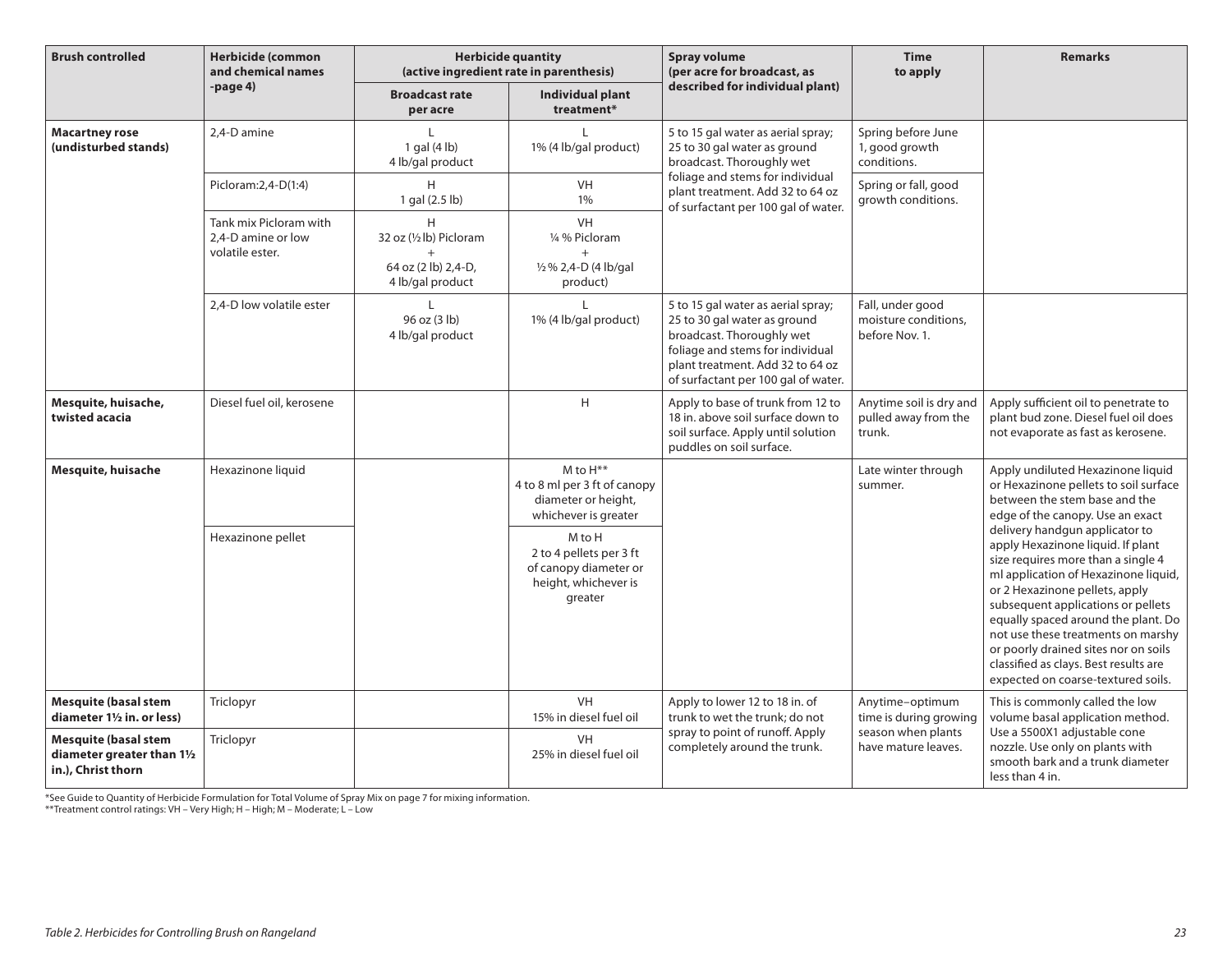| <b>Brush controlled</b>                                                     | <b>Herbicide (common</b><br>and chemical names |                                   | <b>Herbicide quantity</b><br>(active ingredient rate in parenthesis)                                                | <b>Spray volume</b><br>(per acre for broadcast, as                                                                                                             | <b>Time</b><br>to apply                                                                            | <b>Remarks</b>                                                                                                                                                                                                                                                                                                                                                                                                                                                  |
|-----------------------------------------------------------------------------|------------------------------------------------|-----------------------------------|---------------------------------------------------------------------------------------------------------------------|----------------------------------------------------------------------------------------------------------------------------------------------------------------|----------------------------------------------------------------------------------------------------|-----------------------------------------------------------------------------------------------------------------------------------------------------------------------------------------------------------------------------------------------------------------------------------------------------------------------------------------------------------------------------------------------------------------------------------------------------------------|
|                                                                             | -page $4)$                                     | <b>Broadcast rate</b><br>per acre | Individual plant<br>treatment*                                                                                      | described for individual plant)                                                                                                                                |                                                                                                    |                                                                                                                                                                                                                                                                                                                                                                                                                                                                 |
| <b>Mesquite (basal stem</b><br>diameter 11/2 in. or less)                   | Triclopyr                                      |                                   | <b>VH</b><br>15% in diesel fuel oil 10%<br>d, limonene (a penetrant)<br>may be added to the<br>mixture-see remarks  | Apply to the trunk in a<br>3 to 4-in.-wide band near ground<br>level or at line dividing smooth<br>bark from corky bark. Apply<br>completely around the trunk. | Anytime-optimum<br>time is during growing<br>season when plants<br>have mature leaves.             | This is commonly called the<br>streamline basal application method.<br>Use a straight stream nozzle. Use<br>only on plants with smooth bark<br>and a trunk diameter less than 4<br>in. Addition of a penetrant to the<br>mixture aids with coverage around<br>the trunk. Trade names for d.l.<br>limonene are Quick Step II, Cide-Kick,<br>Cide-Kick II and AD 100. Other<br>penetrants may be effective but have<br>not been tested on rangelands in<br>Texas. |
| <b>Mesquite (basal stem</b><br>diameter greater than<br>$1\frac{1}{2}$ in.) | Triclopyr                                      |                                   | <b>VH</b><br>25% in diesel fuel oil 10%<br>d, llimonene (a penetrant)<br>may be added to the<br>mixture-see remarks |                                                                                                                                                                |                                                                                                    |                                                                                                                                                                                                                                                                                                                                                                                                                                                                 |
| <b>Mesquite (seedlings and</b><br>saplings)                                 | Triclopyr                                      |                                   | <b>VH</b><br>5% in diesel fuel oil                                                                                  | Apply to lower 12 to 18 in. of<br>trunk to point of runoff, but not<br>to the point of puddling.                                                               | May through August                                                                                 | This is commonly called the low<br>volume basal application method.<br>Use a 5500X1 adjustable cone<br>nozzle.                                                                                                                                                                                                                                                                                                                                                  |
| <b>Mesquite, Christ thorn</b><br>and other hardwoods (cut<br>stumps)        | Triclopyr                                      |                                   | VH <sup>**</sup><br>15% in diesel fuel oil                                                                          | Spray the sides of the stump<br>and the outer portion of the cut                                                                                               | Any season of the<br>year, except when<br>snow or water prevent<br>spraying to the<br>ground line. | This is commonly called the cut<br>stump application method. Apply<br>with a backpack or knapsack sprayer<br>using low pressures and a solid cone<br>or flat fan nozzle. This is an excellent<br>treatment to use after cutting<br>mesquite with hydraulic shears.                                                                                                                                                                                              |
|                                                                             | Triclopyr:Fluroxypr (3:1)                      |                                   | <b>VH</b><br>20% in diesel fuel oil                                                                                 | surface, including the cambium,<br>immediately after cutting, to<br>thoroughly wet the stem and<br>root collar area, but not to the<br>point of runoff.        |                                                                                                    |                                                                                                                                                                                                                                                                                                                                                                                                                                                                 |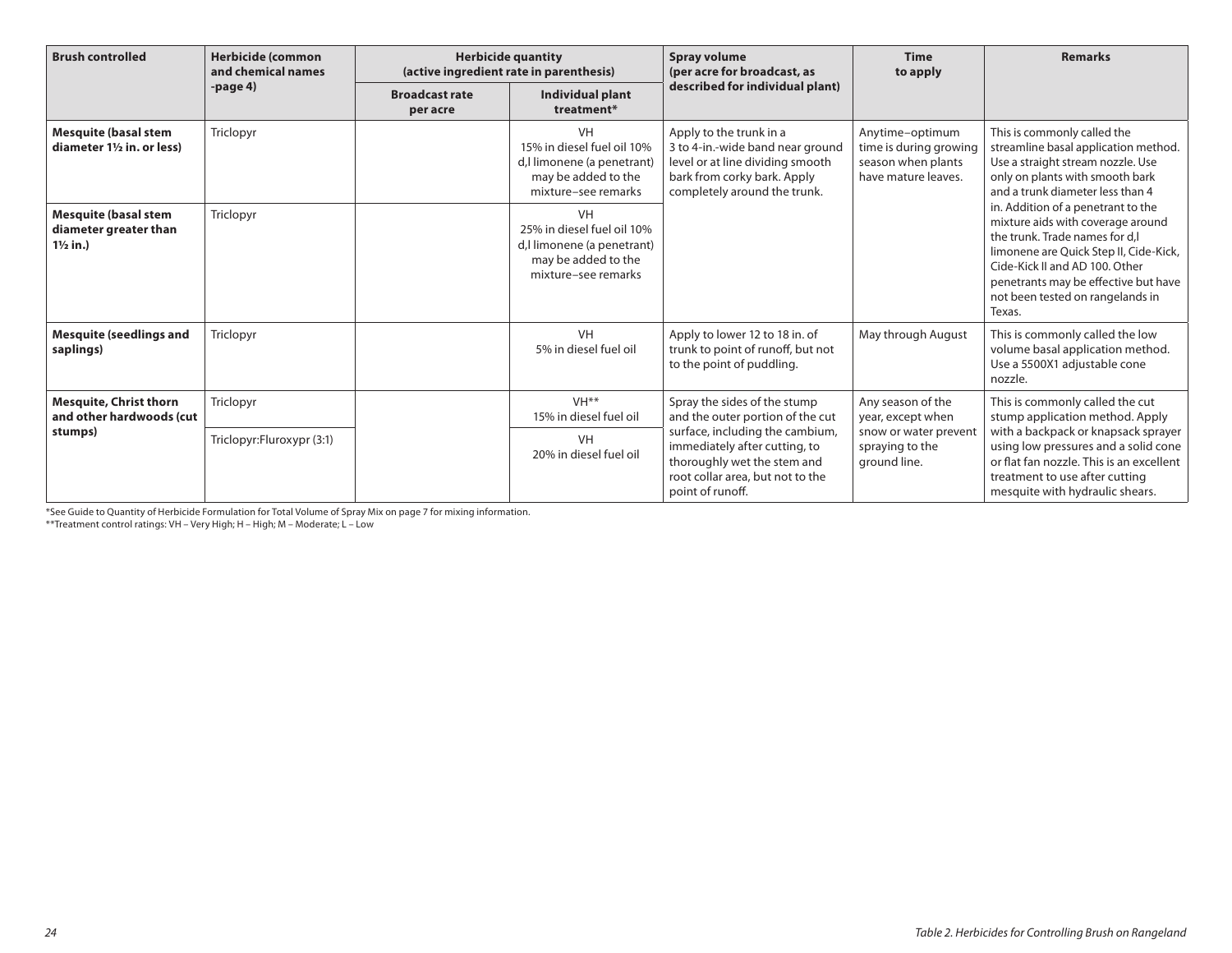| <b>Brush controlled</b>                | Herbicide (common<br>and chemical names         | <b>Herbicide quantity</b><br>(active ingredient rate in parenthesis)                                   |                                           | <b>Spray volume</b><br>(per acre for broadcast, as                                                                                                                                     | <b>Time</b><br>to apply                                                                                                     | <b>Remarks</b>                                                                                                                                     |
|----------------------------------------|-------------------------------------------------|--------------------------------------------------------------------------------------------------------|-------------------------------------------|----------------------------------------------------------------------------------------------------------------------------------------------------------------------------------------|-----------------------------------------------------------------------------------------------------------------------------|----------------------------------------------------------------------------------------------------------------------------------------------------|
|                                        | $-page4$                                        | <b>Broadcast rate</b><br>per acre                                                                      | <b>Individual plant</b><br>treatment*     | described for individual plant)                                                                                                                                                        |                                                                                                                             |                                                                                                                                                    |
| <b>Mesquite</b><br><i>(suppression</i> | 2,4-D amine or low<br>volatile ester            | 32 to 128 oz (2 to 4 lb)                                                                               | M<br>2% (4 lb/gal product)                | For aerial applications, suggested<br>total spray volume is 4 gal/acre.                                                                                                                | Late spring to<br>mid-summer with                                                                                           | Treatments will control many<br>weeds. When using oil-in-water                                                                                     |
| and weed control)                      | Picloram: 2, 4-D(1:4)                           | I.<br>32 to 48 oz<br>$(0.6 \text{ to } 0.9 \text{ lb})$                                                |                                           | Use oil-in-water emulsion (1 to<br>5 oil to water ratio considered<br>optimum), or water plus<br>surfactant, crop oil or methylated                                                    | mature leaves (dark<br>green color). Optimum<br>period of application<br>begins when soil                                   | emulsion, use emulsifier. Use of a<br>treatment with a low control rating<br>may result in multi-stem growth<br>form that may be more difficult to |
|                                        | Dicamba:2,4-D(1:3)                              | 32 to 48 oz<br>(1 to 1.5 lb)                                                                           |                                           | seed oil. For ground broadcast<br>applications, the suggested total<br>spray volume is 10 to 25 gal/acre.                                                                              | temperature at a<br>depth of 12 in. reaches<br>75°F and continues for                                                       | control in the future.                                                                                                                             |
|                                        | Metsulfuron methyl<br>Dicamba:2,4-D(1:3)        | L<br>Rate 1 to Rate 2                                                                                  |                                           | Use oil-in-water emulsion (1 to<br>5 oil to water ratio considered<br>optimum), or water plus                                                                                          | 45 days thereafter.<br>If treatment is applied<br>prior to optimum soil                                                     |                                                                                                                                                    |
|                                        | Picloram + 2,4-D amine or<br>low volatile ester | L<br>8 to 12 oz (1/8 to 3/16 lb)<br>Picloram + 32 to 48 oz<br>(1 to 1.5 lb) 2,4-D,<br>4 lb/gal product |                                           | surfactant, crop oil or methylated<br>seed oil. Thoroughly wet foliage<br>for individual plant treatments.<br>Add 32 to 64 oz of surfactant per<br>100 gal of water or an oil-in-water | temperatures, efficacy<br>rates will be lower and<br>multiple applications<br>over a period of years<br>may be necessary to |                                                                                                                                                    |
|                                        | Dicamba + 2,4-D amine or<br>low volatile ester  | 8 to 12 oz (1/4 to 3/8 lb)<br>Dicamba + 24 to 36 oz<br>(3/4 to 1 1/8 lb) 2,4-D,<br>4 lb/gal product    |                                           | emulsion (5% diesel + 95% water).                                                                                                                                                      | maintain less than<br>10% canopy cover.                                                                                     |                                                                                                                                                    |
|                                        | Triclopyr                                       | 16 to 32 oz (0.5 to 1 lb)                                                                              | M<br>1%                                   |                                                                                                                                                                                        |                                                                                                                             |                                                                                                                                                    |
|                                        | Dicamba                                         | 16 to 32 oz (0.5 to 1 lb)                                                                              | M<br>1%                                   |                                                                                                                                                                                        |                                                                                                                             |                                                                                                                                                    |
| <b>Mesquite</b>                        | Triclopyr                                       |                                                                                                        | VH <sup>**</sup><br>2% in diesel fuel oil | Apply to base of trunk from<br>groundline to a height of 12 to 18<br>in. above the soil surface. Apply<br>until solution puddles on soil<br>surface.                                   | Anytime soil is dry<br>and pulled away from<br>trunk.                                                                       |                                                                                                                                                    |

\*See Guide to Quantity of Herbicide Formulation for Total Volume of Spray Mix on page 7 for mixing information.

\*\*Treatment control ratings: VH – Very High; H – High; M – Moderate; L – Low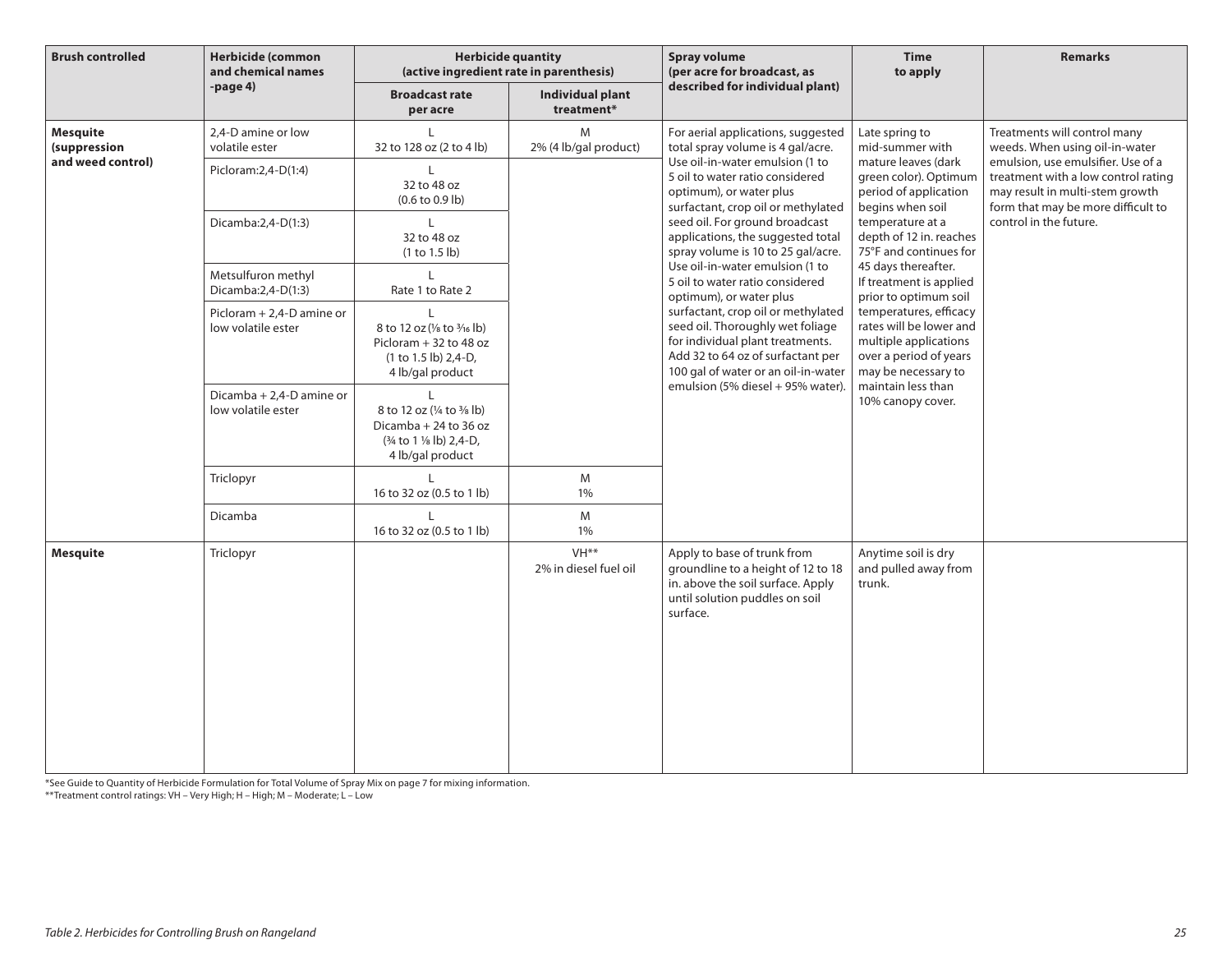| <b>Brush controlled</b>        | <b>Herbicide (common</b><br>and chemical names  | <b>Herbicide quantity</b><br>(active ingredient rate in parenthesis)                                                                          |                                                 | <b>Spray volume</b><br>(per acre for broadcast, as                                                                                                                                                                                                                                                                                                                                                                                                                                                                                            | <b>Time</b><br>to apply                                                                                                                                                                                                                                                                                   | <b>Remarks</b>                                                                                                                                                                                                                                         |
|--------------------------------|-------------------------------------------------|-----------------------------------------------------------------------------------------------------------------------------------------------|-------------------------------------------------|-----------------------------------------------------------------------------------------------------------------------------------------------------------------------------------------------------------------------------------------------------------------------------------------------------------------------------------------------------------------------------------------------------------------------------------------------------------------------------------------------------------------------------------------------|-----------------------------------------------------------------------------------------------------------------------------------------------------------------------------------------------------------------------------------------------------------------------------------------------------------|--------------------------------------------------------------------------------------------------------------------------------------------------------------------------------------------------------------------------------------------------------|
|                                | $-page4$                                        | <b>Broadcast rate</b><br>per acre                                                                                                             | Individual plant<br>treatment*                  | described for individual plant)                                                                                                                                                                                                                                                                                                                                                                                                                                                                                                               |                                                                                                                                                                                                                                                                                                           |                                                                                                                                                                                                                                                        |
| <b>Mesquite</b><br>(continued) | Clopyralid                                      | M to H<br>11 to 21 oz<br>$(\frac{1}{4}$ to $\frac{1}{2}$ lb)                                                                                  | VH<br>1%                                        | For aerial applications, suggested<br>total spray volume is 4 gal/acre.<br>Use oil-in-water emulsion (1 to                                                                                                                                                                                                                                                                                                                                                                                                                                    | Late spring to mid-<br>summer with mature<br>leaves (dark green                                                                                                                                                                                                                                           | Use 16 oz/acre Picloram plus<br>8 oz/acre Triclopyr, 8 oz/acre<br>Dicamba plus 8 oz/acre Triclopyr,                                                                                                                                                    |
|                                | Triclopyr + Picloram                            | M<br>8 to 16 oz (1/4 to 1/2 lb)<br>Triclopyr<br>$+$<br>16 to 32 oz (¼ to ½ lb)<br>Picloram                                                    | M to H<br>1/2% Triclopyr<br>1/2% Picloram       | 5 oil to water ratio considered<br>optimum), or water plus<br>surfactant, crop oil or methylated<br>seed oil. For ground broadcast<br>applications, the suggested total<br>spray volume is 10 to 25 gal/acre.<br>Use oil-in-water emulsion (1 to<br>5 oil to water ratio considered<br>optimum), or water plus<br>surfactant, crop oil or methylated<br>seed oil. Thoroughly wet foliage<br>for individual plant treatments.<br>Add 32 to 64 oz of surfactant per<br>100 gal of water or an oil-in-water<br>emulsion (5% diesel + 95% water). | color). Optimum<br>period of application<br>begins when soil<br>temperature at a<br>depth of 12 in. reaches<br>75°F and continues<br>for 45 days thereafter.<br>When Clopyralid is<br>used alone or in a<br>tank mix the period<br>should continue for<br>60 days. For optimum<br>root kill, do not spray | 16 oz/acre Picloram plus<br>8 oz/acre Dicamba, 16 oz/acre<br>Picloram plus 11 oz/acre Clopyralid<br>and 11 oz/acre Clopyralid only in<br>West Texas. Dicamba and Dicamba<br>mixtures have been more effective<br>in West Texas than in other parts of  |
|                                | Triclopyr + Dicamba                             | 8 to 16 oz (1/4 to 1/2 lb)<br>Triclopyr<br>$^{+}$<br>8 to 16 oz (1/4 to 1/2 lb)<br>Dicamba                                                    | M<br>1/2 % Triclopyr<br>1/2% Dicamba            |                                                                                                                                                                                                                                                                                                                                                                                                                                                                                                                                               |                                                                                                                                                                                                                                                                                                           | the state. Use mixtures that include<br>4 oz/acre Triclopyr and 5 oz/acre<br>Clopyralid only in Montague, Wise,<br>Parker, Hood, Somervell, Bosque,<br>Coryell, Lampasas, Burnet, Blanco,<br>Kendall, Bandera, Real, Edwards                           |
|                                | Triclopyr + Clopyralid                          | M to H<br>4 to 16 oz<br>$\frac{1}{2}$ to $\frac{1}{2}$ lb) Triclopyr<br>5 to 11 oz<br>(1/8 to 1/4 lb) Clopyralid                              | <b>VH</b><br>1/2 % Triclopyr<br>1/2% Clopyralid |                                                                                                                                                                                                                                                                                                                                                                                                                                                                                                                                               | if white flowers or<br>bean elongation are<br>observable, if over<br>25% of the leaf canopy<br>is damaged due to<br>insects, disease or hail,<br>if soil temperatures                                                                                                                                     | and Val Verde counties and those<br>counties north and west of the<br>named counties. Mixtures that<br>include 8 oz Triclopyr and 11 oz<br>Clopyralid will give better control<br>than mixtures with 4 oz Triclopyr<br>and 5 oz Clopyralid. When using |
|                                | Picloram + Dicamba                              | M<br>16 to 32 oz (1/4 to 1/2 lb)<br>Picloram<br>$+$<br>8 to 16 oz<br>$(1/4$ to $1/2$ lb) Dicamba                                              | H<br>1/2% Picloram<br>$+$<br>1/2% Dicamba       |                                                                                                                                                                                                                                                                                                                                                                                                                                                                                                                                               | are less than 75°F<br>1 ft deep, or if new<br>vegetative growth is<br>present due to recent<br>rains.                                                                                                                                                                                                     | oil-in-water emulsion, use emulsifier<br>added to oil for proper emulsion.<br>Use of a treatment with a low-<br>control rating may result in a multi-<br>stem growth form that may be more<br>difficult to control in the future.                      |
|                                | Picloram + Clopyralid                           | M to H<br>16 to 32 oz (¼ to ½ lb)<br>Picloram<br>$+$<br>11 to 21 oz $(\frac{1}{4}$ to $\frac{1}{2}$ lb)<br>Clopyralid                         | VH<br>1/2% Picloram<br>$+$<br>1/2 % Clopyralid  |                                                                                                                                                                                                                                                                                                                                                                                                                                                                                                                                               |                                                                                                                                                                                                                                                                                                           |                                                                                                                                                                                                                                                        |
|                                | Tank mix Triclopyr,<br>Clopyralid and Picloram. | M to H**<br>4 to 8 oz (1/8 to 1/4 lb)<br>Triclopyr<br>$+$<br>5 to 11 oz (1/8 to 1/4 lb)<br>Clopyralid<br>$\ddot{}$<br>32 oz (1/2 lb) Picloram |                                                 |                                                                                                                                                                                                                                                                                                                                                                                                                                                                                                                                               |                                                                                                                                                                                                                                                                                                           | Recommended for mixtures of<br>mesquite and pricklypear cactus.                                                                                                                                                                                        |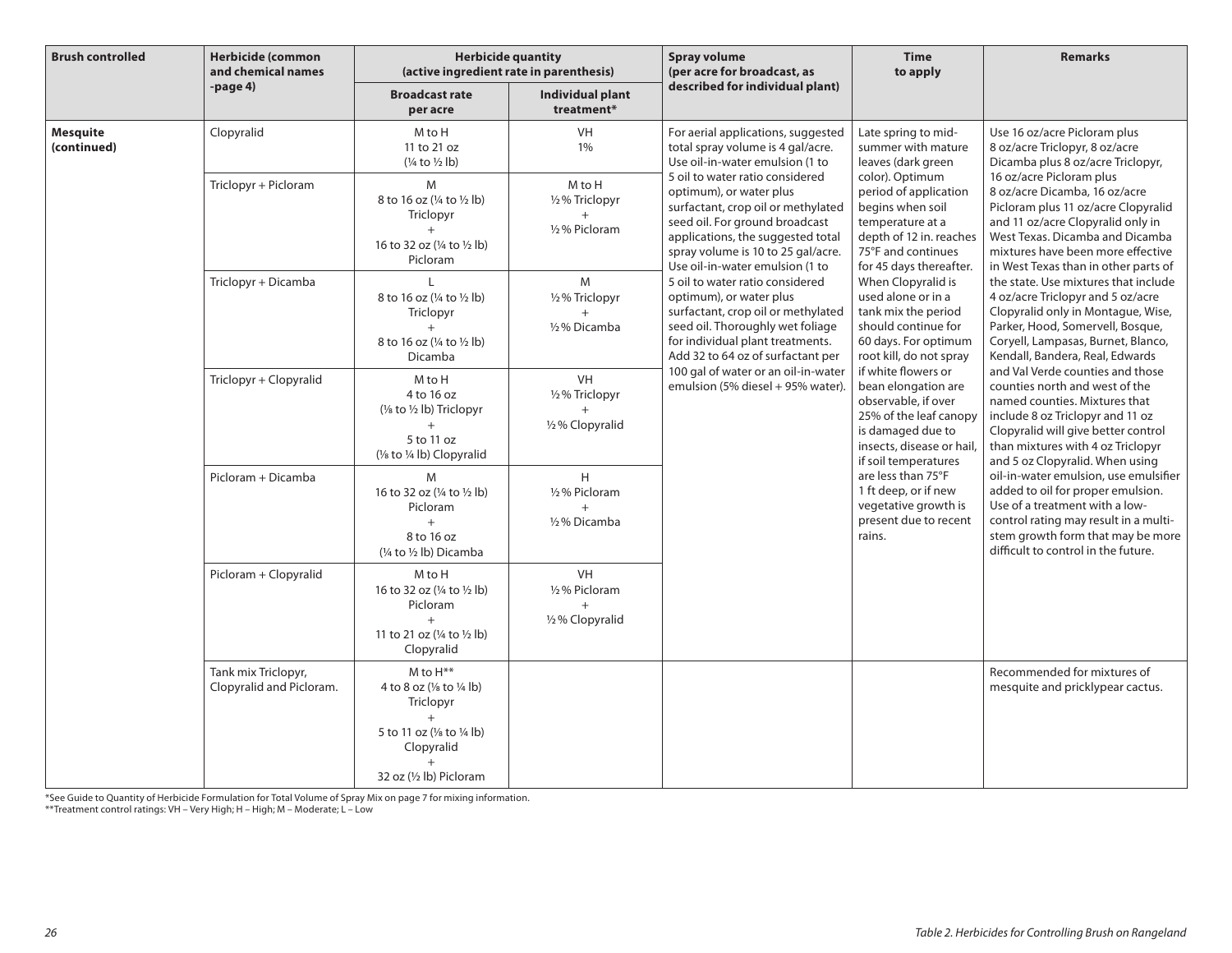| <b>Brush controlled</b>        | <b>Herbicide (common</b><br>and chemical names | <b>Herbicide quantity</b><br>(active ingredient rate in parenthesis) |                                                                         | <b>Spray volume</b><br>(per acre for broadcast, as                                                                                                                                                                                                             | <b>Time</b><br>to apply                                                                                                                                                                                                                                                                  | <b>Remarks</b>                                                                                                                                                                                |
|--------------------------------|------------------------------------------------|----------------------------------------------------------------------|-------------------------------------------------------------------------|----------------------------------------------------------------------------------------------------------------------------------------------------------------------------------------------------------------------------------------------------------------|------------------------------------------------------------------------------------------------------------------------------------------------------------------------------------------------------------------------------------------------------------------------------------------|-----------------------------------------------------------------------------------------------------------------------------------------------------------------------------------------------|
|                                | $-page4$                                       | <b>Broadcast rate</b><br>per acre                                    | Individual plant<br>treatment*                                          | described for individual plant)                                                                                                                                                                                                                                |                                                                                                                                                                                                                                                                                          |                                                                                                                                                                                               |
| <b>Mesquite</b><br>(continued) | Clopyralid (see remarks)                       | H<br>21 oz (1/2 lb)                                                  | VH<br>1%                                                                |                                                                                                                                                                                                                                                                | Aug. 1 to Sept. 30 with<br>a soil temperature<br>of 75°F or more at a<br>depth of 12 in. Do not<br>apply after a frost has<br>occurred.                                                                                                                                                  | Use only in Montague, Wise, Coryell,<br>Lampasas, Burnet, Blanco, Kendall,<br>Bandera, Real, Edwards and Val<br>Verde Counties and those counties<br>north and west of the named<br>counties. |
|                                | Picloram                                       |                                                                      | VH<br>$1$ gal $(2$ lb)                                                  | Applied with a carpeted roller.                                                                                                                                                                                                                                | Late spring through<br>August with mature                                                                                                                                                                                                                                                | Mesquite should be less than 6 ft<br>tall and should pass under carpeted                                                                                                                      |
|                                | Clopyralid                                     |                                                                      | VH<br>84 oz (2 lb)                                                      |                                                                                                                                                                                                                                                                | leaves (dark green<br>color). Best control<br>during the period                                                                                                                                                                                                                          | roller without breaking the main<br>stem. Mix recommended quantity<br>of herbicide with water to make                                                                                         |
|                                | Tank mix Picloram with<br>Clopyralid.          |                                                                      | <b>VH</b><br>64 oz (1 lb) Picloram<br>$^{+}$<br>43 oz (1 lb) Clopyralid |                                                                                                                                                                                                                                                                | that begins when<br>soil temperature at a<br>depth of 12 in. reaches<br>75°F and continued<br>for 45 days thereafter;<br>when Clopyralid is<br>used alone or in a tank<br>mix the period should<br>continue for 60 days<br>after soil temperature<br>reaches 75°F.                       | 8 gal of mixture. Add 3 to 6 oz<br>of surfactant for each 8 gal mixed.                                                                                                                        |
| Mesquite, western honey        | Tank mix Triclopyr with<br>Clopyralid.         |                                                                      | <b>VH</b><br>1/2% Triclopyr<br>1/2 % Clopyralid                         | Thoroughly wet foliage for<br>individual plant treatment. Add<br>32 to 64 oz surfactant per 100<br>gal of water or 5 gal of diesel fuel<br>oil per 100 gal spray mix (1:19<br>oil-in-water emulsion). Oil-in-<br>water emulsion requires use of<br>emulsifier. | Begin spraying in<br>the spring after the<br>soil temperature has<br>reached 75°F, at 12<br>in. deep. This often<br>coincides with the<br>change in color of<br>the foliage from a<br>light pea green to a<br>uniform dark green.<br>The spray period<br>will last through<br>September. | Western honey mesquite is most<br>common in the western portion of<br>the Trans-Pecos region of Texas. This<br>variety of mesquite is not usually<br>killed by broadcast sprays.              |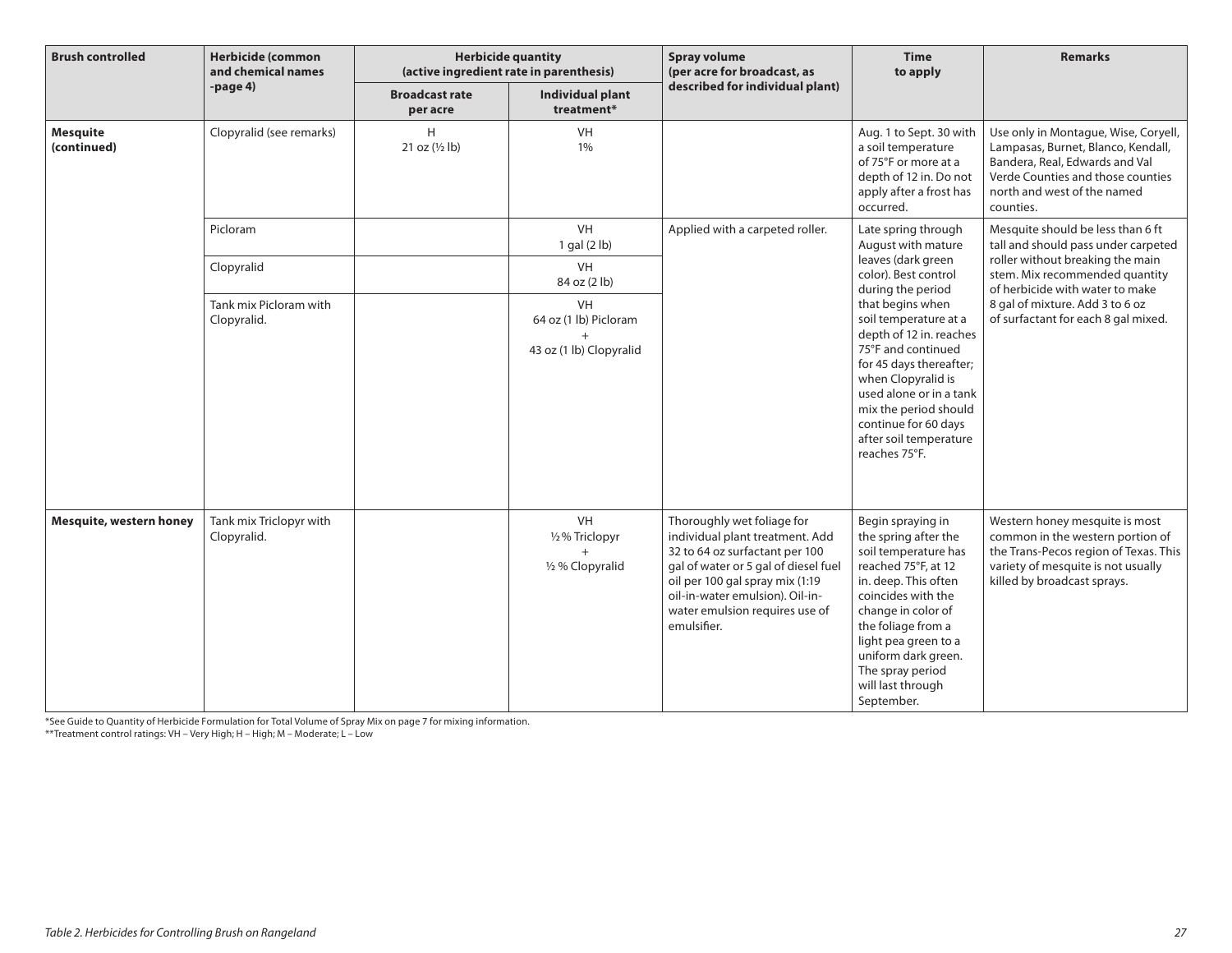| <b>Brush controlled</b>                                                                                                                                                                                                                                   | <b>Herbicide (common</b><br>and chemical names | <b>Herbicide quantity</b><br>(active ingredient rate in parenthesis)      |                                                             | <b>Spray volume</b><br>(per acre for broadcast, as                                                                                                                                                                                                                                                                                                                                                                                                                                                                                              | <b>Time</b><br>to apply                                                                                                                                                                                                  | <b>Remarks</b>                                                                                                                                                                                                                                                                                     |
|-----------------------------------------------------------------------------------------------------------------------------------------------------------------------------------------------------------------------------------------------------------|------------------------------------------------|---------------------------------------------------------------------------|-------------------------------------------------------------|-------------------------------------------------------------------------------------------------------------------------------------------------------------------------------------------------------------------------------------------------------------------------------------------------------------------------------------------------------------------------------------------------------------------------------------------------------------------------------------------------------------------------------------------------|--------------------------------------------------------------------------------------------------------------------------------------------------------------------------------------------------------------------------|----------------------------------------------------------------------------------------------------------------------------------------------------------------------------------------------------------------------------------------------------------------------------------------------------|
|                                                                                                                                                                                                                                                           | -page 4)                                       | <b>Broadcast rate</b><br>per acre                                         | <b>Individual plant</b><br>treatment*                       | described for individual plant)                                                                                                                                                                                                                                                                                                                                                                                                                                                                                                                 |                                                                                                                                                                                                                          |                                                                                                                                                                                                                                                                                                    |
| <b>Mixed brush (South</b><br><b>Texas-will include</b><br>several of the following:<br>blackbrush, catclaw<br>acacia, guajillo, granjeno<br>or spiny hackberry,<br>huisache, mesquite,<br>pricklypear, retama,<br>skunkbush, tasajillo,<br>twisted acacia | Tank mix Picloram with<br>Triclopyr.           | $M^{\ast\ast}$<br>32 oz (1/2 lb) Picloram<br>16 oz (1/2 lb) Triclopyr     | H<br>1/2% Picloram<br>$+$<br>1/2% Triclopyr                 | 4 gal oil-in-water emulsion as<br>aerial spray (32 oz to 1 gal diesel<br>fuel oil and water to make 4 gal/<br>acre; a 1 to 5 oil to water ratio is                                                                                                                                                                                                                                                                                                                                                                                              | Late spring to mid-<br>summer with mature<br>leaves (dark green<br>color). Optimum                                                                                                                                       | The mixture of 32 oz Picloram<br>plus 21 oz Clopyralid will usually<br>provide better results than the 32<br>oz Picloram plus 11 oz Clopyralid                                                                                                                                                     |
|                                                                                                                                                                                                                                                           | <b>Tank mix Picloram</b><br>with Clopyralid.   | M<br>32 oz (1/2 lb) Picloram<br>11 to 21 oz (1/4 to 1/2 lb)<br>Clopyralid | H<br>1/2% Picloram<br>1/2% Clopyralid                       | considered optimum); 20 to 25<br>gal oil-in-water emulsion (64 oz<br>to 1 gal diesel fuel oil and water<br>to make 20 to 25 gal/acre) or 20 to<br>25 gal water/acre plus surfactant<br>(32 to 64 oz of surfactant per 100<br>gal water) as ground broadcast.<br>Thoroughly wet foliage for<br>individual plant treatment. Add<br>32 to 64 oz surfactant per 100 gal<br>of water or 5 gal of water or 5 gal<br>of diesel fuel oil per 100 gal spray<br>mix (1:19 oil-in-water emulsion).<br>Oil-in-water emulsion requires<br>use of emulsifier. | period of application<br>begins when soil<br>temperature at a<br>depth of 12 in. reaches<br>75°F and continues<br>for 45 days thereafter;                                                                                | mixture. Mixtures will control most<br>weeds. When using oil-in-water<br>emulsion, use emulsifier added to<br>oil for proper emulsion.                                                                                                                                                             |
|                                                                                                                                                                                                                                                           | Tank mix Picloram with<br>Dicamba.             | M<br>32 oz (1/2 lb) Picloram<br>$\ddot{}$<br>16 oz (1/2 lb) Dicamba       | H<br>1/2% Picloram<br>$+$<br>1/2% Dicamba                   |                                                                                                                                                                                                                                                                                                                                                                                                                                                                                                                                                 | with the Clopyralid<br>tank mix the period<br>should continue for<br>60 days after soil<br>temperature reaches<br>75°F. If mesquite has<br>10% canopy cover or<br>less, application may<br>be made in spring<br>or fall. |                                                                                                                                                                                                                                                                                                    |
| <b>Mixed brush-Davis</b><br><b>Mountains (includes</b><br>catclaw acacia, catclaw<br>mimosa and whitebrush)                                                                                                                                               | Tebuthiuron 20% pellets                        | $M^{\ast\ast}$<br>7.5 to 10 lb of pellets<br>(1.5 to 2 lb)                | H<br>1/2 oz of pellets (1/10 oz) per<br>50 to 100 sq ft     |                                                                                                                                                                                                                                                                                                                                                                                                                                                                                                                                                 | Anytime during year-<br>optimum period is<br>May 1 to July 1.                                                                                                                                                            | Use 10 lb of pellets/acre when soil<br>is a loam, silt loam, silt, sandy clay<br>loam or clay loam. Use low rate<br>when soil is a sand, loamy sand or<br>sandy loam. For individual plant<br>treatment apply pellets evenly on<br>soil under the plant canopy and 1 ft<br>beyond the canopy edge. |
| <b>Mohrs shinoak</b>                                                                                                                                                                                                                                      | Tebuthiuron 20% pellets                        | VH<br>5 lb of pellets (1 lb)                                              | <b>VH</b><br>1/2 oz of pellets (1/10 oz) per<br>$100$ sq ft |                                                                                                                                                                                                                                                                                                                                                                                                                                                                                                                                                 | Anytime during year-<br>optimum period is<br>Oct. 1 to April 1.                                                                                                                                                          | Use only when oak stand is<br>predominantly Mohrs shinoak.<br>These stands are generally found<br>in Taylor, Nolan, Coke, Sterling and<br>Mitchell counties. For individual<br>plant treatment, apply pellets<br>evenly on the soil under the plant<br>canopy and 1 ft beyond canopy<br>edge.      |

\*See Guide to Quantity of Herbicide Formulation for Total Volume of Spray Mix on page 7 for mixing information.

\*\*Treatment control ratings: VH – Very High; H – High; M – Moderate; L – Low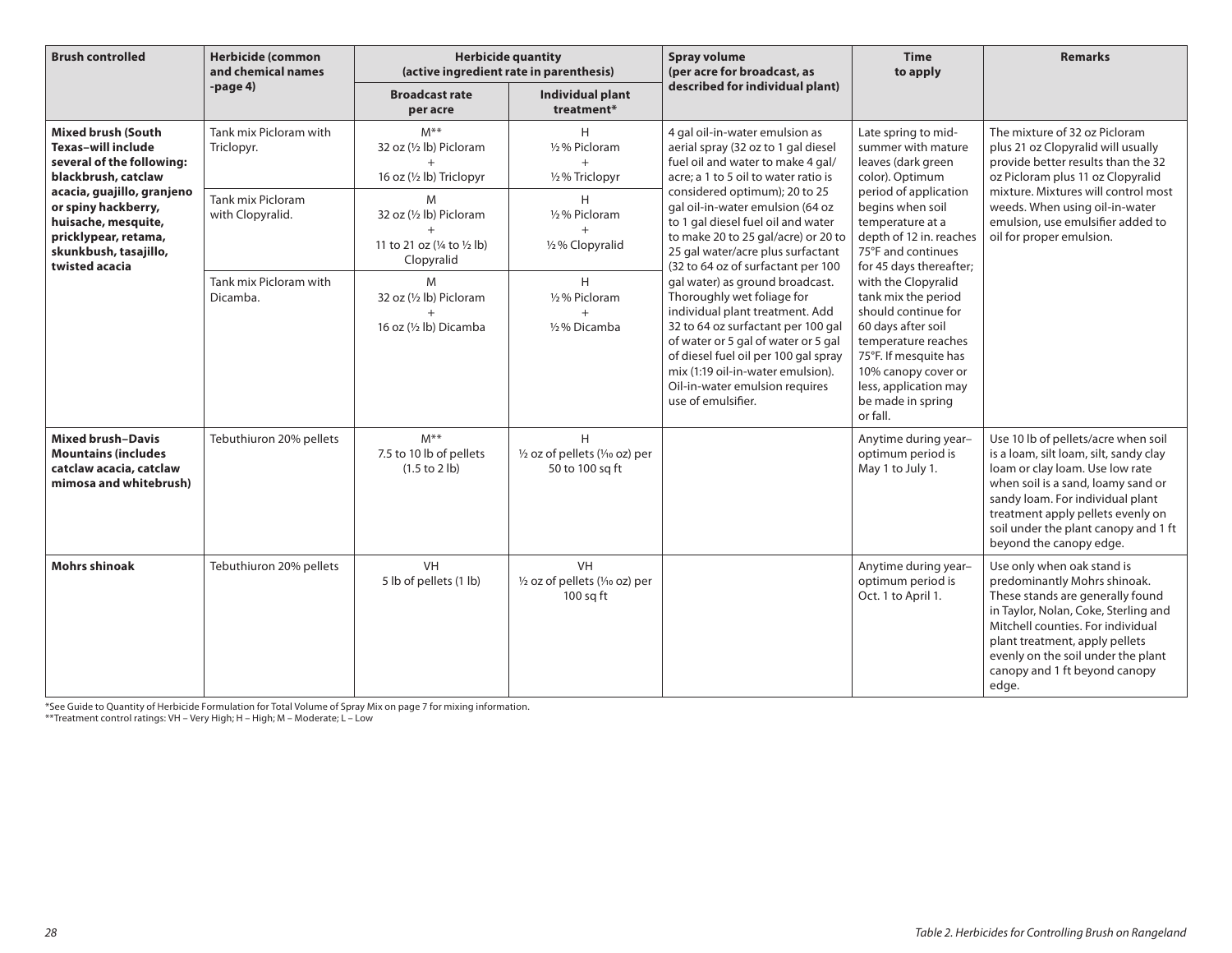| <b>Brush controlled</b> | <b>Herbicide (common</b><br>and chemical names | <b>Herbicide quantity</b><br>(active ingredient rate in parenthesis)  |                                | <b>Spray volume</b><br>(per acre for broadcast, as                                                                                                                                                                                                                                                                                                                                                                                | <b>Time</b><br>to apply                                                                              | <b>Remarks</b>                                                                                                                                                                                                                                                                                                                                                                                                                                                                                                                                                                                                                                                                                                                                                                                                  |
|-------------------------|------------------------------------------------|-----------------------------------------------------------------------|--------------------------------|-----------------------------------------------------------------------------------------------------------------------------------------------------------------------------------------------------------------------------------------------------------------------------------------------------------------------------------------------------------------------------------------------------------------------------------|------------------------------------------------------------------------------------------------------|-----------------------------------------------------------------------------------------------------------------------------------------------------------------------------------------------------------------------------------------------------------------------------------------------------------------------------------------------------------------------------------------------------------------------------------------------------------------------------------------------------------------------------------------------------------------------------------------------------------------------------------------------------------------------------------------------------------------------------------------------------------------------------------------------------------------|
|                         | -page 4)                                       | <b>Broadcast rate</b><br>per acre                                     | Individual plant<br>treatment* | described for individual plant)                                                                                                                                                                                                                                                                                                                                                                                                   |                                                                                                      |                                                                                                                                                                                                                                                                                                                                                                                                                                                                                                                                                                                                                                                                                                                                                                                                                 |
| Pricklypear, tasajillo  | Picloram                                       | $H***$<br>16 to 32 oz (1/4 to 1/2 lb)                                 | <b>VH</b><br>1%                | For aerial applications suggested<br>total spray volume is 2 to 4 gal/                                                                                                                                                                                                                                                                                                                                                            | Anytime; best<br>results have been                                                                   | Use emulsifier when adding diesel<br>fuel oil to water. Use 1 pt/acre<br>Picloram only on High Plains where<br>no brush overstory is present.<br>Late summer or fall applications,<br>especially with Fluroxypyr, will<br>provide best results, but aerially<br>spray in the winter or early spring if<br>heavy overstory of woody plants is<br>present or if damage to live oak is a<br>concern.                                                                                                                                                                                                                                                                                                                                                                                                               |
|                         | Picloram:Fluroxypyr (1:1)                      | H<br>64 oz (0.67 lb)                                                  | VH<br>1%                       | acre. Use oil-in-water emulsion<br>(1 to 5 oil to water ratio<br>considered optimum), or water                                                                                                                                                                                                                                                                                                                                    | obtained with late<br>summer through fall<br>applications.                                           |                                                                                                                                                                                                                                                                                                                                                                                                                                                                                                                                                                                                                                                                                                                                                                                                                 |
|                         | Picloram: 2,4-D(1:4)                           | H<br>1 gal (2.5 lb)                                                   | VH<br>2%                       | plus surfactant, crop oil or<br>methylated seed oil.<br>For ground broadcast<br>applications the suggested total<br>spray volume is 10 to 25 gal/acre.<br>Use oil-in-water emulsion (1 to<br>5 oil to water ratio considered<br>optimum), or water plus<br>surfactant, crop oil or methylated<br>seed oil.<br>Thoroughly wet plants for<br>individual plant treatment<br>adding 1 to 2 qt surfactant per<br>100 gal of spray mix. |                                                                                                      |                                                                                                                                                                                                                                                                                                                                                                                                                                                                                                                                                                                                                                                                                                                                                                                                                 |
|                         | Fluroxypyr                                     |                                                                       | VH<br>$\frac{1}{2}$ %          |                                                                                                                                                                                                                                                                                                                                                                                                                                   |                                                                                                      |                                                                                                                                                                                                                                                                                                                                                                                                                                                                                                                                                                                                                                                                                                                                                                                                                 |
|                         | Prescribed burn +<br>Picloram                  | VH <sup>**</sup><br>8 to 16 oz<br>$(\frac{1}{8}$ to $\frac{1}{4}$ lb) | VH<br>1%                       | For individual plant treatment,<br>thoroughly wet all pads and<br>crowns that survive the fire. Use a<br>water carrier and add 32 to 64 oz<br>of surfactant/100 gal of water.                                                                                                                                                                                                                                                     | After burn, when<br>new pads are 3 in.<br>tall. If new pads do<br>not develop, spray by<br>April 30. | Carry out prescribed burn between<br>December and March. Sufficient<br>fine fuel with good fuel continuity<br>should be present to provide a<br>uniform burn with moderate to<br>high intensity. Spray the burned<br>area within 5 months of the burn<br>but no later than April 30 (May<br>31 if new pads do not develop by<br>April 30). Use 8 oz Picloram when<br>the prescribed burn is sufficiently<br>intense to brown-out most<br>pricklypear pads with less than<br>10 percent of the pricklypear green<br>2 weeks after the burn. Use 16 oz<br>Picloram following moderate<br>intensity burn with more than<br>10 percent of the pricklypear green<br>2 weeks after the burn. The<br>prescribed burn plus Picloram<br>treatment is not recommended for<br>the Rio Grande Plains land resource<br>area. |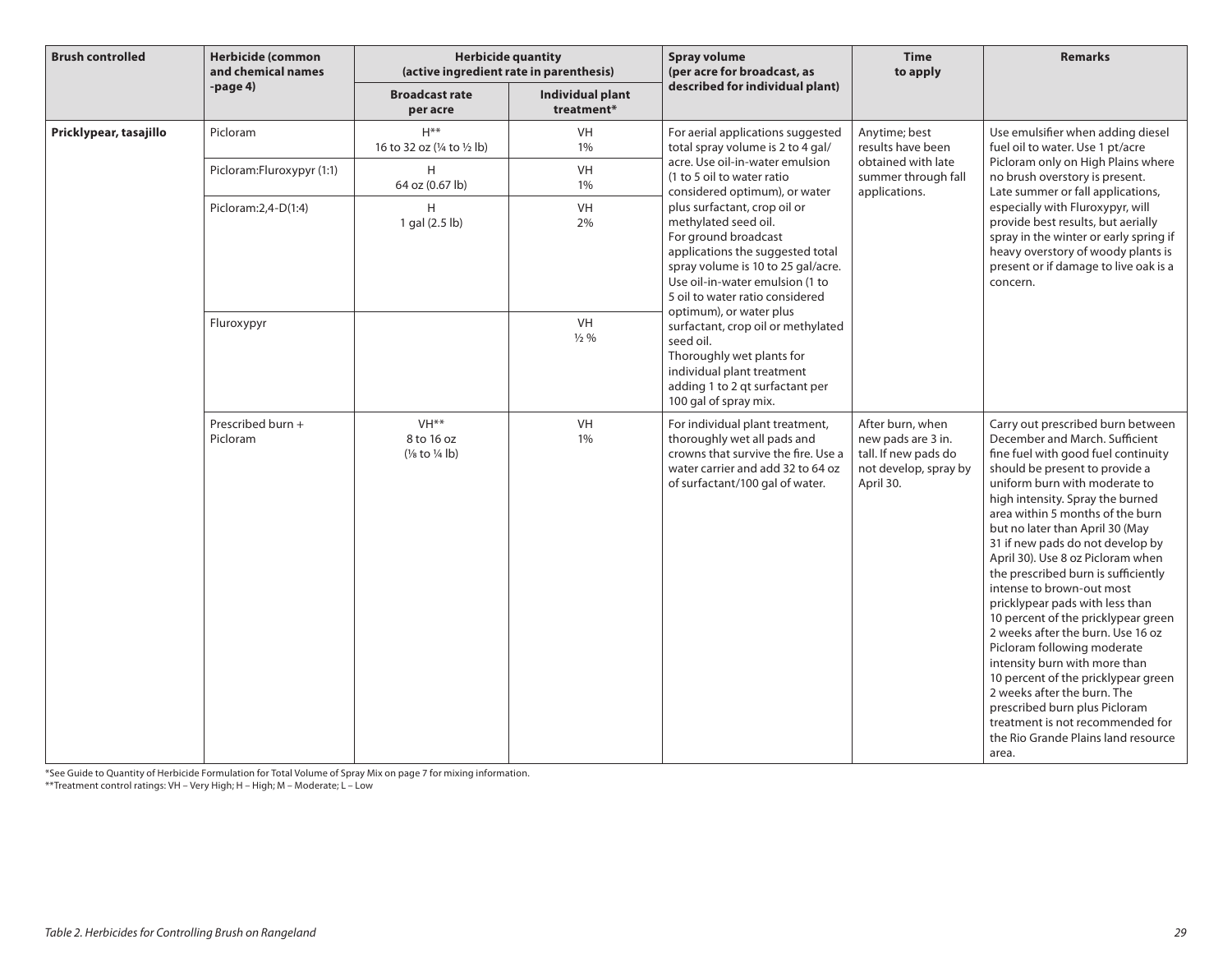| <b>Brush controlled</b>                     | <b>Herbicide (common</b><br>and chemical names    | <b>Herbicide quantity</b><br>(active ingredient rate in parenthesis) |                                                                                             | <b>Spray volume</b><br>(per acre for broadcast, as                                                                                                                                                                                                               | <b>Time</b><br>to apply                                                                            | <b>Remarks</b>                                                                                                                                                                                                                                                                                                                                                                                                                                                                           |
|---------------------------------------------|---------------------------------------------------|----------------------------------------------------------------------|---------------------------------------------------------------------------------------------|------------------------------------------------------------------------------------------------------------------------------------------------------------------------------------------------------------------------------------------------------------------|----------------------------------------------------------------------------------------------------|------------------------------------------------------------------------------------------------------------------------------------------------------------------------------------------------------------------------------------------------------------------------------------------------------------------------------------------------------------------------------------------------------------------------------------------------------------------------------------------|
|                                             | -page $4)$                                        | <b>Broadcast rate</b><br>per acre                                    | Individual plant<br>treatment*                                                              | described for individual plant)                                                                                                                                                                                                                                  |                                                                                                    |                                                                                                                                                                                                                                                                                                                                                                                                                                                                                          |
| <b>Redberry juniper</b><br>(redberry cedar) | Hexazinone liquid<br>(plants less than 6 ft tall) |                                                                      | VH<br>2 ml per 3 ft of height<br>or canopy diameter<br>(whichever is greater)               |                                                                                                                                                                                                                                                                  | Late winter through<br>summer.                                                                     | Apply undiluted Hexazinone Liquid<br>or Hexazinone Pellets to soil surface<br>between the stem base and the<br>edge of the canopy. Use an exact<br>delivery handgun applicator to<br>apply Hexazinone Liquid. If plant<br>size requires more than a single 2<br>or 4 ml application of Hexazinone<br>Liquid, or 1 Hexazinone pellet,<br>apply subsequent applications or<br>pellets equally spaced around the<br>plant. Do not use these treatments<br>on marshy or poorly drained sites |
|                                             | Hexazinone pellet<br>(plants less than 6 ft tall) |                                                                      | <b>VH</b><br>1 pellet per 3 ft of height<br>or canopy diameter<br>(whichever is greater)    |                                                                                                                                                                                                                                                                  |                                                                                                    |                                                                                                                                                                                                                                                                                                                                                                                                                                                                                          |
|                                             | Hexazinone liquid<br>(plants more than 6 ft tall) |                                                                      | H<br>4 ml per 3 ft of height<br>or canopy diameter<br>(whichever is greater)                |                                                                                                                                                                                                                                                                  |                                                                                                    |                                                                                                                                                                                                                                                                                                                                                                                                                                                                                          |
|                                             | Hexazinone pellet<br>(plants more than 6 ft tall) |                                                                      | H<br>2 pellets per 3 ft of height<br>or canopy diameter<br>(whichever is greater)           |                                                                                                                                                                                                                                                                  |                                                                                                    | nor on soils classified as clays. Best<br>results are expected on coarse-<br>textured soils.                                                                                                                                                                                                                                                                                                                                                                                             |
|                                             | Picloram                                          |                                                                      | VH <sup>**</sup><br>4 ml per 3 ft of height<br>or canopy diameter<br>(whichever is greater) |                                                                                                                                                                                                                                                                  | Spring through fall,<br>before expected<br>rainfall.                                               | Apply undiluted Picloram to the<br>stem base at or near the ground<br>line. Use an exact delivery handgun<br>applicator to apply the 4 ml dose.<br>If plant size requires more than<br>a single 4 ml application, space<br>subsequent applications equally<br>around the plant. Do not use on<br>marshy or poorly drained sites nor<br>on soils classified as clays.                                                                                                                     |
| <b>Redberry juniper</b><br>(cut stumps)     | Picloram                                          |                                                                      | VH<br>4% in water                                                                           | Spray the sides of the stump<br>and the cut surface, including<br>the cambium, immediately after<br>cutting, to thoroughly wet the<br>stem and root collar area, but not<br>to the point of runoff. Add 32 to<br>64 oz of surfactant to 100 gal of<br>spray mix. | Any season of the<br>year, except when<br>snow or water prevent<br>spraying to the<br>ground line. | This is commonly called the cut<br>stump application method. Apply<br>with a backpack or knapsack sprayer<br>using low pressures and a solid cone<br>or flat fan nozzle. Add 32 to 64 oz of<br>surfactant per 100 gal of water.                                                                                                                                                                                                                                                          |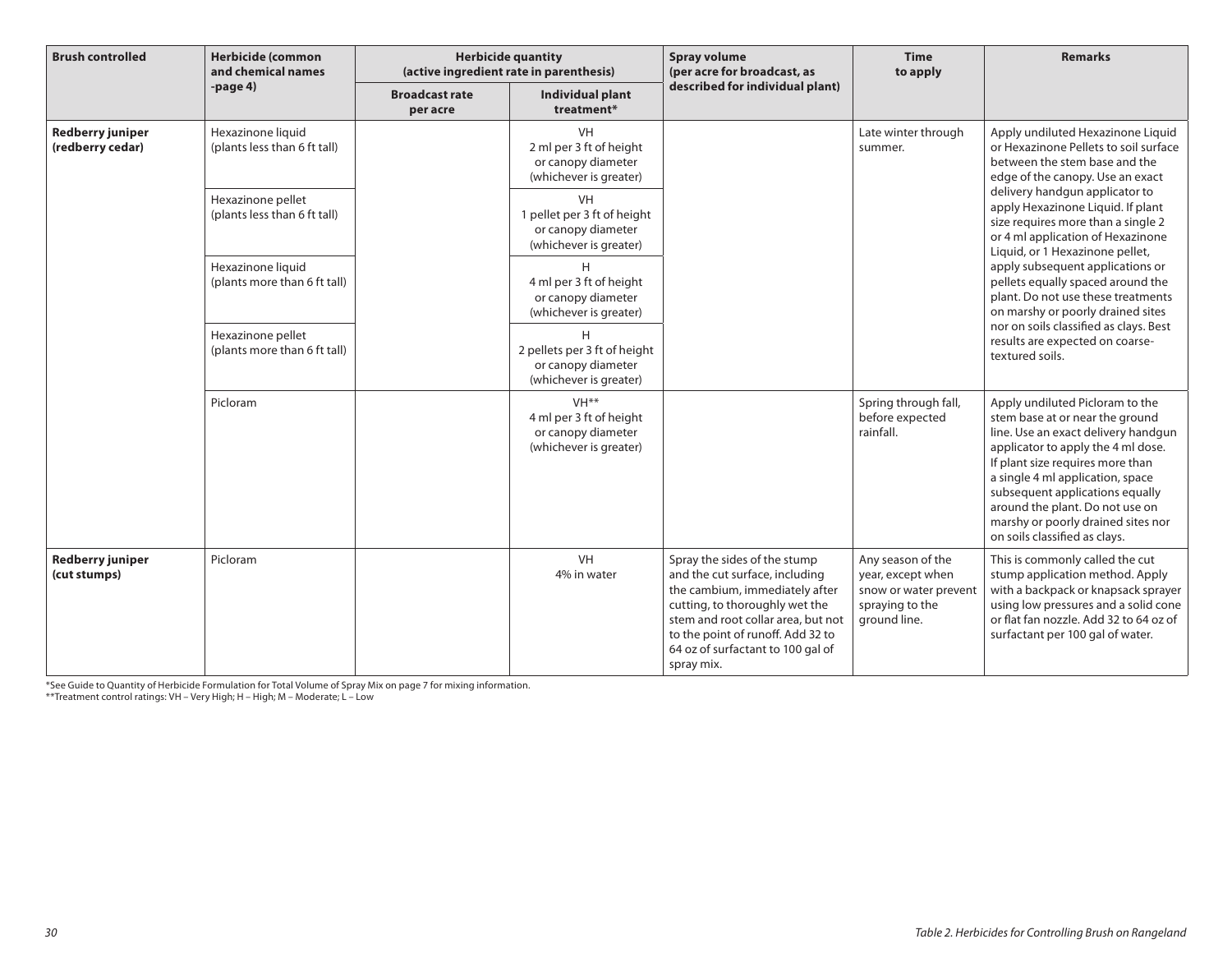| <b>Brush controlled</b> | <b>Herbicide (common</b><br>and chemical names | <b>Herbicide quantity</b><br>(active ingredient rate in parenthesis) |                                                                 | <b>Spray volume</b><br>(per acre for broadcast, as                                                                                                                                   | <b>Time</b><br>to apply                                                                                                                | <b>Remarks</b>                                                                                                                                                                                                                                                                                                                                                                                                                                                                                               |
|-------------------------|------------------------------------------------|----------------------------------------------------------------------|-----------------------------------------------------------------|--------------------------------------------------------------------------------------------------------------------------------------------------------------------------------------|----------------------------------------------------------------------------------------------------------------------------------------|--------------------------------------------------------------------------------------------------------------------------------------------------------------------------------------------------------------------------------------------------------------------------------------------------------------------------------------------------------------------------------------------------------------------------------------------------------------------------------------------------------------|
|                         | $-page4$                                       | <b>Broadcast rate</b><br>per acre                                    | Individual plant<br>treatment*                                  | described for individual plant)                                                                                                                                                      |                                                                                                                                        |                                                                                                                                                                                                                                                                                                                                                                                                                                                                                                              |
| <b>Running live oak</b> | Tebuthiuron 20% pellets                        | VH<br>5 to 10 lb of pellets<br>(1 to 2 lb)                           | <b>VH</b><br>1/2 oz of pellets (1/10 oz) per<br>50 to 100 sq ft |                                                                                                                                                                                      | Anytime during year-<br>optimum period is<br>Oct. 1 to April 1.                                                                        | Use low rate on brush 2 to 8 ft tall.<br>Use 7.5 lb of pellets/acre when<br>brush is 2 to 8 ft tall on rolling or<br>hummocking site and when live<br>oak plants are 8 ft or taller without<br>understory species such as yaupon.<br>Use 10 lb of pellets/acre when live<br>oak plants are taller than 8 ft and<br>an understory of yaupon and other<br>species is present. For individual<br>plant treatment, apply pellets<br>evenly on the soil under the plant<br>canopy and 1 ft beyond canopy<br>edge. |
| Sacahuista              | Tebuthiuron 20% pellets                        |                                                                      | H<br>1/4 oz of pellets (0.05 oz)<br>per plant                   |                                                                                                                                                                                      | Anytime during year-<br>optimum period is<br>Oct. 1 to April 1 except<br>in Trans-Pecos where<br>optimum period is<br>May 1 to July 1. | Apply pellets evenly on the soil<br>under the plant canopy near the<br>stem base.                                                                                                                                                                                                                                                                                                                                                                                                                            |
| <b>Saltcedar</b>        | Imazapyr                                       | VH <sup>**</sup><br>64 oz (1 lb)                                     | <b>VH</b><br>1%                                                 | Minimum 10 gal/acre for aerial<br>or ground broadcast sprays.<br>Thoroughly wet foliage for<br>individual plant treatment.<br>Add 32 to 64 oz of surfactant<br>per 100 gal of water. | July through<br>September, or until                                                                                                    | When exposure to aquatic<br>environments is possible use                                                                                                                                                                                                                                                                                                                                                                                                                                                     |
|                         | Imazapyr + Glyphosate                          | VH<br>32 oz (1/2 lb) Imazapyr<br>16 oz (1/2 lb) Glyphosate           | VH<br>1/2% Imazapyr<br>1/2% Glyphosate                          |                                                                                                                                                                                      | leaves begin to turn<br>yellow.                                                                                                        | aquatic labels of Imazapyr and<br>Glyphosate (see table "Common,<br><b>Chemical and Product Names of</b><br>Herbicides"). Imazapyr alone or in<br>combination with Glyphosate will<br>cause damage to desirable plants if<br>contacted by the spray mix.                                                                                                                                                                                                                                                     |
|                         | Triclopyr                                      |                                                                      | <b>VH</b><br>25% in diesel fuel oil                             | Apply to lower 12 to 18 in. of<br>trunk to wet the trunk; do not<br>spray to point of runoff. Apply<br>completely around the trunk.                                                  | Growing season when<br>trees have mature<br>leaves.                                                                                    | This is commonly called the low<br>volume basal application method.<br>Use a hollow cone nozzle with XI<br>orifice.                                                                                                                                                                                                                                                                                                                                                                                          |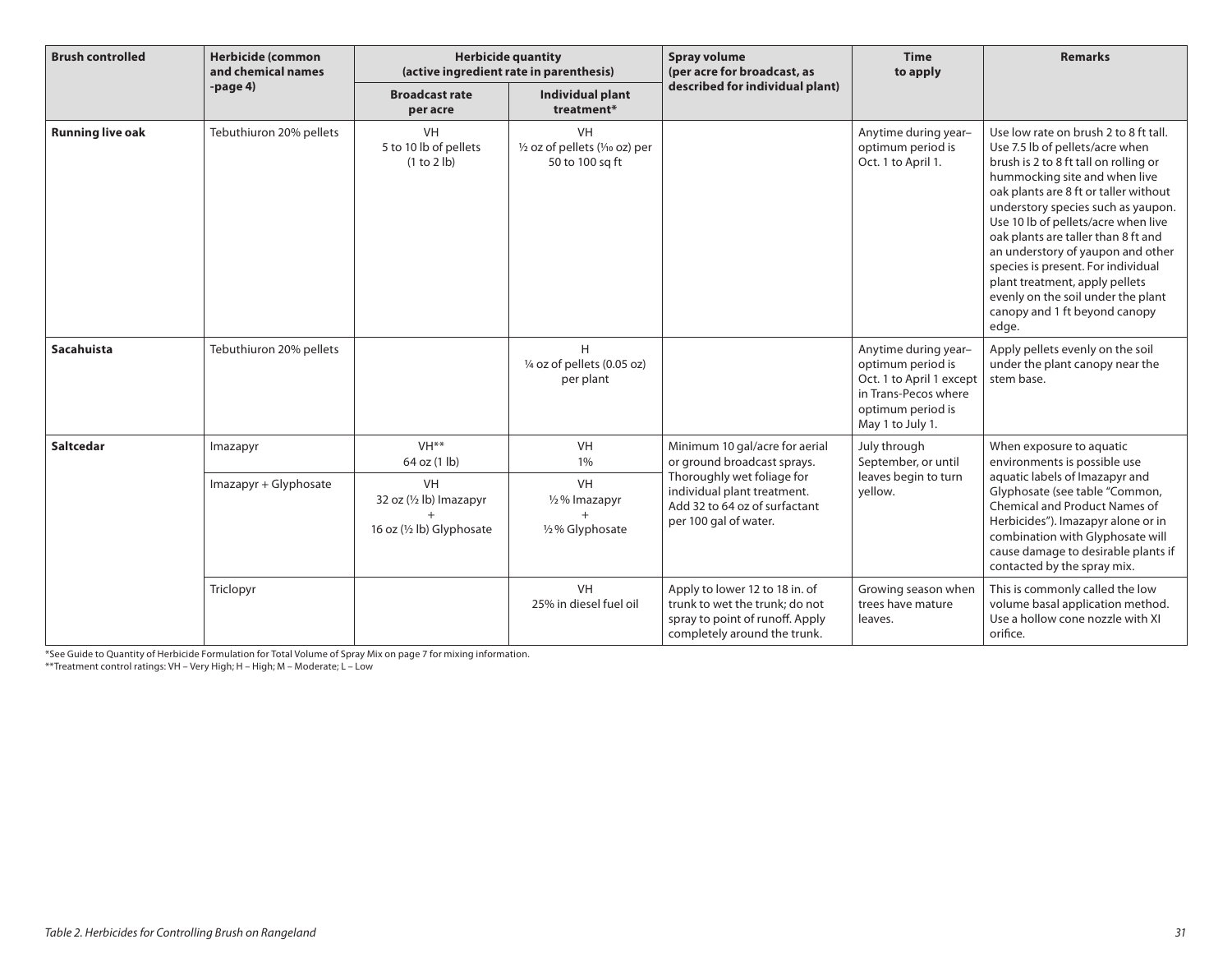| <b>Brush controlled</b> | <b>Herbicide (common</b><br>and chemical names                              | <b>Herbicide quantity</b><br>(active ingredient rate in parenthesis)                              |                                                      | <b>Spray volume</b><br>(per acre for broadcast, as                                                                                                                                                                                                                                                                                                                                                                                                                                     | <b>Time</b><br>to apply                                                                                                                | <b>Remarks</b>                                                                                                                                                                                                                                                                                                                               |
|-------------------------|-----------------------------------------------------------------------------|---------------------------------------------------------------------------------------------------|------------------------------------------------------|----------------------------------------------------------------------------------------------------------------------------------------------------------------------------------------------------------------------------------------------------------------------------------------------------------------------------------------------------------------------------------------------------------------------------------------------------------------------------------------|----------------------------------------------------------------------------------------------------------------------------------------|----------------------------------------------------------------------------------------------------------------------------------------------------------------------------------------------------------------------------------------------------------------------------------------------------------------------------------------------|
|                         | -page 4)                                                                    | <b>Broadcast rate</b><br>per acre                                                                 | Individual plant<br>treatment*                       | described for individual plant)                                                                                                                                                                                                                                                                                                                                                                                                                                                        |                                                                                                                                        |                                                                                                                                                                                                                                                                                                                                              |
| Sand sagebrush          | 2,4-D low volatile ester                                                    | H<br>32 oz (1 lb) 4 lb/gal<br>product {up to 64 oz<br>(2 lb) for ground<br>broadcast}             | <b>VH</b><br>1% (4 lb/gal product)                   | 2 to 4 gal oil-in-water emulsion as<br>aerial spray (16 oz to 1 gal diesel<br>fuel oil and water to make 2 to 4<br>gal/acre; a 1 to 5 oil to water<br>ratio is considered optimum).                                                                                                                                                                                                                                                                                                    | May 1 to June 15<br>under good growth<br>conditions with plants<br>fully leafed.                                                       | Do not spray when plants are<br>defoliated by late freeze, hail or<br>unfavorable growth conditions.                                                                                                                                                                                                                                         |
|                         | Metsulfuron methyl<br>Dicamba:2,4-D(1:3)<br>$+$<br>2,4-D low volatile ester | H<br>Rate 1 Metsulfuron methyl<br>Dicamba:2,4-D(1:3)<br>16 oz (0.5 lb) 2, 4-D<br>4 lb/gal product |                                                      | Ground broadcast 20 to 25 gal<br>oil-in-water emulsion (1 gal<br>diesel fuel oil and water to make<br>20 to 25 gal/acre) or 20 to 25<br>gal of water/acre with 32 to 64<br>oz of surfactant per 100 gal of<br>water. Thoroughly wet foliage<br>for individual plant treatment.<br>Add 32 to 64 oz of surfactant per<br>100 gal of water or 5 gal of diesel<br>fuel oil per 100 gal spray mix (1:19<br>oil-in-water emulsion). Oil-in-<br>water emulsion requires use of<br>emulsifier. |                                                                                                                                        |                                                                                                                                                                                                                                                                                                                                              |
| Sand shinnery oak       | Tebuthiuron 20% pellets                                                     | VH<br>3.75 to 5 lb of pellets<br>$(3/4$ to 1 lb)                                                  | VH<br>1/2 oz of pellets (1/10 oz) per<br>$100$ sq ft |                                                                                                                                                                                                                                                                                                                                                                                                                                                                                        | Anytime during year-<br>optimum period is<br>Oct. 1 to April 1 except<br>in Trans-Pecos where<br>optimum period is<br>May 1 to July 1. | Use 3.75 lb of pellets/acre in<br>southern High Plains and Rolling<br>Plains. Use 5 lb of pellets/acre in<br>eastern Panhandle north of Prairie<br>Dog Town Fork of the Red River. For<br>individual plant treatment, apply<br>pellets evenly on the soil under<br>the plant canopy and 1 ft beyond<br>canopy edge.                          |
|                         | Tebuthiuron 80DF                                                            | H to VH<br>1.25 lb (1.0 lb)                                                                       |                                                      | Apply by mixing with water<br>and using ground equipment<br>equipped with straight stream<br>nozzles spaced 3 to 6 ft apart<br>delivering a total spray volume of<br>20 to 30 gal per acre.                                                                                                                                                                                                                                                                                            | Anytime during year-<br>optimum period is<br>Oct. 1 to April 1 except<br>in Trans-Pecos where<br>optimum period is<br>May 1 to July 1. | Use the closer spacing of nozzles<br>when treating high densities of sand<br>shinnery. Applications will result<br>in damage to grass directly under<br>each nozzle that can persist for 1<br>to 3 years. Agitation is important to<br>dissolve and maintain Tebuthiuron<br>80DF in solution during application.                             |
| Saw palmetto            | Metsulfuron methyl<br>Dicamba:2,4-D(1:3)                                    | H to VH<br>Rate 2 or Rate 3<br>(see remarks)                                                      |                                                      | For ground broadcast<br>applications, the suggested total<br>spray volume is 15 to 30 gal/acre.<br>Use water plus surfactant, crop<br>oil or methylated seed oil.                                                                                                                                                                                                                                                                                                                      | Mid to late summer<br>(August).                                                                                                        | Rate 2 applications generally result<br>in "high" control levels the first<br>year after treatment, improving to<br>"very high" by the second year after<br>treatment. Rate 3 applications can<br>be expected to produce "very high"<br>control levels by the first year after<br>treatment. Do not mow treated areas<br>for at last 1 year. |

\*See Guide to Quantity of Herbicide Formulation for Total Volume of Spray Mix on page 7 for mixing information.

\*\*Treatment control ratings: VH – Very High; H – High; M – Moderate; L – Low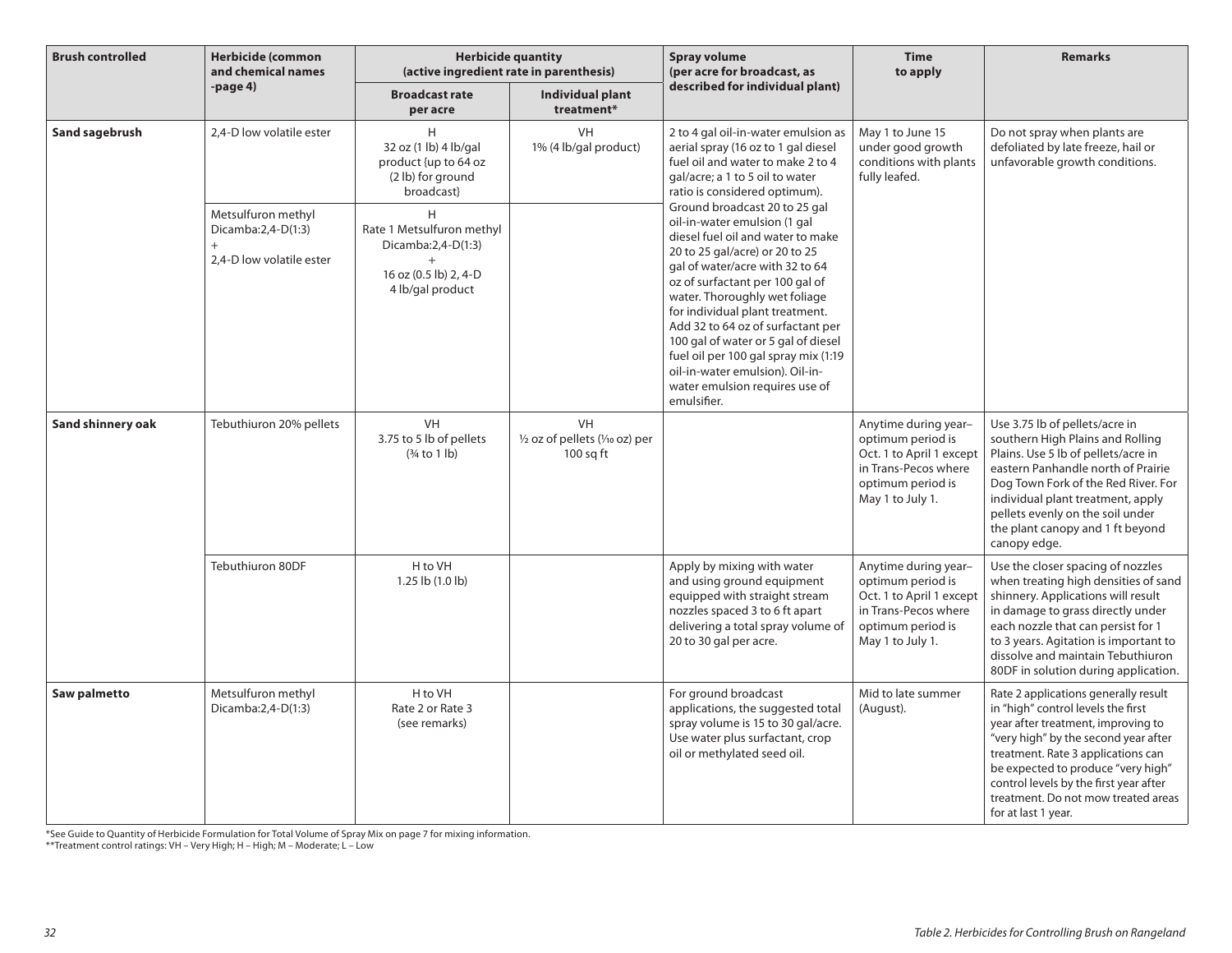| <b>Brush controlled</b>           | <b>Herbicide (common</b><br>and chemical names                              | <b>Herbicide quantity</b><br>(active ingredient rate in parenthesis)                                              |                                                          | <b>Spray volume</b><br>(per acre for broadcast, as                                                                                                                                                           | <b>Time</b><br>to apply                                                                                                                | <b>Remarks</b>                                                                                                                                                                                                                                                                                                                                                                                                                                                                                                                              |
|-----------------------------------|-----------------------------------------------------------------------------|-------------------------------------------------------------------------------------------------------------------|----------------------------------------------------------|--------------------------------------------------------------------------------------------------------------------------------------------------------------------------------------------------------------|----------------------------------------------------------------------------------------------------------------------------------------|---------------------------------------------------------------------------------------------------------------------------------------------------------------------------------------------------------------------------------------------------------------------------------------------------------------------------------------------------------------------------------------------------------------------------------------------------------------------------------------------------------------------------------------------|
|                                   | -page 4)                                                                    | <b>Broadcast rate</b><br>per acre                                                                                 | Individual plant<br>treatment*                           | described for individual plant)                                                                                                                                                                              |                                                                                                                                        |                                                                                                                                                                                                                                                                                                                                                                                                                                                                                                                                             |
| Whitebrush<br>(beebrush, beebush) | Tebuthiuron 20% pellets                                                     | VH <sup>**</sup><br>5 to 7.5 lb of pellets<br>$(1 to 1 \frac{1}{2}$ lb)                                           | VH<br>1/2 oz of pellets (1/10 oz)<br>per 50 to 100 sq ft |                                                                                                                                                                                                              | Anytime during year-<br>optimum period is<br>Oct. 1 to April 1 except<br>in Trans-Pecos where<br>optimum period is<br>May 1 to July 1. | Use 5 lb of pellets/acre on sand,<br>loamy sand or sandy loam soils.<br>Use 6.25 lb of pellets/acre on soils<br>with 20 to 30 percent clay. Use 7.5 lb<br>of pellets/acre on areas with grass<br>production greater than 1,500 lb/acre<br>or on areas where mesquite, Texas<br>persimmon or other woody plants<br>have a canopy cover of 20 percent<br>or more with whitebrush that is 6<br>ft tall or taller. For individual plant<br>treatment apply pellets evenly on the<br>soil under the plant canopy and 1 ft<br>beyond canopy edge. |
| Yucca                             | Triclopyr                                                                   |                                                                                                                   | H<br>2% in diesel fuel oil                               | Spray the center of each<br>individual whorl of leaves to the<br>point of runoff.                                                                                                                            | Any time.                                                                                                                              | Complete coverage of leaves is not<br>necessary. The crown of each plant<br>must be thoroughly wet with the<br>herbicide mixture.                                                                                                                                                                                                                                                                                                                                                                                                           |
|                                   |                                                                             |                                                                                                                   | H<br>2% in 1:5 diesel fuel<br>oil:water emulsion         |                                                                                                                                                                                                              | May through<br>September.                                                                                                              | Use emulsifier and agitate to<br>maintain emulsion. Complete<br>coverage of leaves is not necessary.<br>The crown of each plant must be<br>thoroughly wet with the herbicide<br>mixture.                                                                                                                                                                                                                                                                                                                                                    |
|                                   |                                                                             |                                                                                                                   | <b>VH</b><br>15% in diesel fuel oil                      | Use an adjustable cone nozzle<br>(X1 orifice) and spray a 2 second<br>burst into each whorl.                                                                                                                 | Spring and summer.                                                                                                                     | Direct spray into the center of each<br>whorl.                                                                                                                                                                                                                                                                                                                                                                                                                                                                                              |
|                                   |                                                                             |                                                                                                                   | H<br>Undiluted<br>2 to 4 ml per plant whorl              | Use an exact delivery handgun<br>set at 2 or 4 ml per whorl dose.                                                                                                                                            |                                                                                                                                        |                                                                                                                                                                                                                                                                                                                                                                                                                                                                                                                                             |
|                                   | Triclopyr                                                                   |                                                                                                                   | <b>VH</b><br>Undiluted                                   | Use an adjustable cone nozzle<br>(XI orifice) and spray a 2-second<br>burst into each whorl.                                                                                                                 |                                                                                                                                        |                                                                                                                                                                                                                                                                                                                                                                                                                                                                                                                                             |
|                                   | Metsulfuron methyl<br>Dicamba:2,4-D(1:3)<br>$+$<br>2.4-D low volatile ester | H<br>Rate 2 Metsulfuron methyl<br>Dicamba:2,4-D(1:3)<br>$\ddot{}$<br>16 to 24 oz 2,4-D<br>(4 lb a.i./gal product) |                                                          | Crop oil concentrate, modified<br>seed oil or modified seed oil/<br>organosilicone are the preferred<br>adjuvants. For aerial applications,<br>a minimum of 4 gal/acre total<br>spray volume is recommended. | Spring through fall<br>prior to frost.                                                                                                 | A second follow-up application<br>of Metsulfuron methyl<br>Dicamba:2,4-D(1:3) at Rate 1 or Rate<br>2 plus 2,4-D low volatile ester at 0.5<br>to 0.75 lb a.i./acre within 2 years<br>of the initial application may be                                                                                                                                                                                                                                                                                                                       |
|                                   | Metsulfuron:<br>Chlorosulfuron (3:1)<br>$^{+}$<br>2,4-D low volatile ester  | H<br>0.675 oz Metsulfuron:<br>Chlorosulfuron (3:1)<br>32 oz 2,4-D<br>(4 lb a.i./gal product)                      |                                                          |                                                                                                                                                                                                              |                                                                                                                                        | required to control yucca seedlings<br>and regrowth from rootstocks.                                                                                                                                                                                                                                                                                                                                                                                                                                                                        |